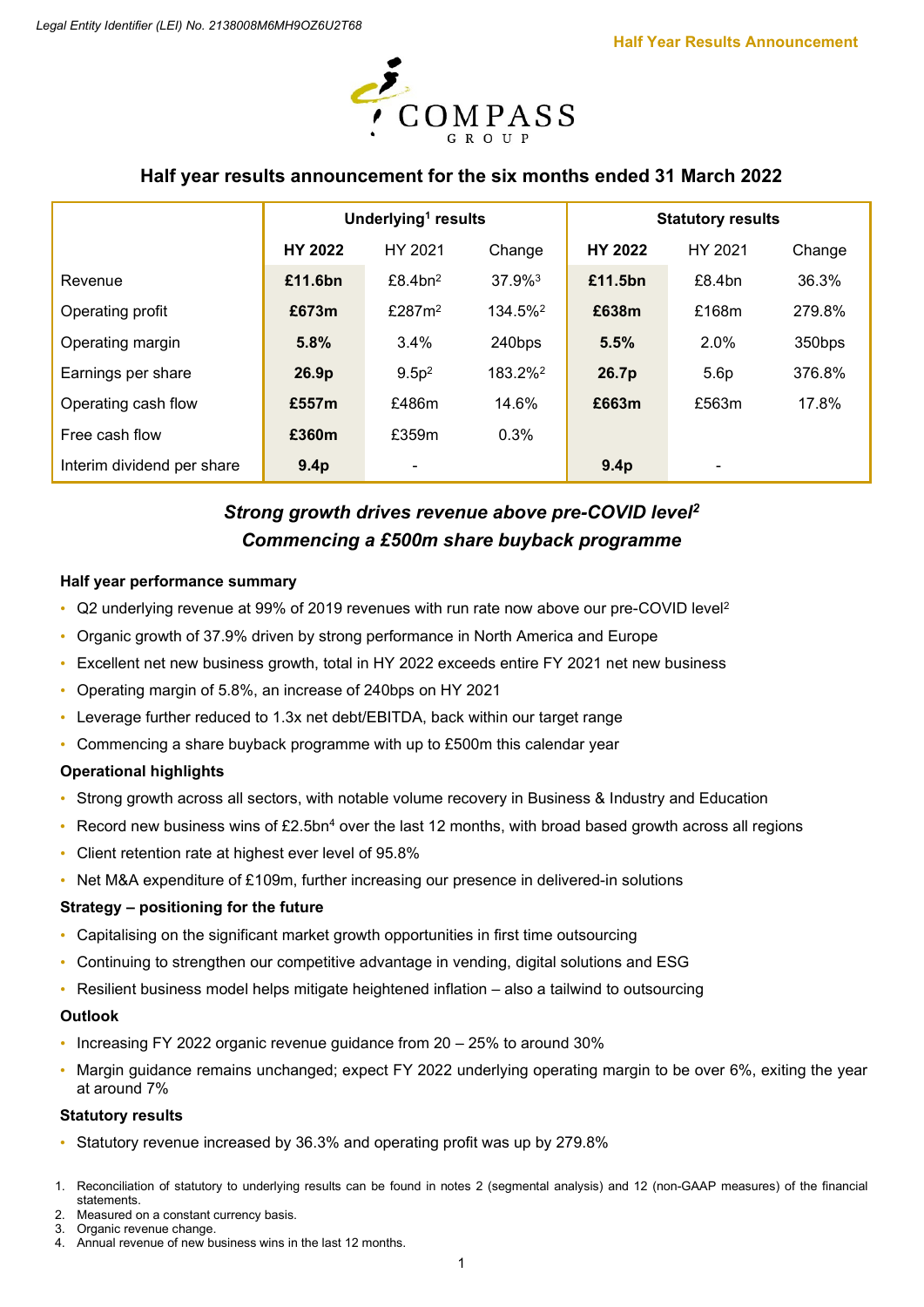### **Dominic Blakemore, Group Chief Executive, said:**

"We continue to recover strongly from the pandemic and have achieved the important milestone of revenue exceeding our pre-COVID level on a run rate basis. We have seen a notable improvement in Business & Industry and Education as employees return to the office and students to in-person learning. Net new business growth has been excellent, particularly in North America and Europe where we have mobilised a significant number of recent wins and benefited from our highest ever client retention rate.

We are mindful of global inflationary pressures, which have been exacerbated by the tragic events in Ukraine. Although we expect inflation to increase and continue at a heightened level in the medium term, we have a resilient business model to help mitigate this challenge. Inflation also provides a further impetus to outsourcing as organisations seek savings and we are capturing this growth opportunity as demonstrated by our record new business wins.

Given our strong first half performance and positive outlook, we are increasing our full year organic revenue growth guidance from 20 – 25% to around 30%. Whilst we are cautious about the inflationary environment, our margin guidance remains unchanged, with full year underlying operating margin expected to be over 6%, exiting the year at around 7%.

While investing in future growth, our increasing profit and cash flow continue to reduce leverage, which is now back within our target range. Our strong balance sheet and excellent growth prospects give us the confidence to commence a share buyback programme with up to £500m during this calendar year.

Looking further ahead, we remain excited about the significant structural growth opportunities globally, leading to the potential for revenue and profit growth above historical rates, returning margin to pre-pandemic levels and rewarding shareholders with further returns."

### **Results presentation today**

A recording of the results presentation for investors and analysts will be available on the Company's website today, Wednesday 11 May 2022, at 7.00am. There will be a Q&A session at 9.00am, accessible via the Company's website, [www.compass-group.com,](http://www.compass-group.com/) and you will be able to participate by dialing:

| UK Toll Number:       | +44 (0) 33 0551 0200 |
|-----------------------|----------------------|
| UK Toll-Free Number:  | 0808 109 0700        |
| US Toll Number:       | +1 212 999 6659      |
| US Toll-Free Number:  | +1 866 966 5335      |
| Participant PIN Code: | Compass              |

### **Please connect to the call at least 10-15 minutes prior to the start time.**

#### **Financial calendar**

| Ex-dividend date for 2022 interim dividend | 9 June 2022      |
|--------------------------------------------|------------------|
| Record date for 2022 interim dividend      | 10 June 2022     |
| Last day for DRIP elections                | 7 July 2022      |
| Q3 Trading Update                          | 26 July 2022     |
| 2022 interim dividend date for payment     | 28 July 2022     |
| Full year results                          | 22 November 2022 |

### **Enquiries**

| Investors    | Agatha Donnelly & Simon Bielecki  |
|--------------|-----------------------------------|
| <b>Press</b> | Giles Robinson, Compass Group PLC |
|              | Tim Danaher, Brunswick            |
| Website      | www.compass-group.com             |

+44 1932 573 000 +44 1932 963 486 +44 207 404 5959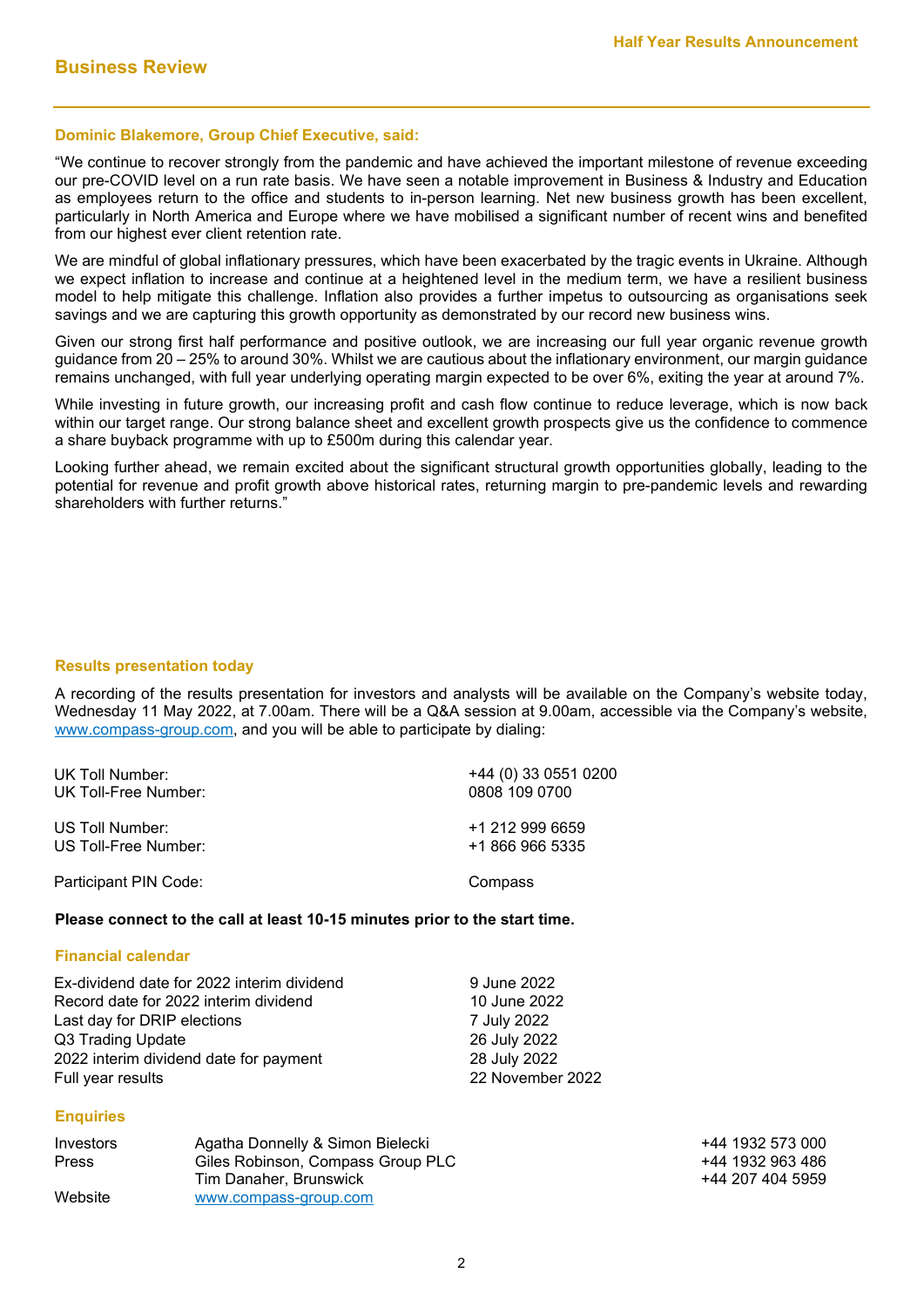## **Basis of preparation**

Throughout the Half Year Results Announcement, and consistent with prior periods, underlying and other alternative performance measures are used to describe the Group's performance alongside statutory measures.

The Executive Committee manages and assesses the performance of the Group using various underlying and other Alternative Performance Measures (APMs). These measures are not recognised under International Financial Reporting Standards (IFRS) or other generally accepted accounting principles (GAAP) and may not be directly comparable with alternative performance measures used by other companies. Underlying measures reflect ongoing trading and, therefore, facilitate meaningful year on year comparison. Management believes that the Group's underlying and alternative performance measures, together with the results prepared in accordance with IFRS, provide comprehensive analysis of the Group's results. Certain of these measures are financial Key Performance Indicators (KPIs) which measure progress against our strategy.

The Group's APMs are defined in note 12 (non-GAAP measures) and reconciled to GAAP measures in notes 2 (segmental analysis) and 12 of the financial statements.

#### **Group overview**

Compass continues to recover strongly from the pandemic, having only been temporarily impacted by the Omicron variant at the beginning of the calendar year. In the first half, on a constant currency basis, underlying revenue was 98% of its pre-COVID level, with Q2 marginally stronger at 99%. Furthermore, we are now ahead of our pre-pandemic revenues on a run rate basis, an important milestone for the Group.

Underlying operating margin for the first six months was 5.8%, in line with our guidance. Despite re-opening expenses, mobilisation costs due to higher growth and inflationary pressures, we expect margin improvement to continue in the second half of the year, with underlying operating margin expected to be above 6% for the full year, with an exit rate of around 7% by year end.

We are continuing to invest in exciting growth opportunities, with capital expenditure at 2.6% of underlying revenue and net M&A expenditure of £109m, mainly in North America, in the first half of the year. Capital expenditure is expected to increase in the second half of 2022, with the full year expected to be around 3.5% of underlying revenue. The Group generated good operating cash flows in the first half and is continuing to reduce leverage, which is now 1.3x, within our target range, enabling us to commence a share buyback programme with up to £500m during this calendar year.

### **Group performance**

#### *Revenue*

The positive performance trajectory seen through 2021 as our business adapted to, and the world recovered from, COVID-19 has continued into the first half of 2022. Our organic revenue growth for the six months was 37.9% reflecting the lapping of lower revenues in the first half of 2021 and benefiting from volume recovery in 2022.

| Organic revenue change <sup>1</sup> | Q3 2021 | Q4 2021  | Q1 2022 | Q <sub>2</sub> 2022 | <b>HY 2022</b> |
|-------------------------------------|---------|----------|---------|---------------------|----------------|
| <b>Business &amp; Industry</b>      | 20.4%   | 19.3%    | 26.9%   | 40.5%               | 35.2%          |
| Education                           | 93.7%   | 41.8%    | 51.6%   | 47.9%               | 49.3%          |
| Healthcare & Senior Living          | 15.0%   | 9.3%     | 11.6%   | 10.3%               | 10.5%          |
| Sports & Leisure                    | 412.6%  | 334.6%   | 343.8%  | 228.3%              | 278.4%         |
| Defence, Offshore & Remote          | 17.8%   | $15.0\%$ | 8.7%    | 6.8%                | 7.9%           |
| Group                               | 36.4%   | 32.9%    | 38.6%   | 37.0%               | 37.9%          |

1. Alternative Performance Measure (APM). The Group's APMs are defined in note 12 (non-GAAP measures) and reconciled to GAAP measures in notes 2 (segmental analysis) and 12 of the financial statements.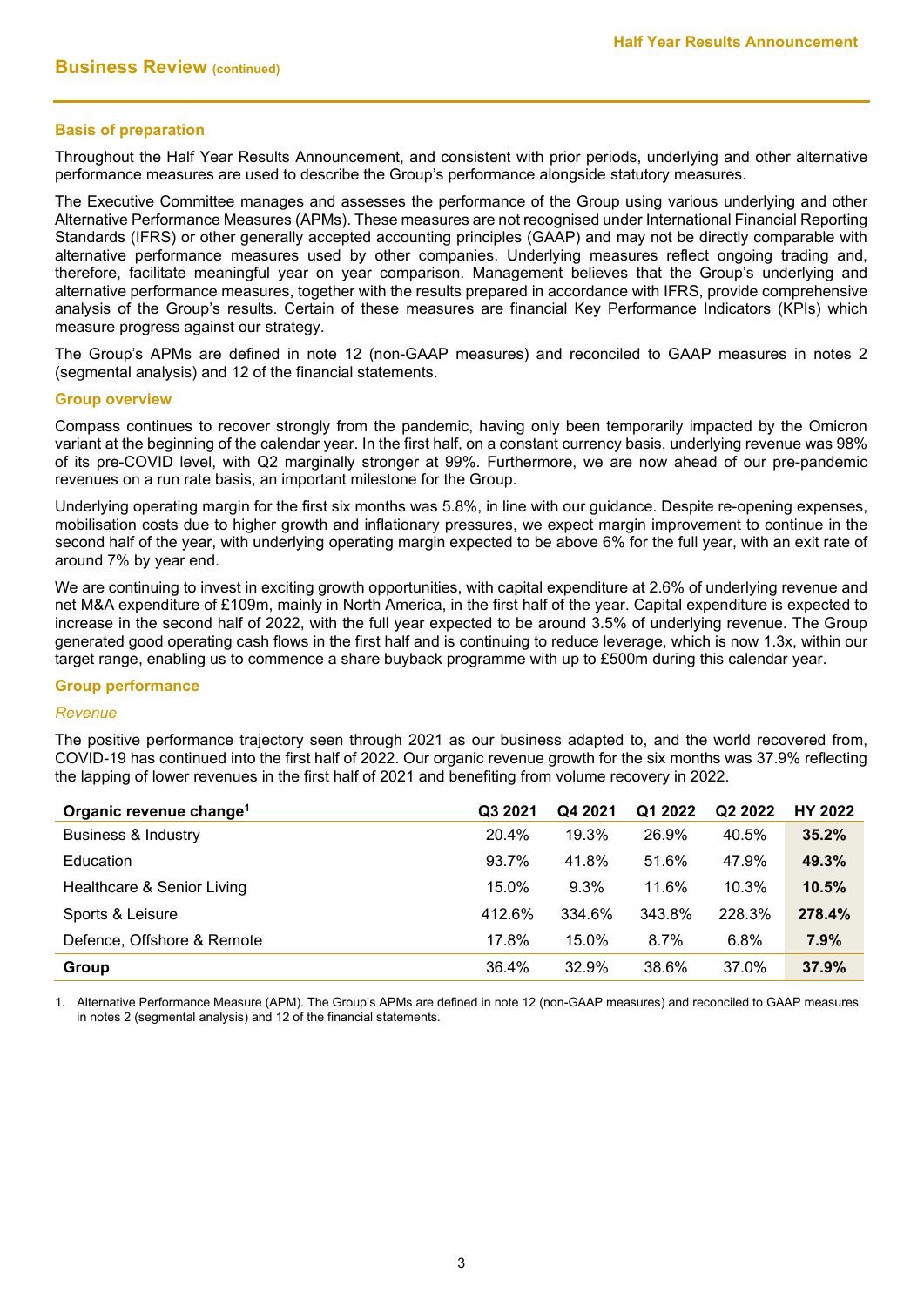In terms of our sectors, Healthcare & Senior Living, Education, and Defence, Offshore & Remote were all trading above pre-pandemic levels during the first half of the year with Sports & Leisure at 99% of 2019 revenues. Business & Industry has seen a notable improvement in top line performance since the start of the year, with Q2 now 83% of pre-pandemic levels, versus 68% in Q4 2021, reflecting the easing of government restrictions across many markets and the associated return to workplaces. Education also performed particularly well, increasing to 107% of 2019 revenues in Q2 2022, from 94% in Q4 2021.

| Underlying revenue <sup>1</sup> as % of 2019 <sup>2</sup> | Q3 2021 | Q4 2021 | Q1 2022 | Q <sub>2</sub> 2022 | <b>HY 2022</b> |
|-----------------------------------------------------------|---------|---------|---------|---------------------|----------------|
| <b>Business &amp; Industry</b>                            | 60.8%   | 68.4%   | 76.6%   | 82.9%               | 80.4%          |
| Education                                                 | 77.7%   | 93.6%   | 101.2%  | 107.3%              | 103.9%         |
| Healthcare & Senior Living                                | 107.2%  | 111.3%  | 114.6%  | 116.3%              | 115.0%         |
| Sports & Leisure                                          | 48.8%   | 89.3%   | 107.3%  | 93.8%               | 99.4%          |
| Defence, Offshore & Remote                                | 110.6%  | 108.8%  | 116.6%  | 115.3%              | 116.1%         |
| Group                                                     | 76.2%   | 88.5%   | 96.9%   | 99.2%               | 98.0%          |

1. Alternative Performance Measure (APM). The Group's APMs are defined in note 12 (non-GAAP measures) and reconciled to GAAP measures in notes 2 (segmental analysis) and 12 of the financial statements.

2. On a constant currency basis. Throughout this report, underlying revenue as a percentage of 2019 is calculated on a constant currency basis.

Client retention rates continued to improve at 95.8% and, encouragingly, underlying revenue growth from new business wins was 10.3% as contracts continue to mobilise. Net new business, when rebased to 2019, is around 4.4%, higher than the historical levels of 3%, a key indication of positive growth momentum.

On a statutory basis, revenue was £11,499m (2021: £8,435m), an increase of 36% as the business continued to recover from the pandemic.

### *Operating profit*

Underlying operating profit increased by 135% on a constant currency basis, to £673m, and our underlying operating margin was 5.8%, which represents c.80% of our pre-COVID margin levels.

On a statutory basis, operating profit was £638m (2021: £168m), an increase of 280%, mainly reflecting the higher revenue. Statutory operating profit includes non-underlying item charges of £35m (2021: £122m), including acquisition related costs of £33m (2021: £41m). Non-underlying items in the prior period also included COVID-19 resizing costs of £78m.

# **Capital allocation**

Our capital allocation framework is clear and unchanged. Our priority is to invest in the business to fund growth opportunities, target a strong investment grade credit rating with a leverage target of around 1x to 1.5x net debt to EBITDA and pay an ordinary dividend, with any surplus capital being returned to shareholders.

Growth investment consists of: (i) capital expenditure to support organic growth in both new business wins and retention of existing contracts; and (ii) bolt-on M&A opportunities that strengthen our capabilities and broaden our exposure. We have a proven track record of strong returns from our investment strategy evidenced by our historical returns on capital employed.

As announced in November 2021, the ordinary dividend has been resumed with the dividend policy to pay out around 50% of underlying earnings through an interim and final dividend. The Board has approved an interim dividend of 9.4 pence per share to be payable in July 2022. The Group is also commencing a share buyback programme with up to £500m during this calendar year.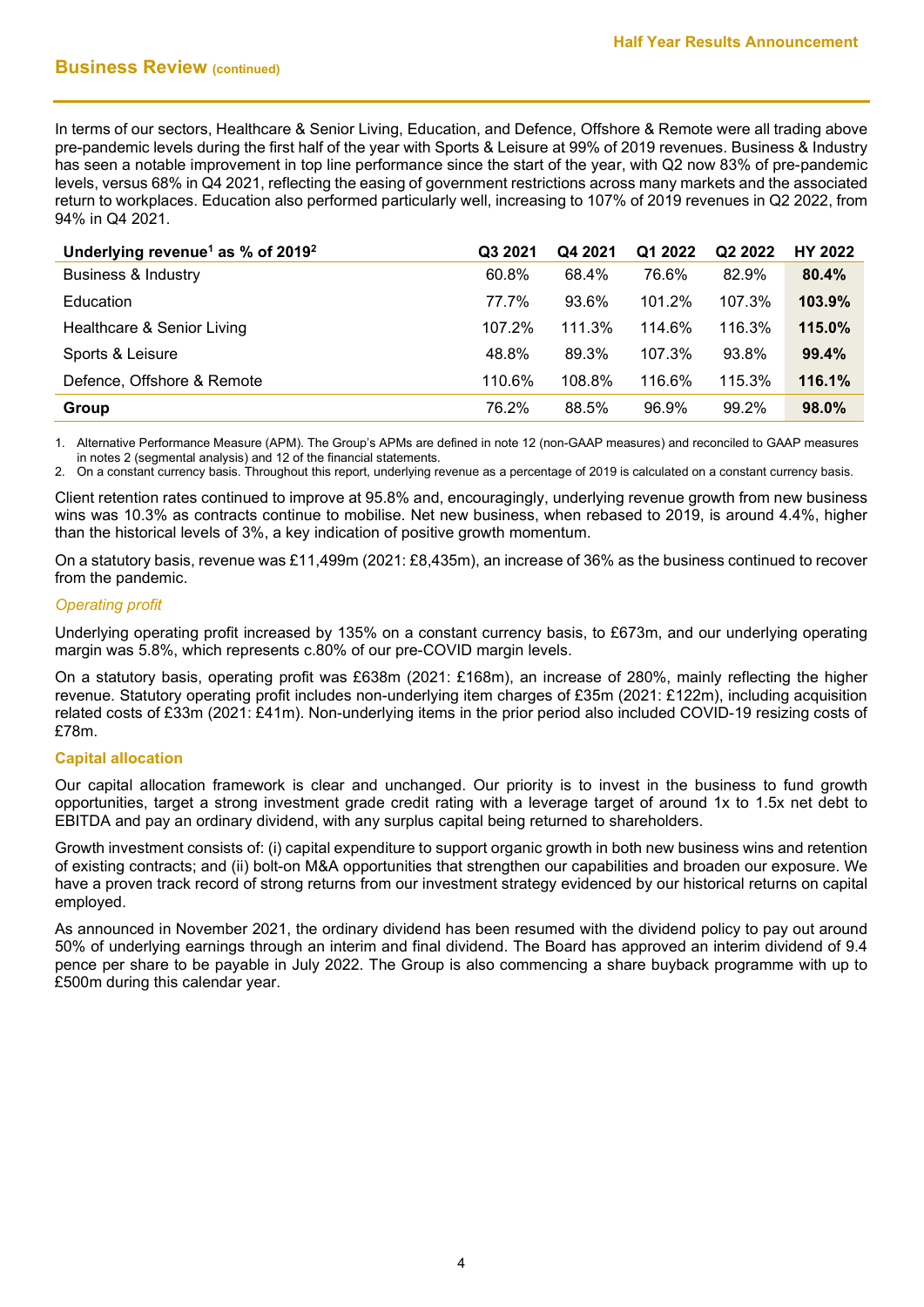## **Regional performance**

#### *North America – 65.9% of Group underlying revenue (2021: 60.4%)*

|                                   | <b>Underlying</b><br>results <sup>1</sup> |         | Change <sup>1</sup> |          |         | <b>Statutory</b><br>results |         | Change   |
|-----------------------------------|-------------------------------------------|---------|---------------------|----------|---------|-----------------------------|---------|----------|
|                                   |                                           |         | Reported            | Constant |         |                             |         | Reported |
| <b>Regional financial summary</b> | 2022                                      | 2021    | rates               | currency | Organic | 2022                        | 2021    | rates    |
| Revenue                           | £7,657m                                   | £5,160m | 48.4%               | 47.6%    | 47.9%   | £7.650m                     | £5.150m | 48.5%    |
| Operating profit <sup>2</sup>     | £535m                                     | £242m   | 121.1%              | 120.2%   | 121.1%  | £509m                       | £218m   | 133.5%   |
| Operating margin                  | $7.0\%$                                   | 4.7%    | 230bps              |          |         | 6.7%                        | 4.2%    | 250bps   |

1. Reconciliation of statutory to underlying results can be found in notes 2 (segmental analysis) and 12 (non-GAAP measures) of the financial statements.

2. 2021 re-presented to reflect the change in the definition of regional operating profit to include the share of results of associates (£3m loss).

### **Underlying**

During the first half of the year, revenues were 103% of 2019 levels, up from 90% in Q4 2021. All sectors are now operating above or around 100% of 2019 levels, with the exception of Business & Industry. Organic revenue growth was 48%, with base volumes continuing to recover. Reported new business at 11.2%, with double digit new business growth in Business & Industry and Sports & Leisure and continued high retention rates at 97%, saw net new business of 8.2%.

Our Sports & Leisure sector maintained its momentum from the second half of 2021, continuing to benefit from strong attendance and per capita spend, although some events continued to be postponed due to COVID-19. Our Education sector continued to perform well, reflecting higher numbers on campus. The return to the office has been gradual and our Business & Industry sector remains impacted by the pandemic, with revenues at 84% of 2019 levels for the first half, although there has been further improvement during recent months. Our Healthcare & Senior Living business has been resilient throughout the pandemic, particularly in support services, with new business strong especially in community living.

Underlying operating profit of £535m represents 120% growth on a constant currency basis and an operating margin of 7.0%, a 230bps improvement on the first half of 2021. The margin has benefited from overhead leverage as volumes have improved as well as the continued focus on efficiency, cost control and pricing to mitigate higher levels of inflation and mobilisation costs.

During the period, the Group acquired a number of businesses that complement the Group's existing footprint, creating opportunities for synergies across our sectors in the US.

### **Statutory**

Statutory revenue increased by 48.5% to £7,650m as the business continues to recover from the pandemic.

Statutory operating profit was £509m, a £291m increase, due to stronger revenue and the improved operating margin.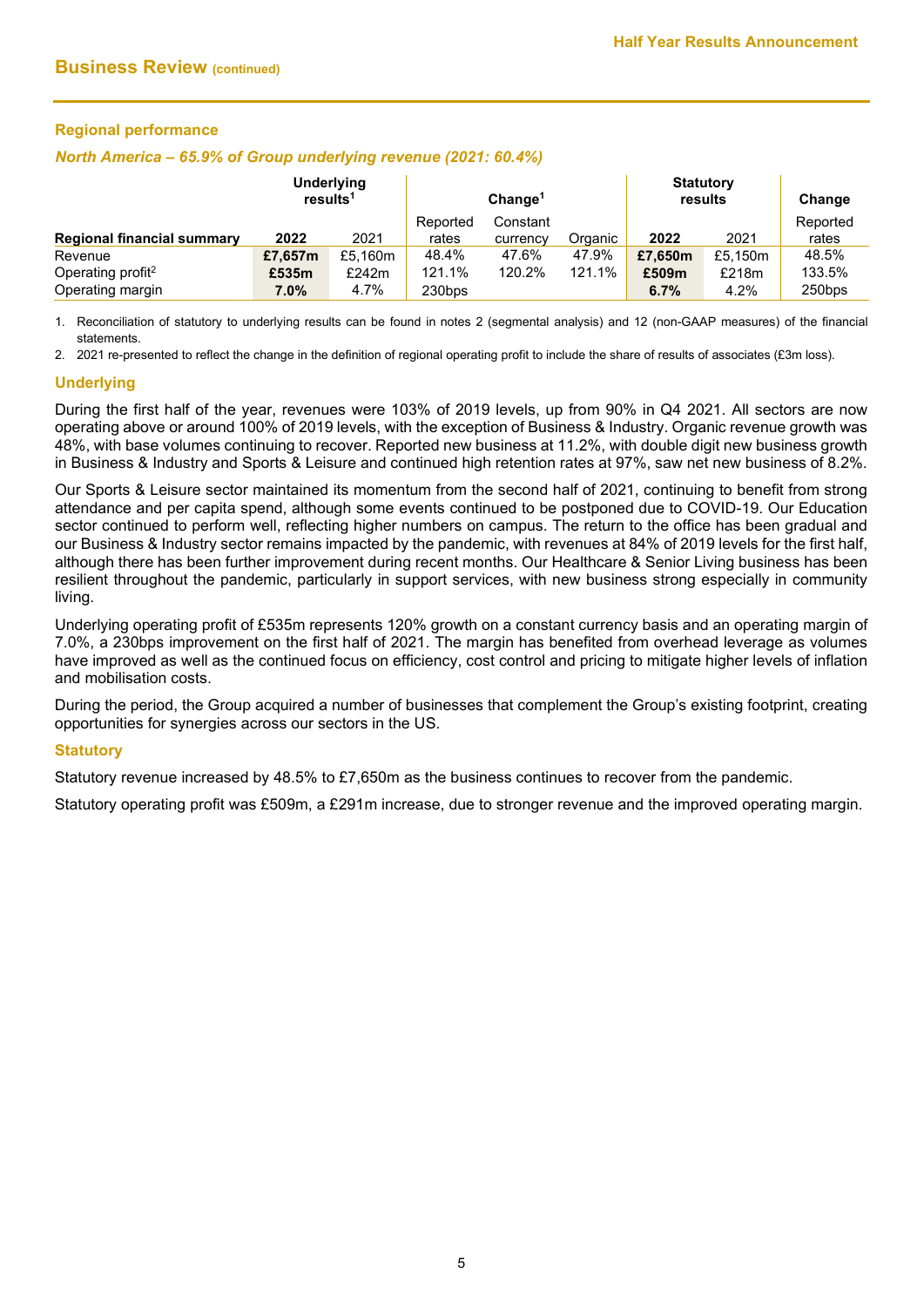## *Europe – 23.8% of Group underlying revenue (2021: 26.4%)*

|                                      | Underlying<br>results <sup>1</sup> |         | Change <sup>1</sup> |          |         | <b>Statutory</b><br>results |           | Change   |
|--------------------------------------|------------------------------------|---------|---------------------|----------|---------|-----------------------------|-----------|----------|
|                                      |                                    |         | Reported            | Constant |         |                             |           | Reported |
| <b>Regional financial summary</b>    | 2022                               | 2021    | rates               | currency | Organic | 2022                        | 2021      | rates    |
| Revenue                              | £2,766m                            | £2,260m | 22.4%               | 28.3%    | 28.3%   | £2,647m                     | £2,154m   | 22.9%    |
| Operating profit/(loss) <sup>2</sup> | £125m                              | £32m    | 290.6%              | 331.0%   | 342.9%  | £118m                       | $£(57)$ m | 307.0%   |
| Operating margin                     | 4.5%                               | $1.4\%$ | 310bps              |          |         | 4.5%                        | (2.6)%    | 710bps   |

1. Reconciliation of statutory to underlying results can be found in notes 2 (segmental analysis) and 12 (non-GAAP measures) of the financial statements.

2. 2021 re-presented to reflect the change in the definition of regional operating profit to include the share of results of associates (£nil).

# **Underlying**

Despite varying levels of national restrictions and changing pandemic guidance across the countries, all sectors traded above 100% of 2019 revenues with the exception of Business & Industry, the region's largest sector, which was 76% of 2019 levels. Overall, revenues were 90% of 2019 levels, 6 percentage points higher than Q4 2021. Organic revenue grew by 28.3%. Momentum in reported new business growth has continued and was 9.4%, driven by UK&I, France, Germany and Spain, with client retention showing an improving trend at 94.3%.

The business has continued to resize as government support programmes have reduced or ceased. As expected, no further non-underlying restructuring charges have been incurred, but the cash cost in the period was £29m.

Underlying operating profit was £125m, representing 331% growth on a constant currency basis. Operating margin was 4.5%, a 310bps improvement on the first half of 2021, reflecting overhead leverage as volumes have improved, with higher levels of inflation and mobilisation costs being mitigated through cost control and pricing.

In March, the Group exited the Russian market in response to the war in Ukraine, with the disposal of the business completing during the period*.* Based on FY 2021 revenues, Russia comprised 0.5% and 0.1% of Europe and Group revenues, respectively.

### **Statutory**

Statutory revenue was £2,647m, with the difference from underlying revenue being the presentation of the share of results of our joint ventures operating in the Middle East.

The statutory operating profit of £118m represents a £175m improvement driven by the trading performance and the higher non-underlying charges in relation to resizing activity and acquisitions in the prior year.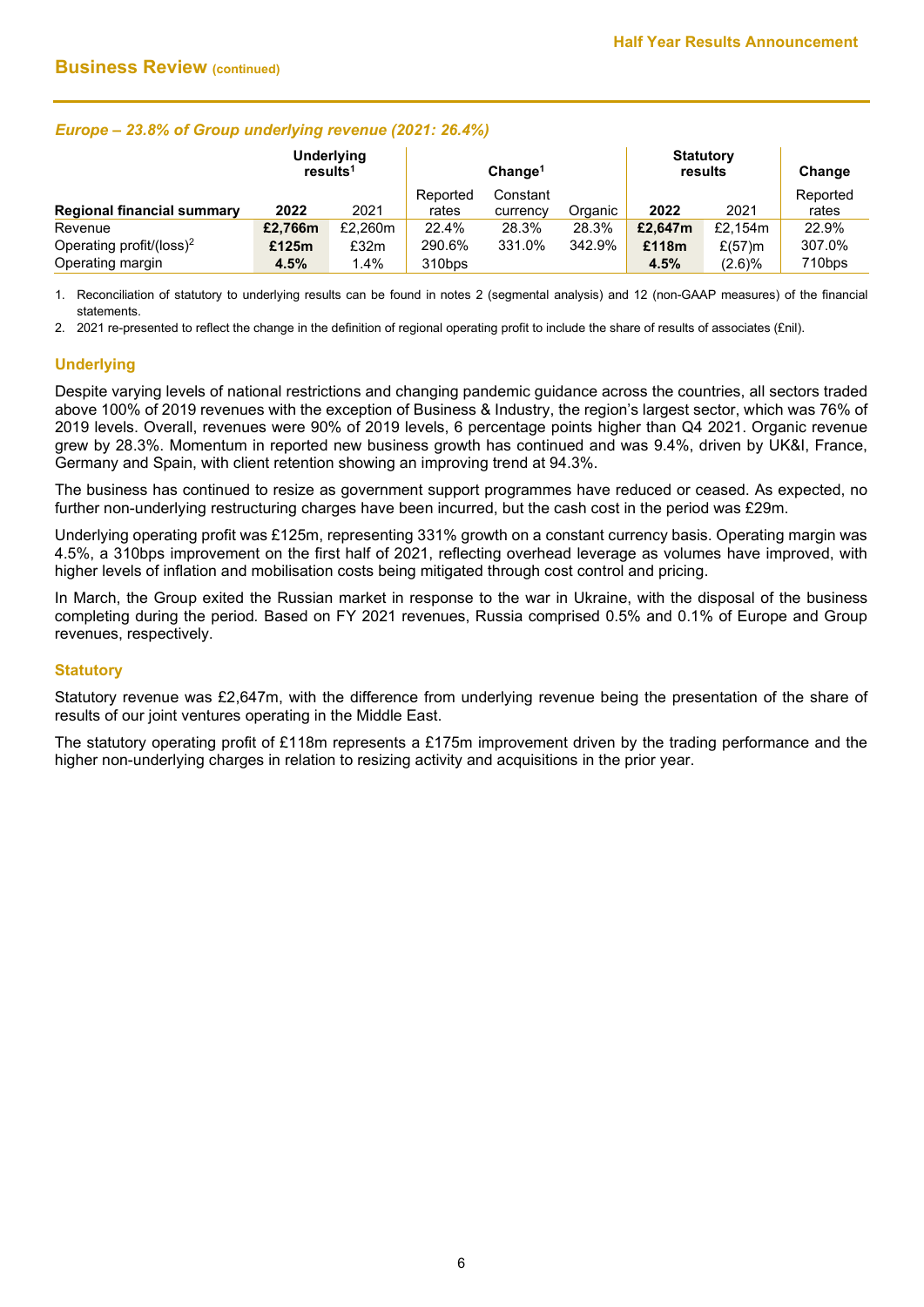# *Rest of World – 10.3% of Group underlying revenue (2021: 13.2%)*

|                               | <b>Underlying</b><br>results <sup>1</sup> |         | Change <sup>1</sup>      |          |         | <b>Statutory</b><br>results |         | Change            |
|-------------------------------|-------------------------------------------|---------|--------------------------|----------|---------|-----------------------------|---------|-------------------|
|                               |                                           |         | Reported                 | Constant |         |                             |         | Reported          |
| Regional financial summary    | 2022                                      | 2021    | rates                    | currency | Organic | 2022                        | 2021    | rates             |
| Revenue                       | £1,202m                                   | £1,131m | 6.3%                     | 9.6%     | 9.6%    | £1,202m                     | £1,131m | 6.3%              |
| Operating profit <sup>2</sup> | £56m                                      | £53m    | 5.7%                     | 7.7%     | 7.7%    | £54m                        | £50m    | 8.0%              |
| Operating margin              | 4.7%                                      | 4.7%    | $\overline{\phantom{0}}$ |          |         | 4.5%                        | 4.4%    | 10 <sub>bps</sub> |

1. Reconciliation of statutory to underlying results can be found in notes 2 (segmental analysis) and 12 (non-GAAP measures) of the financial statements.

2. 2021 re-presented to reflect the change in the definition of regional operating profit to include the share of results of associates (£nil).

# **Underlying**

Our Rest of World region had revenues at 90% of 2019 levels, in line with Q4 2021, reflecting ongoing localised lockdowns, especially in Japan which is weighted to Business & Industry clients. Our more resilient Defence, Offshore & Remote sector continued to trade above pre-COVID levels, with over 40% of regional revenue being generated from this sector.

Organic revenue grew by 9.6% reflecting higher volumes and modest net new business driven by Australia, Japan and Brazil. Client retention was 93.3%.

Underlying operating profit was £56m, which represents 7.7% growth on a constant currency basis. Operating margin was 4.7%, consistent with the first half of 2021. The focus on actions to control costs and improve efficiency offset the adverse impact from localised lockdowns, particularly across APAC, and rising inflation.

### **Statutory**

Statutory revenue increased by 6.3% to £1,202m. There is no difference between statutory and underlying revenue.

Statutory operating profit was £54m, an increase of £4m, reflecting the improved trading performance.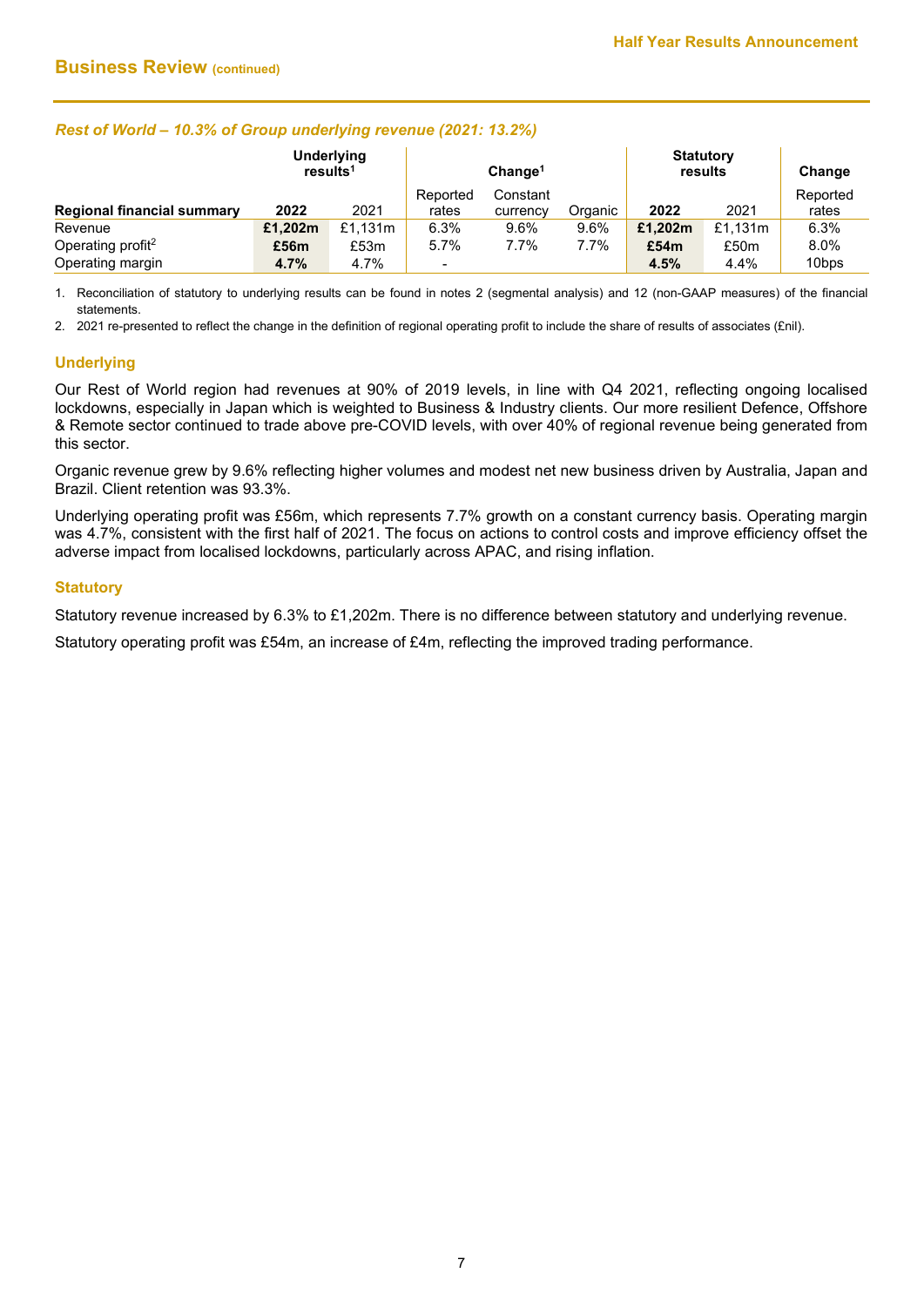## **Strategy**

The Group's addressable food services market is estimated to be worth at least £220bn. There is a significant structural growth opportunity from first time outsourcing, with around half of the market currently self-operated. Roughly 25% of the market is held by regional players with a further opportunity to take share from other large competitors. As the operating environment becomes increasingly challenging due to inflationary pressures and operational complexities, we have a clear strategy to capture the acceleration in first time outsourcing based on our focus, scale and expertise. This is demonstrated by our record new business wins of £2.5bn<sup>1</sup> during the last 12 months, with broad based growth across all regions.

Our strategic focus on food, with some specialised support services, is particularly relevant and we continue to evolve in line with changing market conditions. Being the largest global player, our scale in procurement and focus on cost efficiencies give us competitive advantages that translate into greater value for clients and consumers. Our sectorised and sub-sectorised approach enables us to provide a tailored offer to meet changing client requirements. We recognise the increasing importance of digital and Environmental, Social and Governance (ESG) in our food offering and are continuing to invest in our market leading propositions.

We are exiting the COVID-19 pandemic as a stronger and better business, accelerating new digital and culinary initiatives and adopting a more agile operating model. As volumes return, we believe the measures we have taken to increase efficiency will improve the quality of the business over the longer term.

Our strategic focus on People, Performance and Purpose continues to underpin all that we do in our ambition to deliver value to all our stakeholders.

### **People**

Our people are at the heart of who we are and what we do. The resilience and dedication of our people throughout the pandemic has been extraordinary and has proven to be a vital ingredient in our continued success. It is testament to them that, despite unprecedented operational challenges, they have continued to serve our clients, consumers and communities with passion, creativity and care, whilst maintaining an unwavering focus on health and safety.

We work hard to build an open culture in which our people can thrive, feeling safe and valued for who they are and what they bring to Compass. Career growth is one of our commitments. We want everyone to have the opportunity to develop their personal and professional skills.

Over the last six months, we have been celebrating the diversity of careers and people through social media with our Compass Career Stories and announced the launch of our UK&I Compass Academy in 2023 which will train more than 12,000 people per year in hospitality.

Leadership in Action, our Unit Manager training programme, is delivered in local languages across 32 countries. Around 4,300 Unit Managers have attended our programme thus far which embraces the virtual learning environment. We have also deployed digital learning in our flagship Mapping for Value and Mapping for Action global training programmes. The new capabilities have enhanced our reach as we continue to reinforce our use of the Management and Performance (MAP) framework for all Leadership Team members and Unit Managers.

We continue to invest in supporting our people's mental health and wellbeing with programmes across the globe that include support funds, employee counselling and Mental Health First Aiders. Through our programmes, we have been able to help our colleagues with relatives impacted by the war in Ukraine to access resources and funds. Many of our people have been fundraising, volunteering and supporting families directly in their countries. We are immensely proud of our colleagues' compassion, response and capacity to make a difference in all our communities.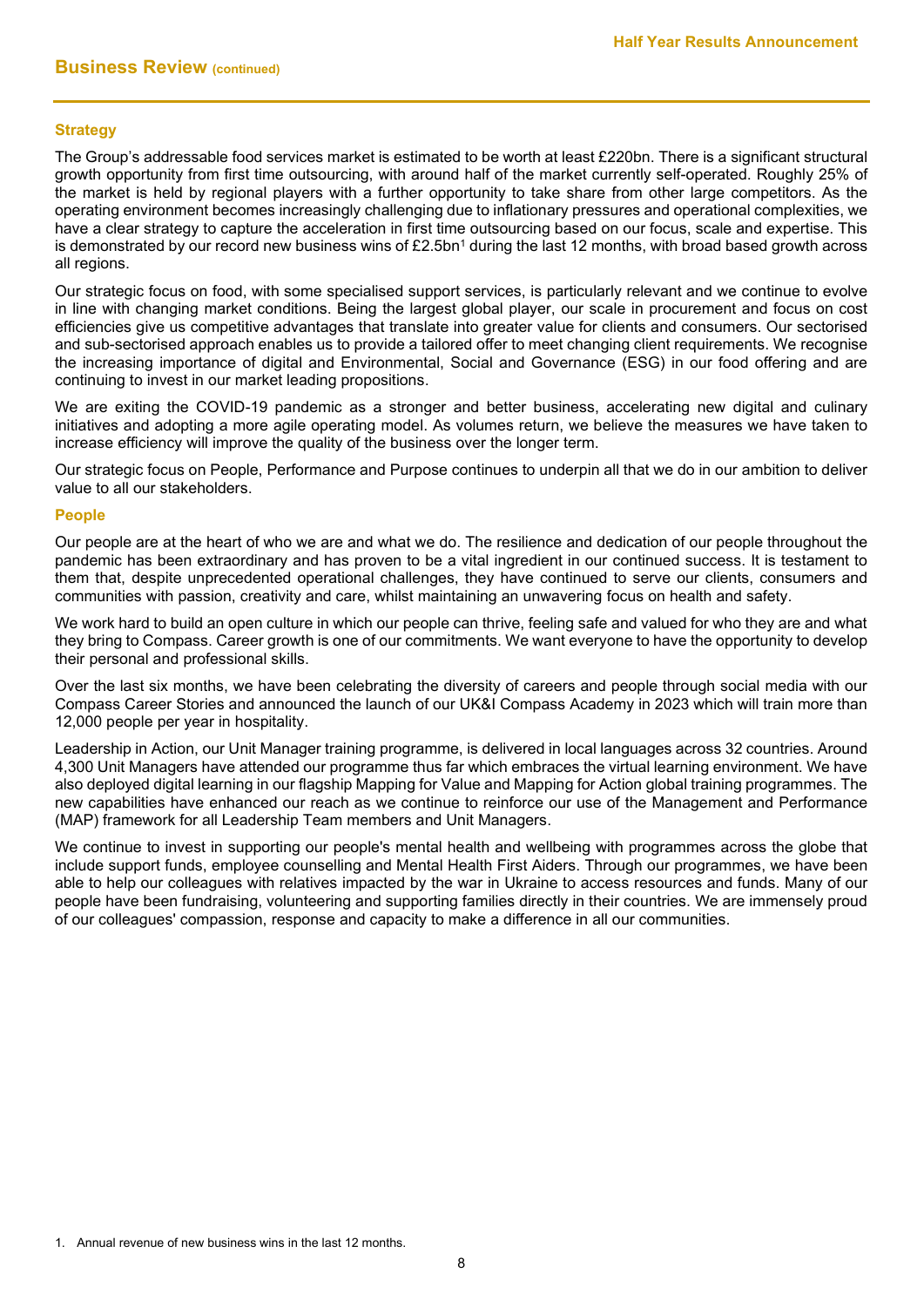## **Purpose**

Sustainability is deeply rooted within our business, from our talented chefs and passionate operators to our inspiring leadership team. We have been leading the charge for nearly two decades, setting industry-leading animal welfare standards, removing unnecessary single-use plastics, addressing food waste and now with our 2050 Net Zero commitment. We pride ourselves on being transparent in reporting on progress in our Annual Report and through the Carbon Disclosure Project.

As the world's largest food services group, operating at the heart of the global food supply chain, we are in a unique position to influence real change while helping to create a more sustainable global food system for all. We inspire change with our day of action, Stop Food Waste Day, with delicious and innovative offerings that enable our clients and consumers to make better choices for their health and the health of our planet. Our strategic approach targets areas that have the potential to deliver the most considerable reductions in our carbon footprint over the coming decades while mitigating the impacts of climate change for the benefit of our colleagues, clients, consumers and other stakeholders.

Compass aims to reach Net Zero greenhouse gas (GHG) emissions across its global operations and value chain by 2050 and to be carbon neutral on its Scope 1 and 2 GHG emissions by 2030. Our targets over the next decade have been validated by the Science Based Targets initiative and are in line with the latest climate science deemed necessary to meet the goals of the Paris Agreement. We will achieve these goals in various ways, such as redesigning our menus, promoting plant-forward ways of eating, reducing food waste, switching to renewable electricity across our controlled operations and electrifying our fleet.

Recognising that we are just part of the solution, we work collaboratively with our partners and suppliers to create a significant impact. Collective innovation, proprietary tools, strategic partnerships and a dedicated vision will usher us into a more sustainable future.

### **Summary and outlook**

The Group is exiting the pandemic strongly and has achieved the important milestone of revenue exceeding its pre-COVID level on a run rate basis. Organic growth was strong in the first half of the year as the Group benefited from like for like volume recovery, high levels of net new business and pricing. Underlying operating margin was in line with guidance and is expected to improve in the second half.

While there are global inflationary pressures, which are expected to increase and continue at a heightened level, we have a resilient business model to help mitigate this challenge. This environment is also leading to an acceleration in first time outsourcing as organisations seek cost savings. We have a clear strategy to capture this growth opportunity based on our scale, expertise and sectorised market approach. Our value creation model has proven very effective and remains unchanged. The Group's market leading position combined with a relevant offer and capability are resulting in record new business wins and our highest ever client retention rate.

Given our strong first half performance and positive outlook, we are increasing our full year organic revenue growth guidance from 20 – 25% to around 30%. Whilst we are cautious about the inflationary environment, our margin guidance remains unchanged, with full year underlying operating margin expected to be over 6%, exiting the year at around 7%.

Our disciplined capital allocation framework supports growth whilst ensuring a robust balance sheet, rewarding shareholders through dividends and additional shareholder returns. This is demonstrated through the 9.4 pence per share interim dividend and the share buyback programme announced today with up to £500m during this calendar year.

Looking further ahead, we remain excited about the significant structural growth opportunities globally, leading to the potential for revenue and profit growth above historical rates, returning margin to pre-pandemic levels and rewarding shareholders with further returns.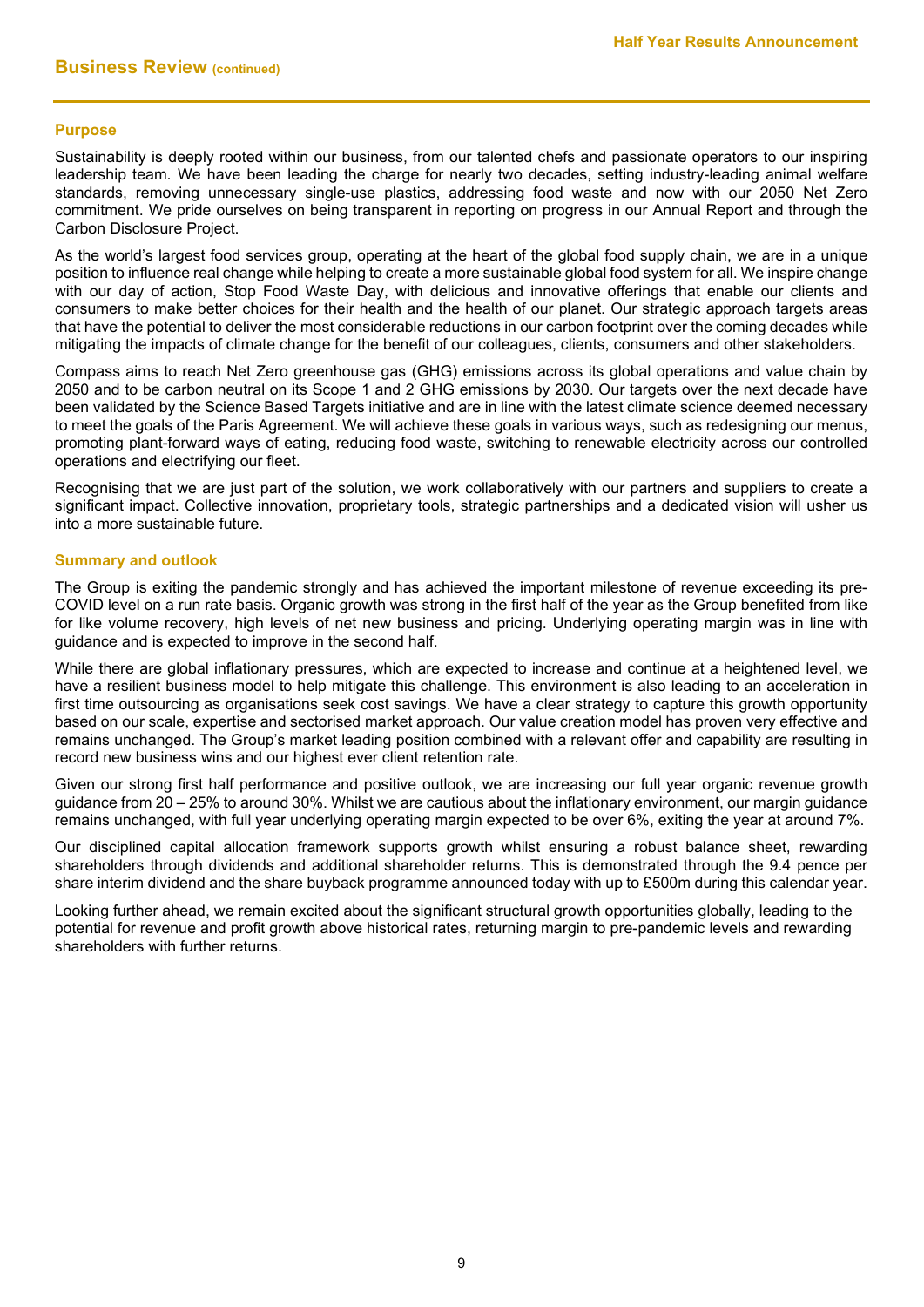### **Group performance**

The Executive Committee manages and assesses the performance of the Group using various underlying and other Alternative Performance Measures (APMs). These measures are not recognised under International Financial Reporting Standards (IFRS) or other generally accepted accounting principles (GAAP) and may not be directly comparable with alternative performance measures used by other companies. Underlying measures reflect ongoing trading and, therefore, facilitate meaningful year on year comparison. Management believes that the Group's underlying and alternative performance measures, together with the results prepared in accordance with IFRS, provide comprehensive analysis of the Group's results. Certain of these measures are financial Key Performance Indicators (KPIs) which measure progress against our strategy.

The Group's APMs are defined in note 12 (non-GAAP measures) and reconciled to GAAP measures in notes 2 (segmental analysis) and 12 of the financial statements.

|                                               | 2022             | 2021  |         |
|-----------------------------------------------|------------------|-------|---------|
|                                               | £m               | £m    | Change  |
| <b>Revenue</b>                                |                  |       |         |
| Underlying – reported rates <sup>1</sup>      | 11,625           | 8,551 | 35.9%   |
| Underlying $-$ constant currency <sup>1</sup> | 11,625           | 8,442 | 37.7%   |
| Organic <sup>1</sup>                          | 11,588           | 8,401 | 37.9%   |
| Statutory                                     | 11,499           | 8,435 | 36.3%   |
| <b>Operating profit</b>                       |                  |       |         |
| Underlying $-$ reported rates <sup>1</sup>    | 673              | 290   | 132.1%  |
| Underlying $-$ constant currency <sup>1</sup> | 673              | 287   | 134.5%  |
| Organic <sup>1</sup>                          | 673              | 285   | 135.8%  |
| Statutory                                     | 638              | 168   | 279.8%  |
| <b>Operating margin</b>                       |                  |       |         |
| Underlying – reported rates <sup>1</sup>      | 5.8%             | 3.4%  | 240 bps |
| <b>Basic earnings per share</b>               |                  |       |         |
| Underlying $-$ reported rates <sup>1</sup>    | 26.9p            | 9.6p  | 180.2%  |
| Underlying $-$ constant currency <sup>1</sup> | 26.9p            | 9.5p  | 183.2%  |
| Statutory                                     | 26.7p            | 5.6p  | 376.8%  |
| Free cash flow                                |                  |       |         |
| Underlying – reported rates <sup>1</sup>      | 360              | 359   | 0.3%    |
| <b>Dividend</b>                               |                  |       |         |
| Interim dividend per share                    | 9.4 <sub>p</sub> |       | n/a     |

1. The Group's APMs are defined in note 12 (non-GAAP measures) and reconciled to GAAP measures in notes 2 (segmental analysis) and 12 of the financial statements.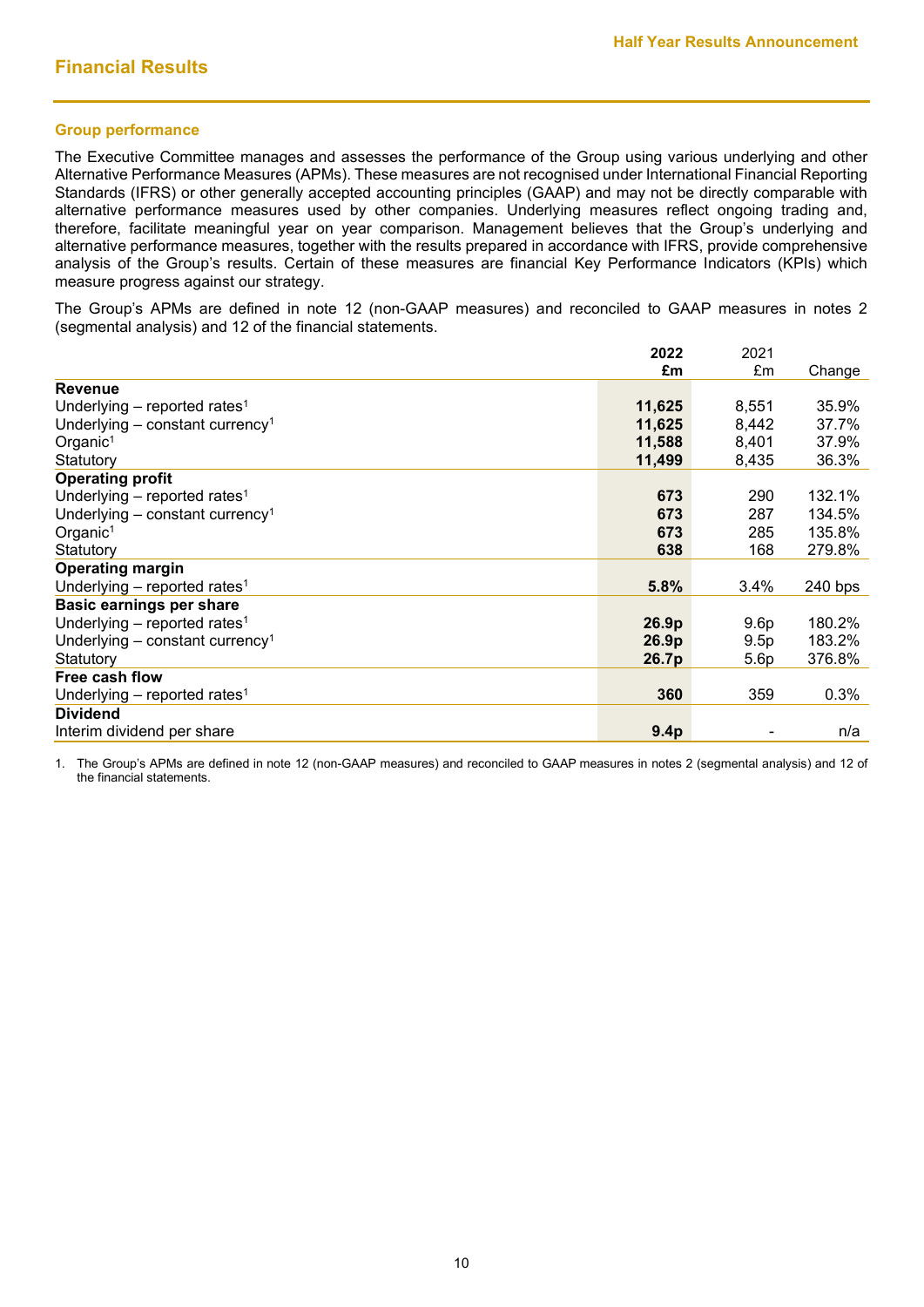# **Financial Results (continued)**

# **Segmental performance**

|               | Underlying revenue <sup>1</sup> |       |          | Change <sup>1</sup> |         |  |  |
|---------------|---------------------------------|-------|----------|---------------------|---------|--|--|
|               | 2022                            | 2021  | Reported | Constant            |         |  |  |
|               | £m                              | £m    | rates    | currency            | Organic |  |  |
| North America | 7,657                           | 5,160 | 48.4%    | 47.6%               | 47.9%   |  |  |
| Europe        | 2,766                           | 2,260 | 22.4%    | 28.3%               | 28.3%   |  |  |
| Rest of World | 1,202                           | 1.131 | 6.3%     | 9.6%                | 9.6%    |  |  |
| <b>Total</b>  | 11,625                          | 8,551 | 35.9%    | 37.7%               | 37.9%   |  |  |

|                       | profit <sup>1</sup> | Underlying operating | Underlying operating<br>margin |                |
|-----------------------|---------------------|----------------------|--------------------------------|----------------|
|                       | 2022<br>£m          | $2021^2$<br>£m       | 2022<br>£m                     | $2021^2$<br>£m |
| North America         | 535                 | 242                  | $7.0\%$                        | 4.7%           |
| Europe                | 125                 | 32                   | 4.5%                           | 1.4%           |
| <b>Rest of World</b>  | 56                  | 53                   | 4.7%                           | 4.7%           |
| Unallocated overheads | (43)                | (37)                 |                                |                |
| Total                 | 673                 | 290                  | 5.8%                           | 3.4%           |

1. The Group's APMs are defined in note 12 (non-GAAP measures) and reconciled to GAAP measures in notes 2 (segmental analysis) and 12 of the financial statements.

2. Re-presented to reflect the change in the definition of regional operating profit to include the share of results of associates (North America: £3m loss).

# **Statutory and underlying results**

|                                                      |                        | 2022                     |                               | 2021                     |                   |                               |
|------------------------------------------------------|------------------------|--------------------------|-------------------------------|--------------------------|-------------------|-------------------------------|
|                                                      | <b>Statutory</b><br>£m | <b>Adjustments</b><br>£m | Underlying <sup>1</sup><br>£m | Statutory<br>£m          | Adjustments<br>£m | Underlying <sup>1</sup><br>£m |
| <b>Revenue</b>                                       | 11,499                 | 126                      | 11,625                        | 8,435                    | 116               | 8,551                         |
| <b>Operating profit</b>                              | 638                    | 35                       | 673                           | 168                      | 122               | 290                           |
| Net (loss)/gain on sale and<br>closure of businesses | (6)                    | 6                        |                               | 14                       | (14)              |                               |
| Net finance costs                                    |                        | (37)                     | (37)                          | (49)                     | (7)               | (56)                          |
| <b>Profit before tax</b>                             | 632                    | 4                        | 636                           | 133                      | 101               | 234                           |
| Tax expense                                          | (152)                  | (1)                      | (153)                         | (33)                     | (30)              | (63)                          |
| Profit for the period                                | 480                    | 3                        | 483                           | 100                      | 71                | 171                           |
| Non-controlling interests                            | (3)                    |                          | (3)                           | $\overline{\phantom{a}}$ |                   |                               |
| <b>Attributable profit</b>                           | 477                    | 3                        | 480                           | 100                      | 71                | 171                           |
|                                                      |                        |                          |                               |                          |                   |                               |
| Average number of shares                             | 1,784m                 |                          | 1,784m                        | 1,784m                   |                   | 1,784m                        |
| Basic earnings per share                             | 26.7p                  | 0.2p                     | 26.9p                         | 5.6p                     | 4.0 <sub>p</sub>  | 9.6 <sub>p</sub>              |
| <b>EBITDA</b>                                        |                        |                          | 1,039                         |                          |                   | 670                           |

1. The Group's APMs are defined in note 12 (non-GAAP measures) and reconciled to GAAP measures in notes 2 (segmental analysis) and 12 of the financial statements.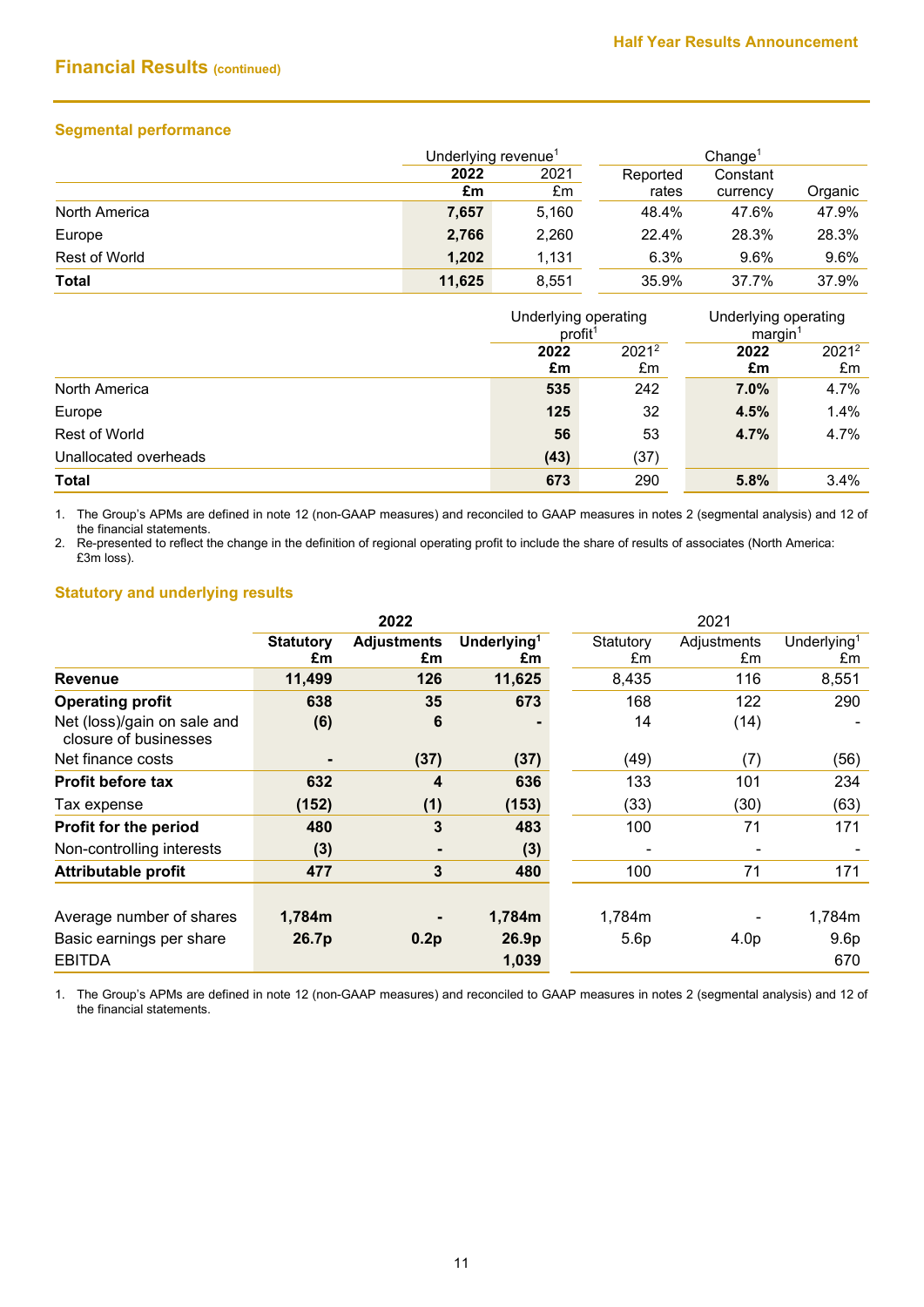### **Statutory results**

#### *Revenue*

On a statutory basis, revenue was £11,499m (2021: £8,435m), an increase of 36% as the business continued to recover from the pandemic.

### *Operating profit*

On a statutory basis, operating profit was £638m (2021: £168m), an increase of 280%, mainly reflecting the higher revenue. Statutory operating profit includes non-underlying item charges of £35m (2021: £122m), including acquisition related costs of £33m (2021: £41m). Non-underlying items in the prior period also included COVID-19 resizing costs of £78m. A full list of non-underlying items is included in note 12 (non-GAAP measures).

*Gains and losses on sale and closure of businesses*

The Group has recognised a net loss of £6m on the sale and closure of businesses (2021: net gain of £14m), including exit costs of £3m (2021: £1m). The net loss in the period includes the Group's exit from its operations in Russia.

#### *Finance costs*

Net finance costs decreased to £nil (2021: £49m) mainly due to fair value gains on unhedged derivatives held to minimise volatility in short term underlying finance costs, the repayment of a tranche of US Private Placements in October 2021, lower net interest expense relating to the unhedged derivatives and termination of the covenant waivers in June 2021.

#### *Tax charge*

Profit before tax was £632m (2021: £133m) giving rise to an income tax expense of £152m (2021: £33m), which is equivalent to an effective tax rate of 24.1% (2021: 24.8%). The decrease in rate primarily reflects the mix of profits by country being taxed at different rates.

#### *Earnings per share*

Basic earnings per share were 26.7 pence (2021: 5.6 pence), an increase of 377%, reflecting the higher profit for the period.

### **Underlying results**

#### *Revenue*

In the first half, on a constant currency basis, underlying revenue was 98% of its pre-COVID level, with Q2 marginally stronger at 99%.

Our organic revenue growth for the six months was 37.9% reflecting the lapping of lower revenues in the first half of 2021 and benefiting from volume recovery in 2022.

Client retention rates continued to improve at 95.8% and, encouragingly, underlying revenue growth from new business wins was 10.3% as contracts continue to mobilise. Net new business, when rebased to 2019, is around 4.4%, higher than the historical levels of 3%, a key indication of positive growth momentum.

#### *Operating profit*

Underlying operating profit increased by 135% on a constant currency basis, to £673m, and our underlying operating margin was 5.8%, which represents c.80% of our pre-COVID margin levels.

#### *Finance costs*

Underlying net finance costs decreased to £37m (2021: £56m) mainly due to the repayment of a tranche of US Private Placements in October 2021, lower net interest expense relating to the unhedged derivatives and termination of the covenant waivers in June 2021.

#### *Tax charge*

On an underlying basis, the tax charge was £153m (2021: £63m), which is equivalent to an effective tax rate of 24.0% (2021: 26.9%). The decrease in rate primarily reflects the mix of profits by country being taxed at different rates. The tax environment continues to be uncertain, with more challenging tax authority audits and enquiries globally.

### *Earnings per share*

On a constant currency basis, underlying basic earnings per share increased by 183% to 26.9 pence (2021: 9.5 pence) reflecting the higher profit for the period.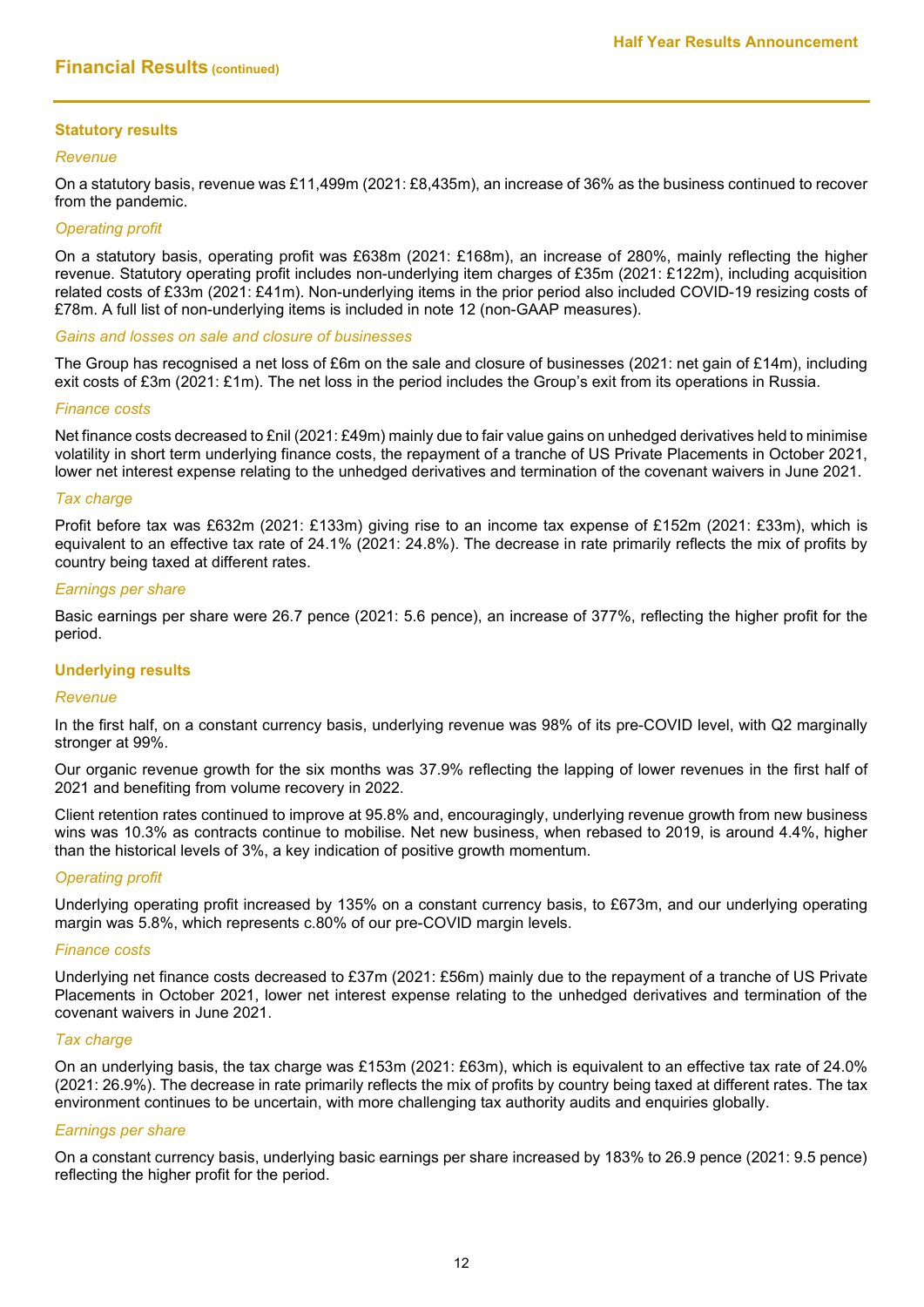## **Free cash flow**

Free cash flow totalled £324m (2021: £233m). In the six months, we made cash payments of £33m (2021: £126m) in relation to programmes aimed at resizing the business. Adjusting for this, and acquisition transaction costs of £3m which are now reported as part of operating cash flows, underlying free cash flow was £360m (2021: £359m), with underlying free cash flow conversion at 53.5% (2021: 123.8%).

Capital expenditure of £306m (2021: £272m) is equivalent to 2.6% (2021: 3.2%) of underlying revenue.

The working capital outflow, excluding provisions and pensions, was £142m (2021: £119m inflow). The prior period benefited from VAT and payroll tax deferral schemes and lower bonus payments.

The net interest outflow reduced to £40m (2021: £52m) consistent with the lower finance costs in the period.

The net tax paid was £133m (2021: £60m), which is equivalent to an underlying cash tax rate of 20.9% (2021: 25.6%).

#### **Acquisitions**

The total cash spent on the acquisition of subsidiaries during the six months ended 31 March 2022, net of cash acquired, was £115m (2021: £34m), including £15m of deferred and contingent consideration and other payments relating to businesses acquired in previous years and £3m of acquisition transaction costs included in net cash flow from operating activities.

### **Disposals**

The Group received £26m (2021: £1m) in respect of disposal proceeds net of exit costs, which includes the sale of a further 17% shareholding in the Japanese Highways business classified as an asset held for sale at 30 September 2021 and tax receipts in respect of prior year business disposals.

#### **Financial position**

#### *Liquidity*

The Group finances its operations through cash generated by the business and borrowings from a number of sources, including banking institutions, the public and the private placement markets. The Group has developed long term relationships with a number of financial counterparties with the balance sheet strength and credit quality to provide credit facilities as required. The Group seeks to avoid a concentration of debt maturities in any one period to spread its refinancing risk. The maturity profile of the Group's principal borrowings at 31 March 2022 shows that the average period to maturity is 3.5 years (30 September 2021: 3.7 years).

The Group has issued US Private Placement (USPP) notes which contain financial covenants. These consist of a leverage covenant and an interest cover covenant which are tested semi-annually at 31 March and 30 September. The leverage covenant test stipulates that consolidated net debt must be less than or equal to 3.5 times consolidated EBITDA. The interest cover covenant test stipulates that consolidated EBITDA must be more than or equal to 3 times consolidated net finance costs. Consolidated EBITDA and net finance costs are based on the preceding 12 months. The leverage and interest cover ratios were 1.0 times and 27.0 times, respectively, at 31 March 2022. Net debt, consolidated EBITDA and net finance costs are subject to certain accounting adjustments for the purposes of the covenant tests.

At 31 March 2022, the Group had access to £3,317m (30 September 2021: £3,656m) of liquidity, including £2,000m (30 September 2021: £2,000m) of undrawn committed bank facilities and £1,317m (30 September 2021: £1,656m) of cash, net of overdrafts. A USPP of \$398m (£297m) was repaid on 1 October 2021.

Our credit ratings remain strong investment grade – Standard & Poor's A/A-1 Long and Short term (outlook Negative) and Moody's A3/P-2 Long and Short term (outlook Stable).

#### *Net debt*

Net debt has remained broadly consistent at £2,530m (30 September 2021: £2,538m). The Group generated £324m of free cash flow, after investing £306m in capital expenditure, which was offset by £106m spent on the acquisition of subsidiaries, joint ventures and associates, net of disposal proceeds, and the payment of the 2021 final dividend of £250m.

### *Post employment benefit obligations*

The surplus in the Compass Group Pension Plan (UK Plan) increased to £555m (30 September 2021: £353m) mainly reflecting an increase in the discount rate, net of inflation, used to measure the liabilities as corporate bond yields have increased, partly offset by a decrease in the market value of plan assets as gilt and corporate bond yields have increased. The deficit in the rest of the Group's defined benefit pension schemes has decreased to £195m (30 September 2021: £224m).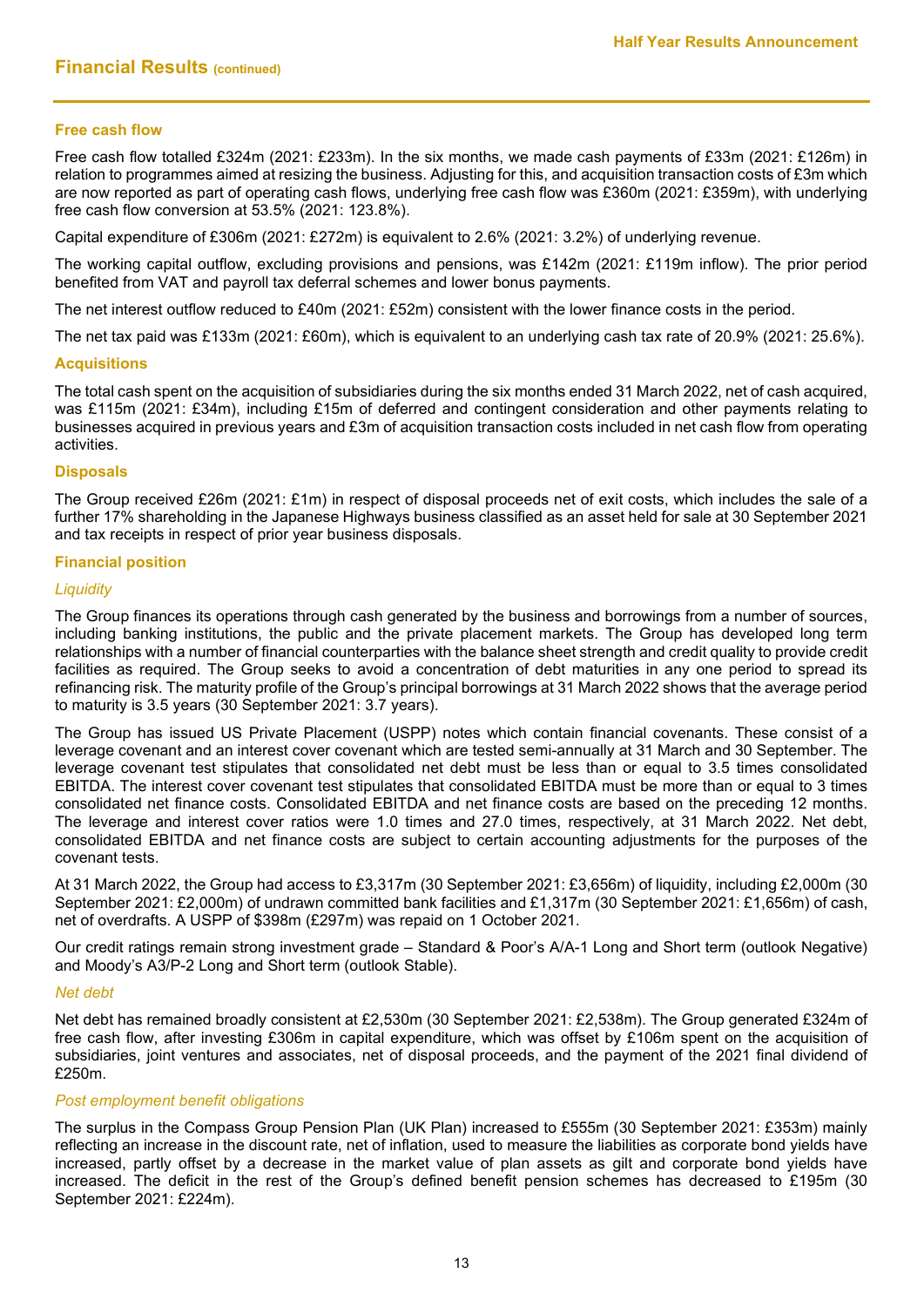### **Shareholder returns**

An interim dividend of 9.4 pence per share (2021: nil) has been declared, £168m in aggregate, which is payable on 28 July 2022 to shareholders on the register at the close of business on 10 June 2022. The interim dividend will be paid gross and a Dividend Reinvestment Plan (DRIP) will be available. The last date for receipt of elections for the DRIP is 7 July 2022.

The directors have approved a share buyback programme with up to £500m during this calendar year.

#### **Related party transactions**

Details of transactions with related parties are set out in note 10 of the financial statements. These transactions have not had, and are not expected to have, a material effect on the financial performance or position of the Group.

#### **Going concern**

The uncertainty as to the future impact on the financial performance and cash flows of the Group as a result of COVID-19 has been considered as part of the Group's adoption of the going concern basis in its financial statements. The factors considered by the directors in assessing the ability of the Group to continue as a going concern are discussed on page 25. The Group has access to considerable financial resources, together with longer term contracts with a number of clients and suppliers across different geographic areas and industries. As a consequence, the directors believe that the Group is well placed to manage its business risks successfully. Based on the assessment, the directors have a reasonable expectation that the Group has adequate resources to continue in operational existence for at least the period to 30 September 2023. For this reason, they continue to adopt the going concern basis in preparing the financial statements.

#### **External audit**

The last tender for the external audit was performed with respect to the audit for financial year 2014. The Audit Committee has therefore commenced planning for a tender process with respect to the audit for financial year 2024. This will allow time for the transition of non-audit services ahead of any change in auditor that may be made.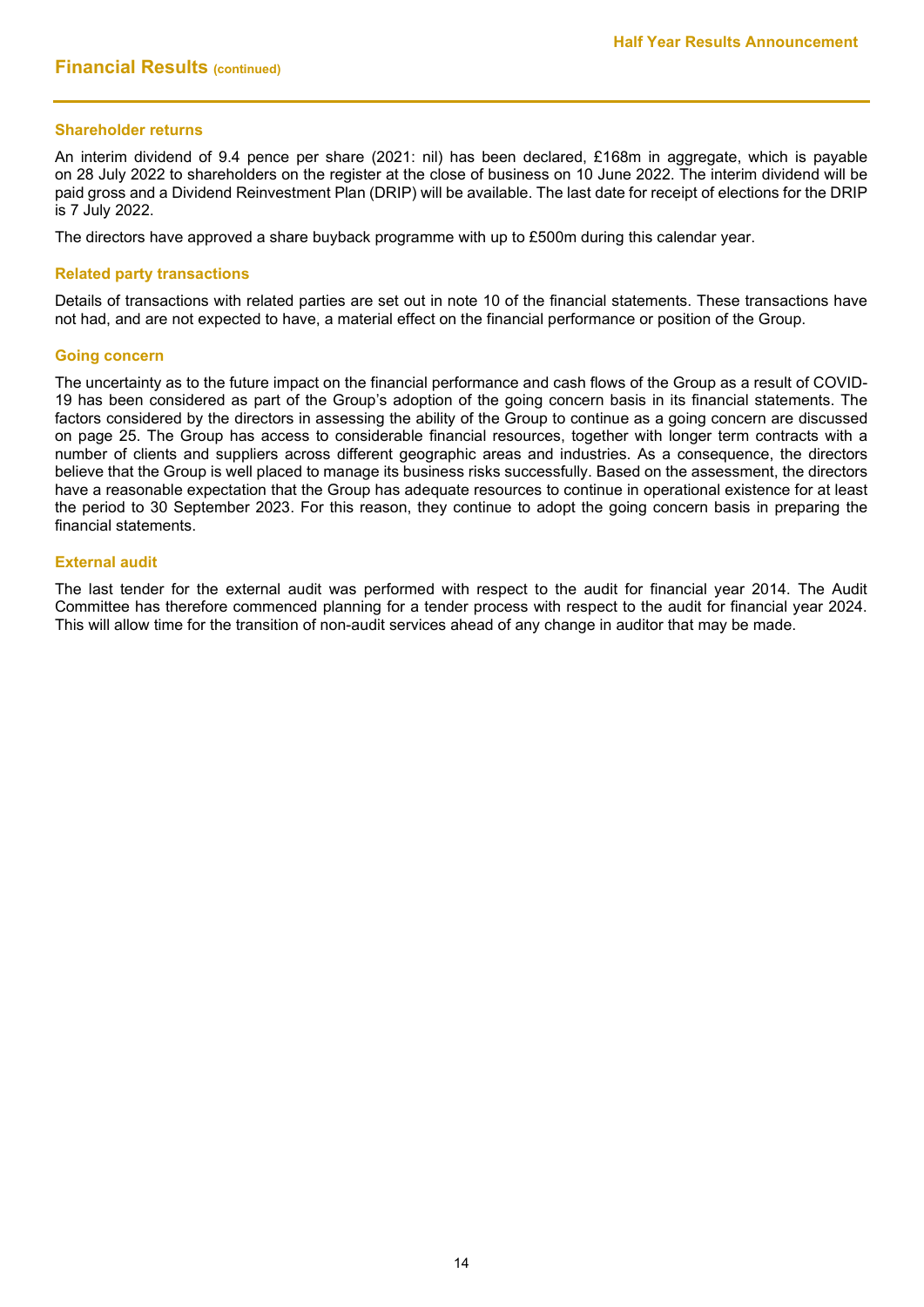### **Principal risks**

The Board continues to take a proactive approach to risk management with the aim of protecting the Group's employees, clients and consumers, and safeguarding the interests of the Company and its shareholders in what is a constantly changing environment.

Risk management is an essential element of business governance and the Group has risk management policies, processes and procedures in place to ensure that risks are properly identified, evaluated and managed at the appropriate level.

The identification of risks and opportunities, the development of action plans to manage the risks and maximise the opportunities, and the continual monitoring of progress against agreed Key Performance Indicators (KPIs) are integral parts of the business process and core activities throughout the Group.

The war in Ukraine has been recognised as a new principal risk due to the national security threat it brings to neighbouring countries in Europe and the members of the NATO alliance. Details of the other principal risks facing the Group and mitigating actions are included on pages 73 to 81 of the 2021 Annual Report. A description of those risks and uncertainties is set out below. The war in Ukraine has also resulted in the elevation of the existing risks in respect of the economy, cost inflation, political stability and information systems and technology.

### **RISK DESCRIPTION**

**CLIMATE CHANGE AND SUSTAINABILITY Climate Change** We recognise the impact of climate change on the environment and Compass; for example the operational impacts of extreme weather events, supply shortages caused by water scarcity, and transition risks, such as changes in technologies, markets and regulation. **Social and Ethical Standards** We rely on our people to deliver great service to our clients and consumers, so we recognise that their welfare is the foundation of our culture and business. We remain vigilant in upholding high standards of business ethics with regard to human rights and social equality. **HEALTH AND SAFETY Pandemic COVID-19** The Group's operations have been significantly disrupted due to the ongoing global COVID-19 pandemic and associated containment initiatives. Further outbreaks of the virus, or another pandemic, could cause further business risk. **Health and Safety** Compass feeds millions of consumers and employs hundreds of thousands of people around the world every day. For that reason, setting the highest standards for food hygiene and safety is paramount. Health and safety breaches could cause serious business interruption and could result in criminal and civil prosecution, increased costs and potential damage to our reputation. **PEOPLE Recruitment** Failure to attract and recruit people with the right skills at all levels could limit the success of the Group. The Group faces resourcing challenges in some of its businesses in some key positions due to a lack of industry experience amongst candidates, appropriately qualified people, the seasonal nature of some of our businesses and availability issues related to COVID-19. **Retention and Motivation** Retaining and motivating the best people with the right skills, at all levels of the organisation, is key to the long term success of the Group. The current economic conditions may increase the risk of attrition at all levels of the organisation. Business closures resulting from lockdowns or other social distancing controls may significantly impact the Group's workforce in affected regions. **CLIENTS AND CONSUMERS Sales and Retention** Our businesses rely on securing and retaining a diverse range of clients.

The potential loss of material client contracts in an increasingly competitive market is a risk to our businesses.

Reduced office attendance, closure of client sites and fewer site visitors as a result of COVID-19 may impact revenues in affected sectors.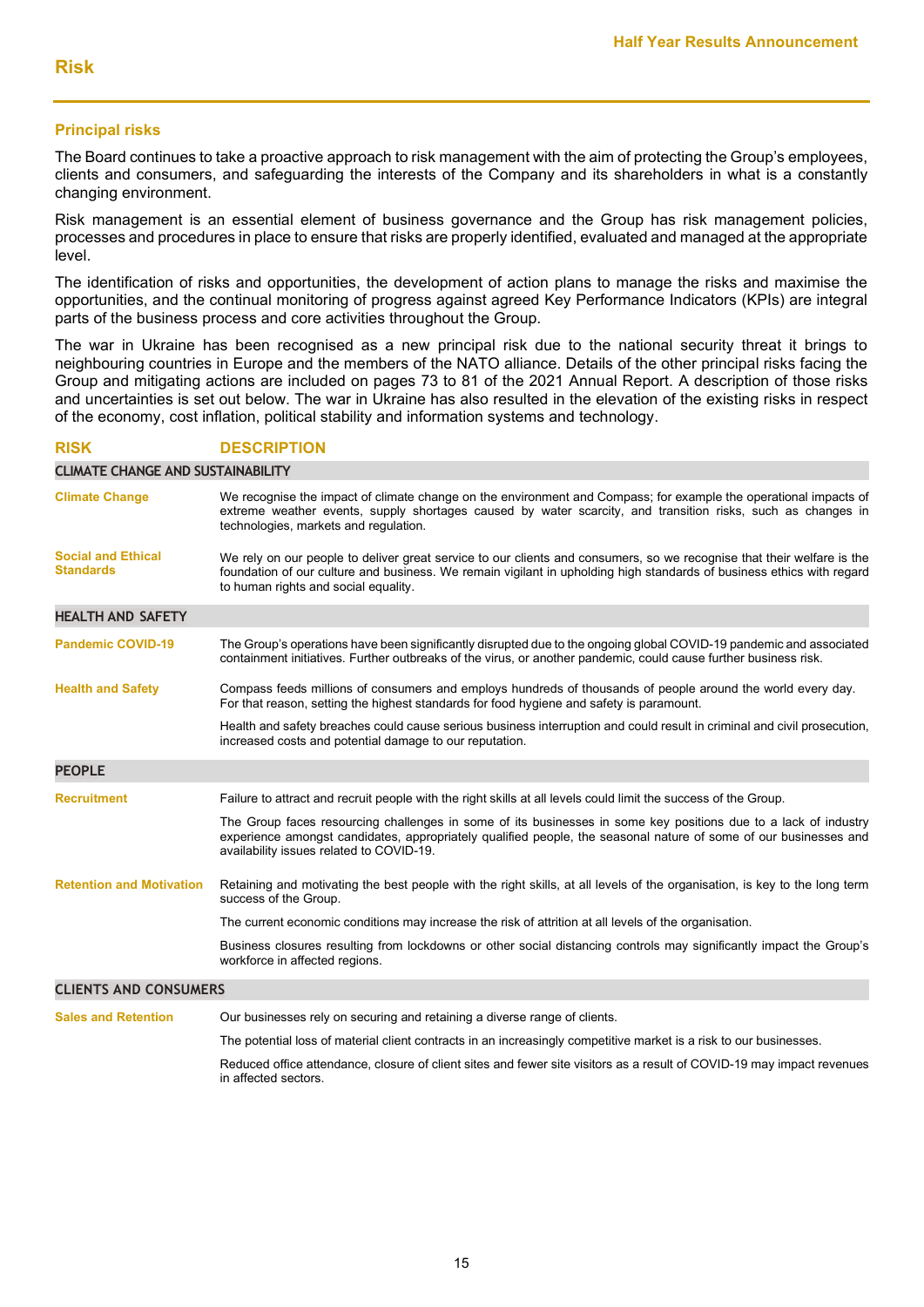# **Principal risks (continued)**

| <b>Principal risks (continued)</b>          |                                                                                                                                                                                                                                                                                                                                                                                                                                                                                 |
|---------------------------------------------|---------------------------------------------------------------------------------------------------------------------------------------------------------------------------------------------------------------------------------------------------------------------------------------------------------------------------------------------------------------------------------------------------------------------------------------------------------------------------------|
| <b>RISK</b>                                 | <b>DESCRIPTION</b>                                                                                                                                                                                                                                                                                                                                                                                                                                                              |
| <b>CLIENTS AND CONSUMERS (CONTINUED)</b>    |                                                                                                                                                                                                                                                                                                                                                                                                                                                                                 |
| <b>Service Delivery,</b><br>and Retention   | The Group's operating companies contract with a large number of clients. Failure to comply with the terms of these<br>Contractual Compliance contracts, including proper delivery of services, could lead to the loss of business and/or claims.                                                                                                                                                                                                                                |
| <b>Competition and</b><br><b>Disruption</b> | We operate in a highly competitive marketplace. The levels of concentration and outsource penetration vary by country<br>and by sector. Some markets are relatively concentrated with two or three key players. Others are highly fragmented<br>and offer significant opportunities for consolidation and penetration of the self operated market.                                                                                                                              |
|                                             | Ongoing structural changes in working and education environments may reduce the number of people in offices and<br>educational establishments.                                                                                                                                                                                                                                                                                                                                  |
|                                             | The emergence of new industry participants and traditional competition using disruptive technology could adversely<br>affect our business.                                                                                                                                                                                                                                                                                                                                      |
| ECONOMIC AND POLITICAL ENVIRONMENT          |                                                                                                                                                                                                                                                                                                                                                                                                                                                                                 |
| <b>Economy</b>                              | Sectors of our business could be susceptible to adverse changes in economic conditions and employment levels.                                                                                                                                                                                                                                                                                                                                                                   |
|                                             | Continued worsening of economic conditions has increased the risk to the businesses in some jurisdictions.                                                                                                                                                                                                                                                                                                                                                                      |
|                                             | The full extent of the medium to long term financial impacts of COVID-19 on economies worldwide is, as yet, unknown.                                                                                                                                                                                                                                                                                                                                                            |
| <b>Cost Inflation</b>                       | Our objective is always to deliver the right level of service in the most efficient way. An increase in the cost of labour,<br>for example, minimum wages in the USA and UK, or the cost of food, could constitute a risk to our ability to do this.                                                                                                                                                                                                                            |
|                                             | Increases in inflation continue to intensify cost pressures in some locations.                                                                                                                                                                                                                                                                                                                                                                                                  |
| <b>Political Stability</b>                  | We are a global business operating in countries and regions with diverse economic and political conditions. Our<br>operations and earnings may be adversely affected by political or economic instability.                                                                                                                                                                                                                                                                      |
|                                             | Political instability around the world remains a risk as a result of continuing geopolitical tensions.                                                                                                                                                                                                                                                                                                                                                                          |
| <b>COMPLIANCE AND FRAUD</b>                 |                                                                                                                                                                                                                                                                                                                                                                                                                                                                                 |
| <b>Compliance and Fraud</b>                 | Ineffective compliance management with increasingly complex laws and regulations, or evidence of fraud, bribery and<br>corruption, anti-competitive behaviour or other serious misconduct, could have an adverse effect on the Group's<br>reputation, its performance and/or a reduction in the Company's share price and/or a loss of business.                                                                                                                                |
|                                             | A failure to manage these risks could adversely impact the Group's performance and/or reputation if significant financial<br>penalties are levied or a criminal action, sanction or other litigation is brought against the Company, its directors or<br>executive management.                                                                                                                                                                                                  |
|                                             | Companies face increased risk of fraud, bribery and corruption, anti-competitive behaviour and other serious misconduct<br>both internally and externally, due to financial and/or performance pressures and significant changes to ways of working.                                                                                                                                                                                                                            |
| <b>International Tax</b>                    | The international corporate tax environment remains complex and the sustained increase in audit activity from tax<br>authorities means that the potential for tax uncertainties and disputes remains high. The need to raise public finances<br>to meet the cost of the COVID-19 pandemic is likely to cause governments to consider increases in tax rates and other<br>potentially adverse changes in tax legislation, and to renew focus on compliance for large corporates. |
|                                             | Multiple initiatives to assist businesses have been introduced across tax jurisdictions in response to the COVID-19<br>pandemic.                                                                                                                                                                                                                                                                                                                                                |

#### **INFORMATION SYSTEMS AND TECHNOLOGY**

**Information Systems and** The digital world creates increasing risk for global businesses including, but not limited to, technology failures, loss of **Technology** confidential data and damage to brand reputation through, for example, the increased and instantaneous use of social media.

> Disruption caused by the failure of key software applications, security controls or underlying infrastructure could delay day to day operations and management decision making.

> The incidence of sophisticated phishing and malware attacks on businesses is rising with an increase in the number of companies suffering operational disruption and loss of data.

> The increase in remote working has led to an increase in the risk of malware and phishing attacks across all organisations.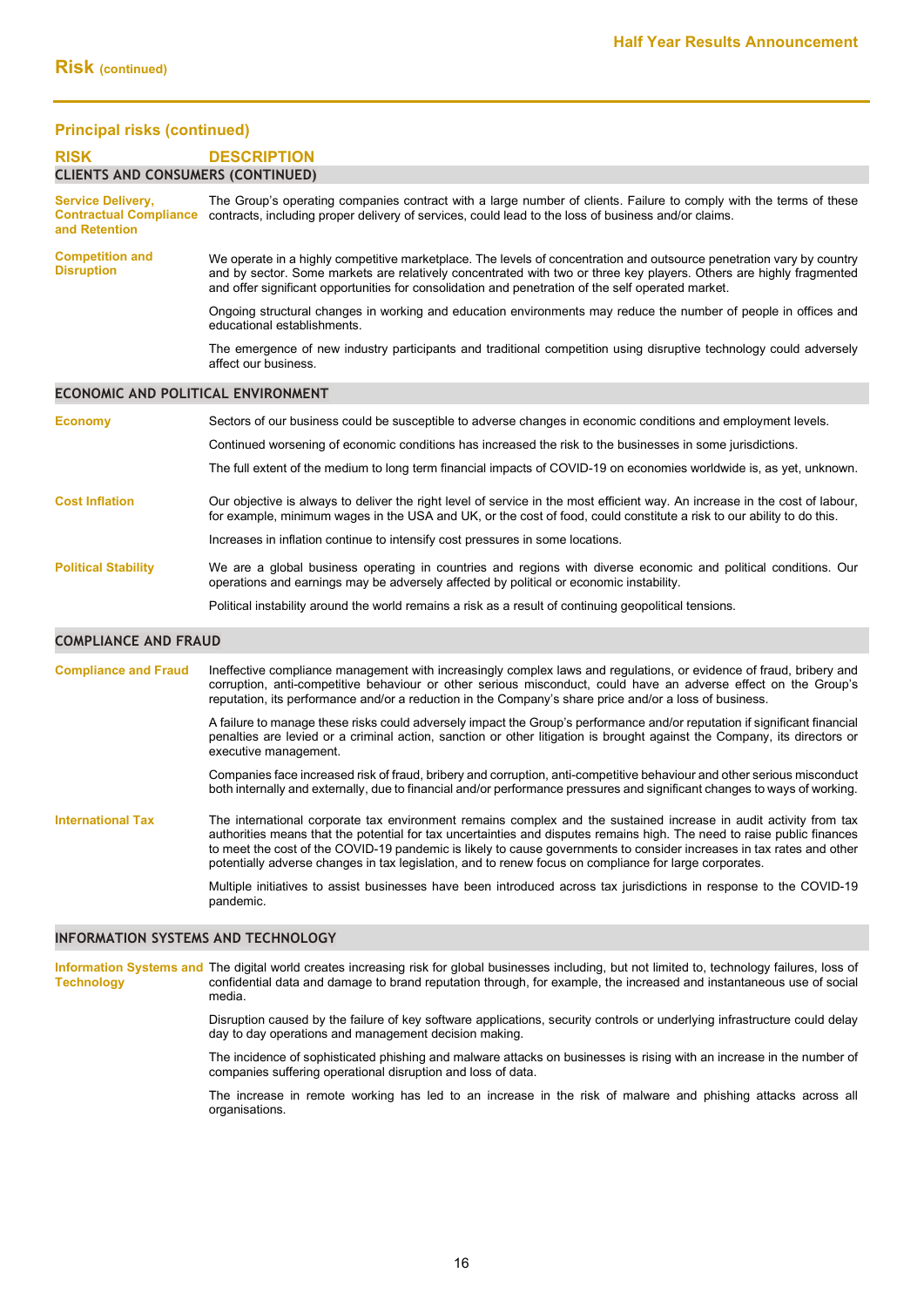The Interim Report complies with the Disclosure Guidance and Transparency Rules (DTR) of the United Kingdom's Financial Conduct Authority in respect of the requirement to produce a half yearly financial report. The Interim Management Report is the responsibility of, and has been approved by, the directors.

We confirm that to the best of our knowledge:

- the condensed set of financial statements has been prepared in accordance with IAS 34 'Interim Financial Reporting' contained in UK-endorsed International Financial Reporting Standards (IFRSs) and gives a true and fair view of the assets, liabilities, financial position and profit or loss of the Group; and
- the Interim Management Report includes a fair review of the information required by:

(a) DTR 4.2.7R of the Disclosure Guidance and Transparency Rules, being an indication of important events that have occurred during the first six months of the financial year and their impact on the condensed set of financial statements; and a description of the principal risks and uncertainties for the remaining six months of the year; and

(b) DTR 4.2.8R of the Disclosure Guidance and Transparency Rules, being related party transactions that have taken place in the first six months of the current financial year and that have materially affected the financial position or performance of the entity during that period; and any changes in the related party transactions described in the last annual report that could do so.

The directors have permitted the auditor to undertake whatever inspections it considers to be appropriate for the purpose of enabling the auditor to conduct its review.

On behalf of the Board

**Dominic Blakemore**<br> **Palmer Brown**<br> **Group Chief Executive Officer**<br> **Palmer Brown**<br> **Palmer Brown** 

11 May 2022

Group Chief Financial Officer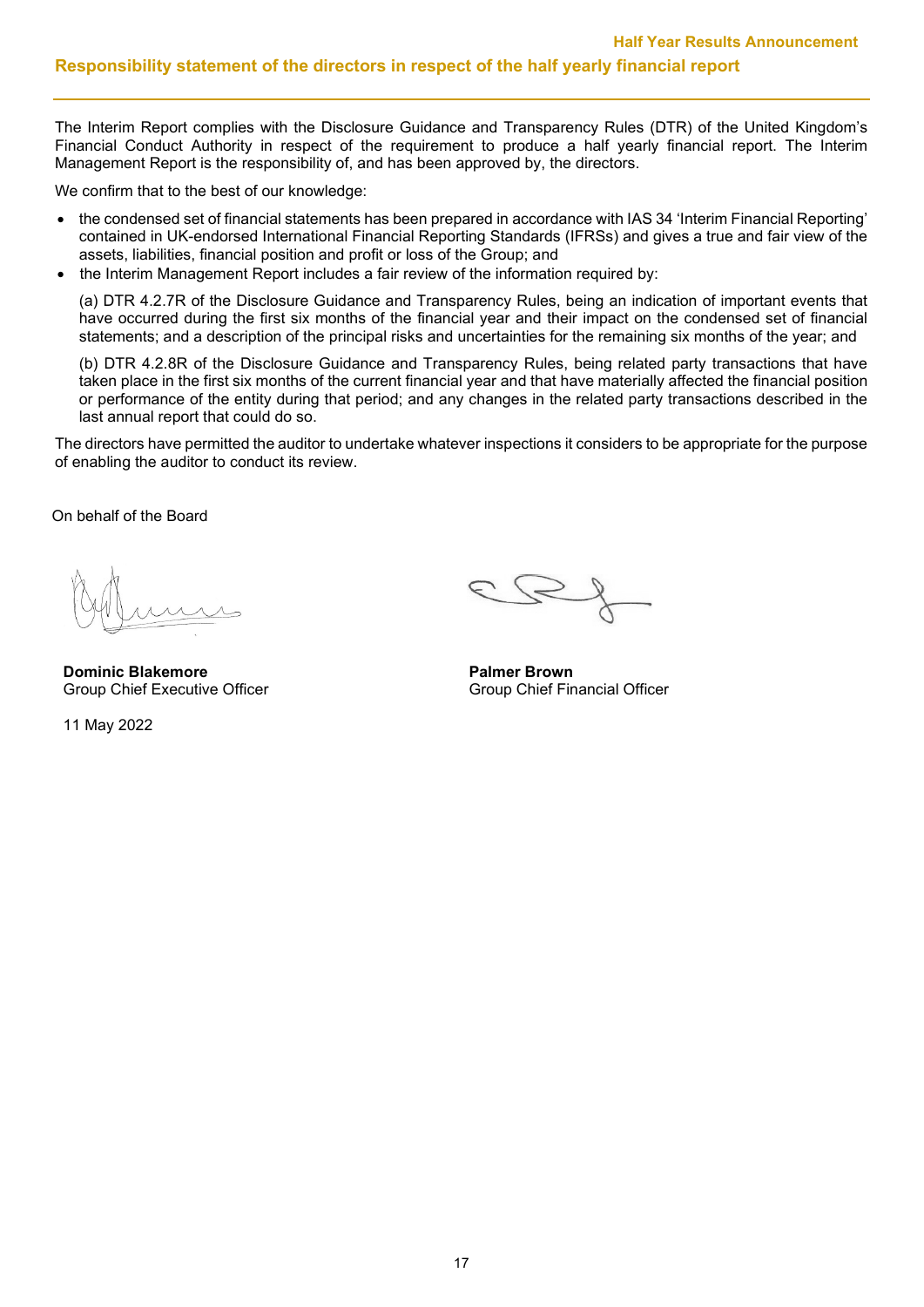## **Conclusion**

We have been engaged by the company to review the condensed set of financial statements in the half-yearly financial report for the six months ended 31 March 2022 which comprises the condensed consolidated income statement, the condensed consolidated statement of comprehensive income, the condensed consolidated statement of changes in equity, the condensed consolidated balance sheet, the condensed consolidated cash flow statement and the related explanatory notes.

Based on our review, nothing has come to our attention that causes us to believe that the condensed set of financial statements in the half-yearly financial report for the six months ended 31 March 2022 is not prepared, in all material respects, in accordance with IAS 34 Interim Financial Reporting as adopted for use in the UK and the Disclosure Guidance and Transparency Rules ("the DTR") of the UK's Financial Conduct Authority ("the UK FCA").

## **Scope of review**

We conducted our review in accordance with International Standard on Review Engagements (UK and Ireland) 2410 Review of Interim Financial Information Performed by the Independent Auditor of the Entity issued by the Auditing Practices Board for use in the UK. A review of interim financial information consists of making enquiries, primarily of persons responsible for financial and accounting matters, and applying analytical and other review procedures. We read the other information contained in the half-yearly financial report and consider whether it contains any apparent misstatements or material inconsistencies with the information in the condensed set of financial statements.

A review is substantially less in scope than an audit conducted in accordance with International Standards on Auditing (UK) and consequently does not enable us to obtain assurance that we would become aware of all significant matters that might be identified in an audit. Accordingly, we do not express an audit opinion.

### **Directors' responsibilities**

The half-yearly financial report is the responsibility of, and has been approved by, the directors. The directors are responsible for preparing the half-yearly financial report in accordance with the DTR of the UK FCA.

As disclosed in note 1, the latest annual financial statements of the Group were prepared in accordance with International Financial Reporting Standards adopted pursuant to Regulation (EC) No 1606/2002 as it applies in the European Union and in accordance with international accounting standards in conformity with the requirements of the Companies Act 2006 and the next annual financial statements will be prepared in accordance with UK-adopted international accounting standards. The directors are responsible for preparing the condensed set of financial statements included in the half-yearly financial report in accordance with IAS 34 as adopted for use in the UK.

### **Our responsibility**

Our responsibility is to express to the company a conclusion on the condensed set of financial statements in the half-yearly financial report based on our review.

#### **The purpose of our review work and to whom we owe our responsibilities**

This report is made solely to the company in accordance with the terms of our engagement to assist the company in meeting the requirements of the DTR of the UK FCA. Our review has been undertaken so that we might state to the company those matters we are required to state to it in this report and for no other purpose. To the fullest extent permitted by law, we do not accept or assume responsibility to anyone other than the company for our review work, for this report, or for the conclusions we have reached.

**Zulfikar Walji for and on behalf of KPMG LLP** Chartered Accountants 15 Canada Square London E14 5GL 11 May 2022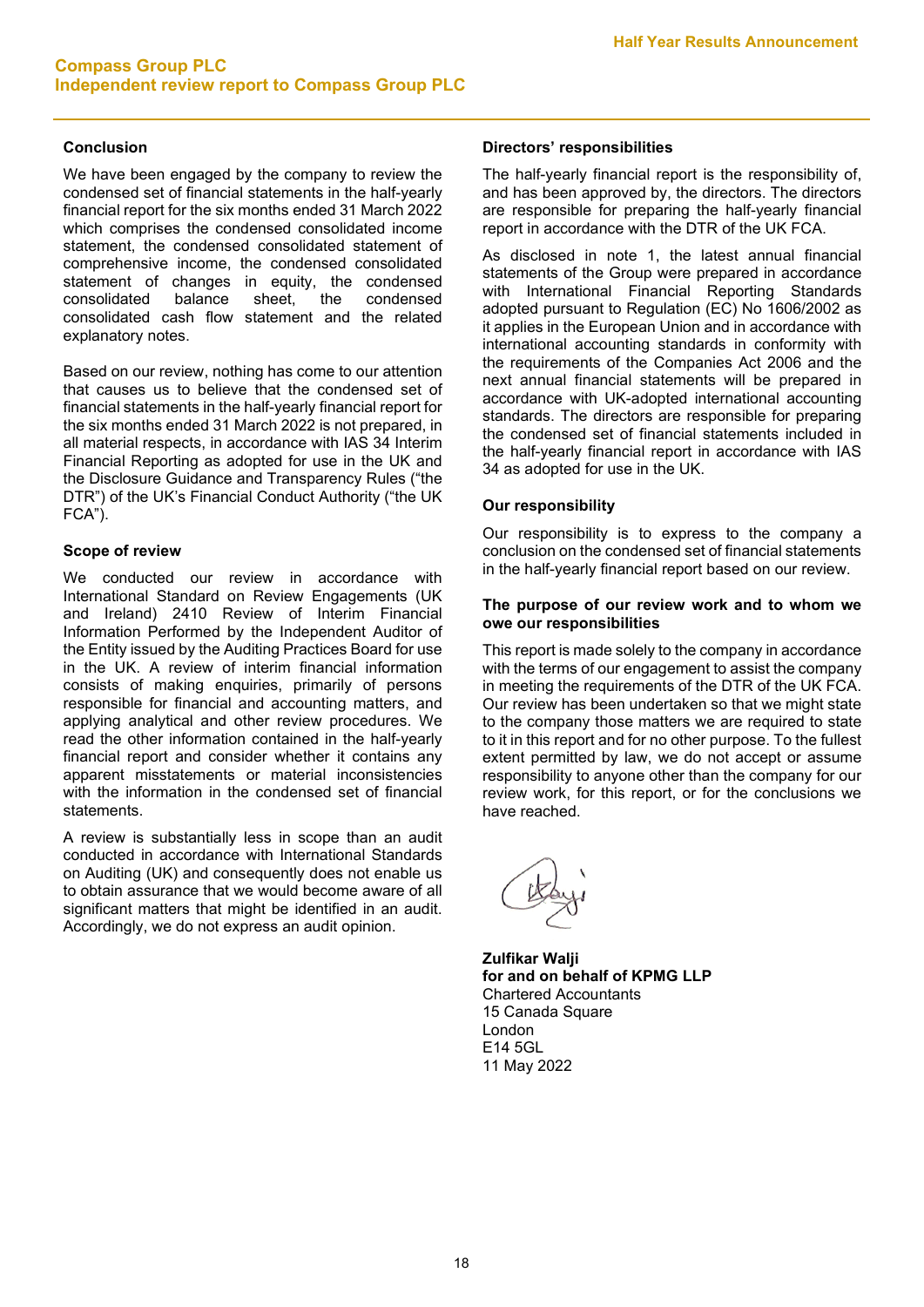# **Compass Group PLC Condensed Consolidated Financial Statements**

# **CONDENSED CONSOLIDATED INCOME STATEMENT (UNAUDITED)**

**FOR THE SIX MONTHS ENDED 31 MARCH 2022**

|                                                                |                  |            | Six months ended 31 March |                         |          |  |
|----------------------------------------------------------------|------------------|------------|---------------------------|-------------------------|----------|--|
|                                                                | <b>Notes</b>     | 2022<br>£m | £m                        | 2021 <sup>1</sup><br>£m | £m       |  |
| Revenue                                                        | $\overline{2}$   |            | 11,499                    |                         | 8,435    |  |
| Net impairment (losses)/gains on trade receivables             |                  | (4)        |                           | 3                       |          |  |
| Other operating costs                                          |                  | (10, 879)  |                           | (8, 284)                |          |  |
| <b>Operating costs</b>                                         |                  |            | (10, 883)                 |                         | (8, 281) |  |
| Operating profit before joint ventures and associates          |                  |            | 616                       |                         | 154      |  |
| Share of results of joint ventures and associates              |                  |            | 22                        |                         | 14       |  |
| Underlying operating profit <sup>2</sup>                       |                  | 673        |                           | 290                     |          |  |
| Acquisition related costs <sup>3</sup>                         |                  | (33)       |                           | (41)                    |          |  |
| COVID-19 resizing costs <sup>3</sup>                           | $\mathsf 3$      |            |                           | (78)                    |          |  |
| One-off pension charge <sup>3</sup>                            |                  |            |                           | (2)                     |          |  |
| Tax on share of profit of joint ventures <sup>3</sup>          |                  | (2)        |                           | (1)                     |          |  |
| <b>Operating profit</b>                                        | $\overline{2}$   |            | 638                       |                         | 168      |  |
| Net (loss)/gain on sale and closure of businesses <sup>3</sup> | $\boldsymbol{9}$ |            | (6)                       |                         | 14       |  |
| Financial income                                               |                  | 4          |                           | 4                       |          |  |
| Financial expense                                              |                  | (41)       |                           | (60)                    |          |  |
| Other financing items <sup>3</sup>                             |                  | 37         |                           | 7                       |          |  |
| <b>Net finance costs</b>                                       |                  |            |                           |                         | (49)     |  |
| <b>Profit before tax</b>                                       |                  |            | 632                       |                         | 133      |  |
| Income tax expense                                             | 4                |            | (152)                     |                         | (33)     |  |
| Profit for the period                                          |                  |            | 480                       |                         | 100      |  |
| <b>ATTRIBUTABLE TO</b>                                         |                  |            |                           |                         |          |  |
| Equity shareholders                                            |                  |            | 477                       |                         | 100      |  |
| Non-controlling interests                                      |                  |            | 3                         |                         |          |  |
| Profit for the period                                          |                  |            | 480                       |                         | 100      |  |
| <b>BASIC EARNINGS PER SHARE</b>                                | 5                |            | 26.7p                     |                         | 5.6p     |  |
| <b>DILUTED EARNINGS PER SHARE</b>                              | $\,$ 5 $\,$      |            | 26.7p                     |                         | 5.6p     |  |

1. Re-presented to disaggregate net impairment gains and losses on trade receivables from operating costs.

2. Operating profit excluding specific adjusting items (acquisition related costs, COVID-19 resizing costs, one-off pension charge and tax on share of profit of joint ventures) (see note 12). 3. Specific adjusting item (see note 12).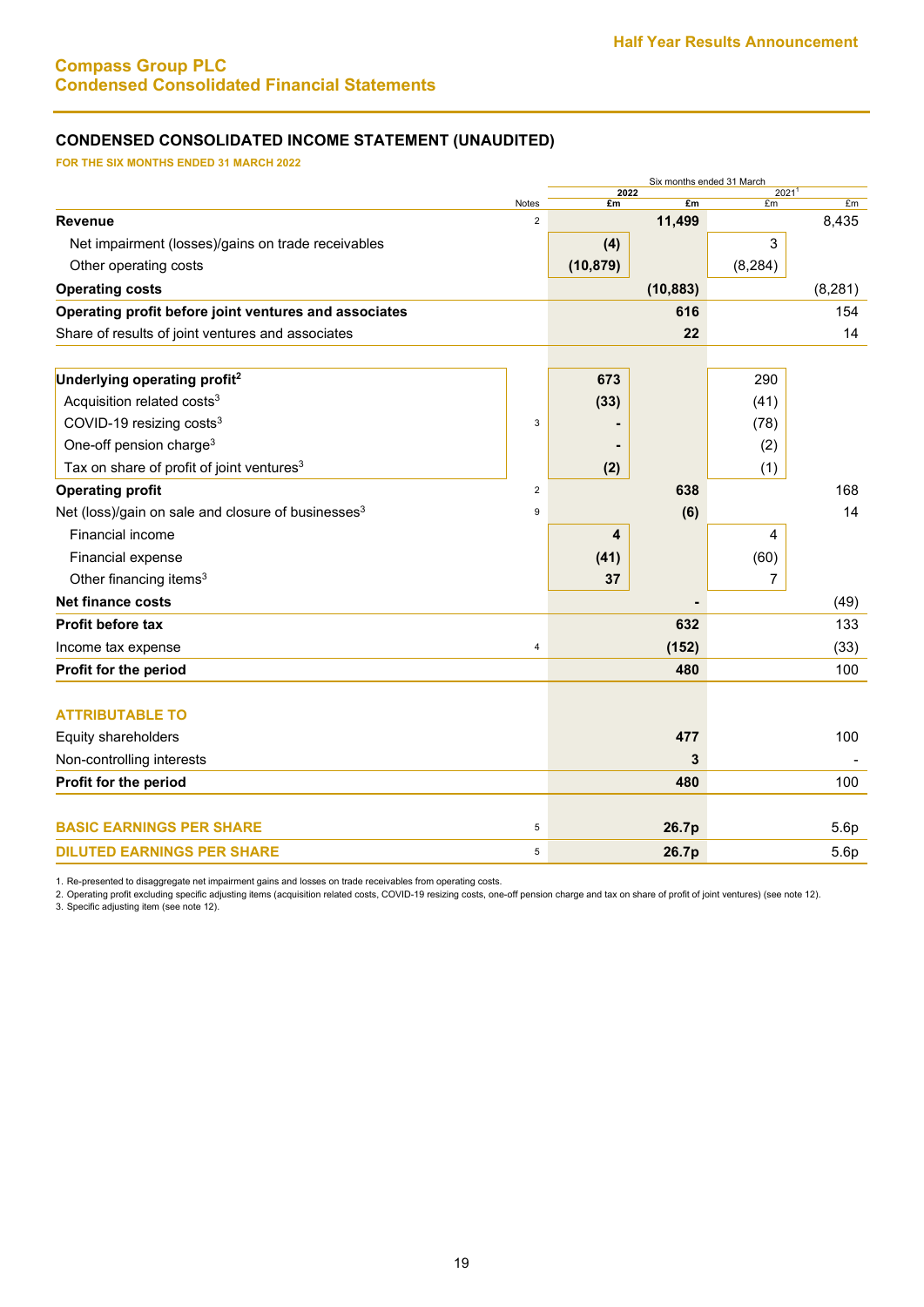# **CONDENSED CONSOLIDATED STATEMENT OF COMPREHENSIVE INCOME (UNAUDITED)**

| <b>FOR THE SIX MONTHS ENDED 31 MARCH 2022</b>                                             |                                   |       |
|-------------------------------------------------------------------------------------------|-----------------------------------|-------|
|                                                                                           | Six months ended 31 March<br>2022 | 2021  |
|                                                                                           | £m                                | £m    |
| Profit for the period                                                                     | 480                               | 100   |
| Other comprehensive income                                                                |                                   |       |
| Items that will not be reclassified to the income statement                               |                                   |       |
| Remeasurement of post employment benefit assets                                           | $\overline{2}$                    |       |
| Remeasurement of post employment benefit obligations                                      | 316                               | 30    |
| Return on plan assets, excluding interest income                                          | (98)                              | (115) |
| Change in fair value of financial assets at fair value through other comprehensive income | (1)                               | 2     |
| Tax (charge)/credit on items relating to the components of other comprehensive income     | (55)                              | 18    |
|                                                                                           | 164                               | (65)  |
| Items that may be reclassified to the income statement                                    |                                   |       |
| Currency translation differences <sup>1</sup>                                             | 55                                | (230) |
| Reclassification of cumulative currency translation differences on sale of businesses     | 7                                 | (24)  |
|                                                                                           | 62                                | (254) |
| Total other comprehensive income/(loss)                                                   | 226                               | (319) |
| Total comprehensive income/(loss) for the period                                          | 706                               | (219) |
|                                                                                           |                                   |       |
| <b>ATTRIBUTABLE TO</b>                                                                    |                                   |       |
| Equity shareholders                                                                       | 703                               | (219) |
| Non-controlling interests                                                                 | 3                                 |       |
| Total comprehensive income/(loss) for the period                                          | 706                               | (219) |

1. Includes a loss of £26m in relation to the effective portion of net investment hedges (six months ended 31 March 2021: gain of £54m).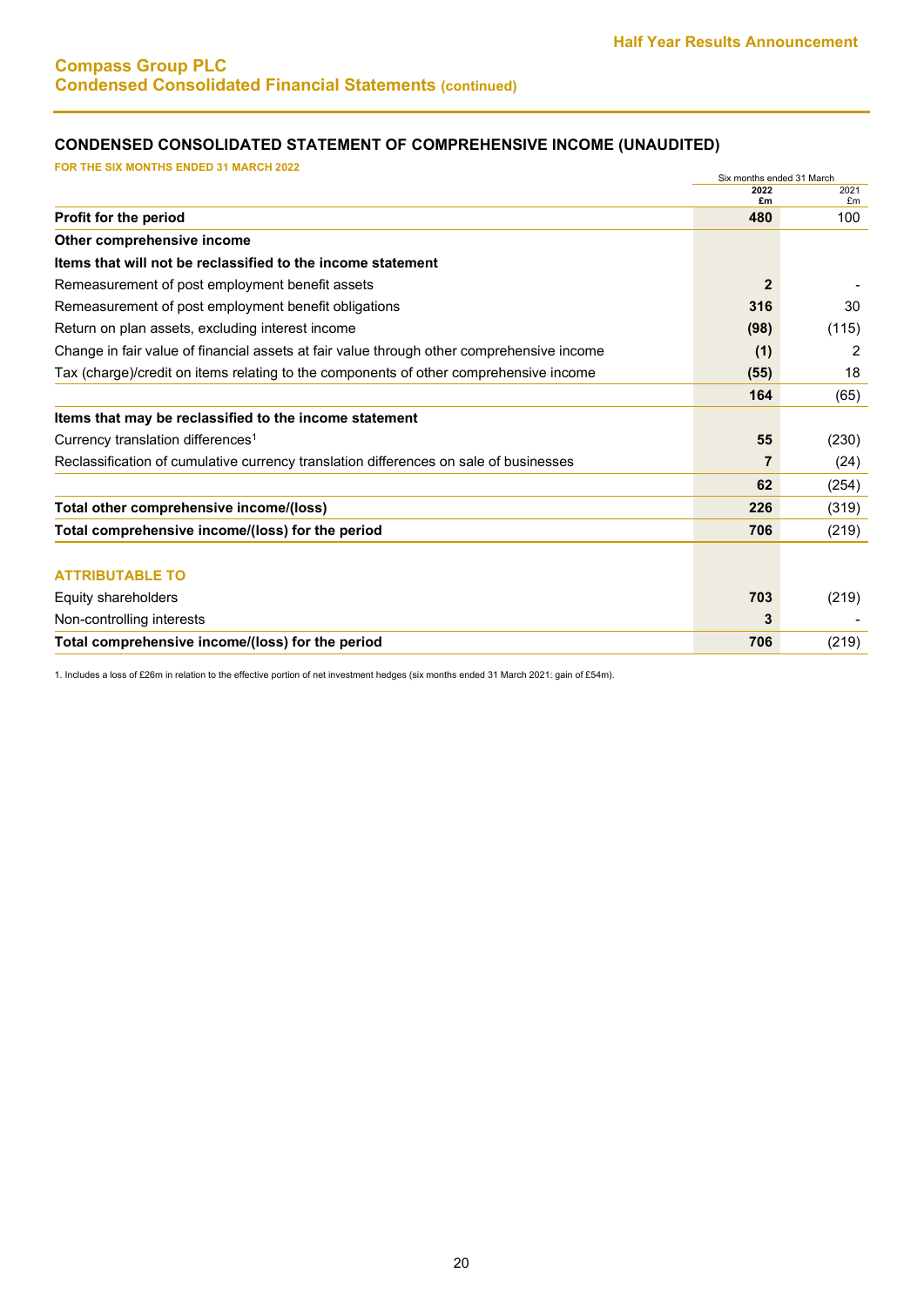# **CONDENSED CONSOLIDATED STATEMENT OF CHANGES IN EQUITY (UNAUDITED)**

**FOR THE SIX MONTHS ENDED 31 MARCH 2022**

|                                                                                               | Attributable to equity shareholders |                        |                                        |                     |                         |                                         |                                        |                       |
|-----------------------------------------------------------------------------------------------|-------------------------------------|------------------------|----------------------------------------|---------------------|-------------------------|-----------------------------------------|----------------------------------------|-----------------------|
|                                                                                               | <b>Share</b><br>capital<br>£m       | Share<br>premium<br>£m | Capital<br>redemption<br>reserve<br>£m | Own<br>shares<br>£m | Other<br>reserves<br>£m | Retained<br>earnings/<br>(losses)<br>£m | Non-<br>controlling<br>interests<br>£m | Total<br>equity<br>£m |
| At 1 October 2021                                                                             | 198                                 | 189                    | 295                                    | (2)                 | 3,969                   | 242                                     | 28                                     | 4,919                 |
| Profit for the period                                                                         |                                     |                        |                                        |                     |                         | 477                                     | 3                                      | 480                   |
| Other comprehensive income                                                                    |                                     |                        |                                        |                     |                         |                                         |                                        |                       |
| Remeasurement of post employment benefit<br>assets                                            |                                     |                        |                                        |                     |                         | $\mathbf{2}$                            |                                        | $\overline{2}$        |
| Remeasurement of post employment benefit<br>obligations                                       |                                     |                        |                                        |                     |                         | 316                                     |                                        | 316                   |
| Return on plan assets, excluding interest income                                              |                                     |                        |                                        |                     |                         | (98)                                    |                                        | (98)                  |
| Change in fair value of financial assets at fair<br>value through other comprehensive income  |                                     |                        |                                        |                     |                         | (1)                                     |                                        | (1)                   |
| Currency translation differences                                                              |                                     |                        |                                        |                     | 55                      |                                         |                                        | 55                    |
| Reclassification of cumulative currency translation<br>differences on sale of businesses      |                                     |                        |                                        |                     | 7                       |                                         |                                        | $\overline{7}$        |
| Tax charge on items relating to the components of<br>other comprehensive income               |                                     |                        |                                        |                     |                         | (55)                                    |                                        | (55)                  |
| Total other comprehensive income                                                              | $\blacksquare$                      |                        | ٠                                      | $\blacksquare$      | 62                      | 164                                     |                                        | 226                   |
| Total comprehensive income for the period                                                     | $\blacksquare$                      | $\blacksquare$         | $\blacksquare$                         | $\blacksquare$      | 62                      | 641                                     | 3                                      | 706                   |
| Fair value of share-based payments                                                            |                                     |                        |                                        |                     | 20                      |                                         |                                        | 20                    |
| Change in fair value of non-controlling interest put<br>options                               |                                     |                        |                                        |                     | (2)                     |                                         |                                        | (2)                   |
| Reclassification of non-controlling interest put<br>option reserve on exercise of put options |                                     |                        |                                        |                     | 5                       |                                         | (5)                                    |                       |
| Purchase of own shares to satisfy employee<br>share-based payments                            |                                     |                        |                                        | (5)                 |                         |                                         |                                        | (5)                   |
| Release of share awards settled in existing<br>shares purchased in the market                 |                                     |                        |                                        |                     | (4)                     |                                         |                                        | (4)                   |
| Transfer <sup>1</sup>                                                                         |                                     |                        |                                        |                     | (287)                   | 287                                     |                                        |                       |
|                                                                                               | 198                                 | 189                    | 295                                    | (7)                 | 3,763                   | 1,170                                   | 26                                     | 5,634                 |
| Dividends paid to equity shareholders (note 6)                                                |                                     |                        |                                        |                     |                         | (250)                                   |                                        | (250)                 |
| Dividends paid to non-controlling interests                                                   |                                     |                        |                                        |                     |                         |                                         | (1)                                    | (1)                   |
| Cost of shares transferred to employees                                                       |                                     |                        |                                        | 4                   |                         |                                         |                                        | 4                     |
| At 31 March 2022                                                                              | 198                                 | 189                    | 295                                    | (3)                 | 3,763                   | 920                                     | 25                                     | 5,387                 |

1. The share-based payments reserve has been transferred to retained earnings on the basis that it is more appropriately presented as a component of retained earnings for equity-settled sharebased payment schemes.

#### **Own shares**

Own shares held by the Group represent 245,562 ordinary shares in Compass Group PLC (30 September 2021: 185,228) which are held by the Compass Group PLC All Share Schemes Trust (ASST). These shares are listed on a recognised stock exchange and their market value at 31 March 2022 was £4m (30 September 2021: £3m). The nominal value of the shares held at 31 March 2022 was £27,135 (September 2021: £20,468). ASST is a discretionary trust for the benefit of employees and the shares held are used to satisfy some of the Group's liabilities to employees for long term incentive plans.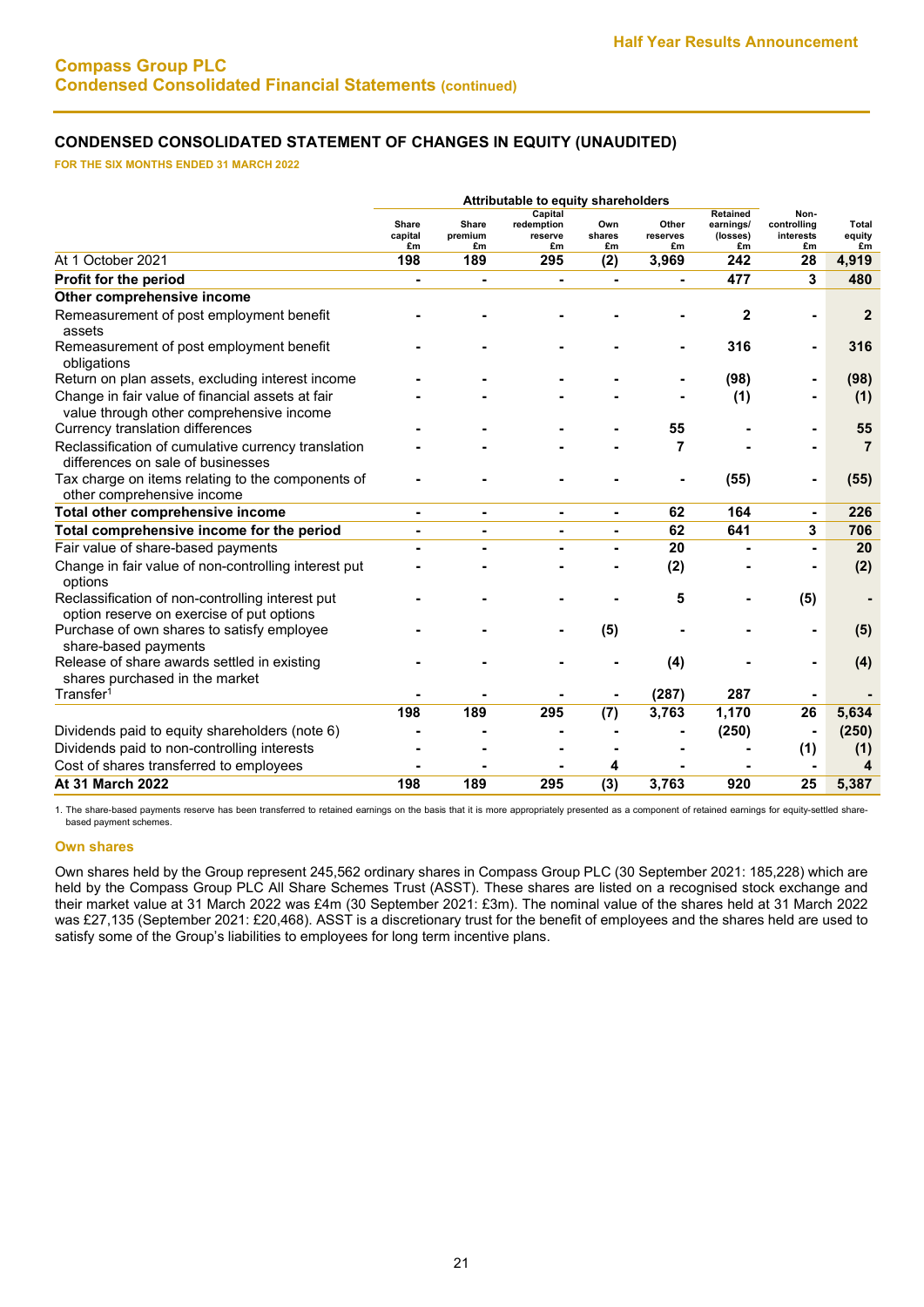# **CONDENSED CONSOLIDATED STATEMENT OF CHANGES IN EQUITY (UNAUDITED)**

**FOR THE SIX MONTHS ENDED 31 MARCH 2022** 

|                                                                                              | Attributable to equity shareholders |                              |                                        |                          |                         |                                         |                                        |                       |
|----------------------------------------------------------------------------------------------|-------------------------------------|------------------------------|----------------------------------------|--------------------------|-------------------------|-----------------------------------------|----------------------------------------|-----------------------|
|                                                                                              | Share<br>capital<br>£m              | Share<br>premium<br>£m       | Capital<br>redemption<br>reserve<br>£m | Own<br>shares<br>£m      | Other<br>reserves<br>£m | Retained<br>(losses)/<br>earnings<br>£m | Non-<br>controlling<br>interests<br>£m | Total<br>equity<br>£m |
| At 1 October 2020                                                                            | 198                                 | 189                          | 295                                    | (2)                      | 4,145                   | (35)                                    | 23                                     | 4,813                 |
| Profit for the period                                                                        | $\overline{\phantom{a}}$            | $\qquad \qquad \blacksquare$ | $\overline{\phantom{a}}$               |                          |                         | 100                                     | $\overline{a}$                         | 100                   |
| Other comprehensive income                                                                   |                                     |                              |                                        |                          |                         |                                         |                                        |                       |
| Remeasurement of post employment benefit<br>obligations                                      |                                     |                              |                                        |                          |                         | 30                                      |                                        | 30                    |
| Return on plan assets, excluding interest income                                             |                                     |                              |                                        |                          |                         | (115)                                   |                                        | (115)                 |
| Change in fair value of financial assets at fair value<br>through other comprehensive income |                                     |                              |                                        |                          |                         | 2                                       |                                        | 2                     |
| Currency translation differences                                                             |                                     |                              |                                        |                          | (230)                   |                                         |                                        | (230)                 |
| Reclassification of cumulative currency translation<br>differences on sale of businesses     |                                     |                              |                                        |                          | (24)                    |                                         |                                        | (24)                  |
| Tax credit on items relating to the components of<br>other comprehensive income              |                                     |                              |                                        |                          |                         | 18                                      |                                        | 18                    |
| Total other comprehensive loss                                                               | $\blacksquare$                      | $\blacksquare$               | $\overline{\phantom{a}}$               | $\overline{\phantom{a}}$ | (254)                   | (65)                                    | $\overline{\phantom{a}}$               | (319)                 |
| Total comprehensive (loss)/income for the period                                             | $\blacksquare$                      | $\blacksquare$               | $\blacksquare$                         |                          | (254)                   | 35                                      | Ξ.                                     | (219)                 |
| Fair value of share-based payments                                                           |                                     | $\overline{\phantom{0}}$     |                                        |                          | 10                      |                                         |                                        | 10                    |
| Change in fair value of non-controlling<br>interest put options                              |                                     |                              |                                        |                          | 8                       |                                         |                                        | 8                     |
| Purchase of own shares to satisfy employee share-<br>based payments                          |                                     |                              |                                        | (3)                      |                         |                                         |                                        | (3)                   |
| Release of share awards settled in existing shares<br>purchased in the market                |                                     |                              |                                        |                          | (2)                     |                                         |                                        | (2)                   |
| Tax charge on items taken directly to equity                                                 |                                     |                              |                                        |                          |                         | (2)                                     |                                        | (2)                   |
|                                                                                              | 198                                 | 189                          | 295                                    | (5)                      | 3,907                   | (2)                                     | 23                                     | 4,605                 |
| Cost of shares transferred to employees                                                      |                                     |                              |                                        | 2                        |                         |                                         |                                        | $\overline{2}$        |
| At 31 March 2021                                                                             | 198                                 | 189                          | 295                                    | (3)                      | 3,907                   | (2)                                     | 23                                     | 4,607                 |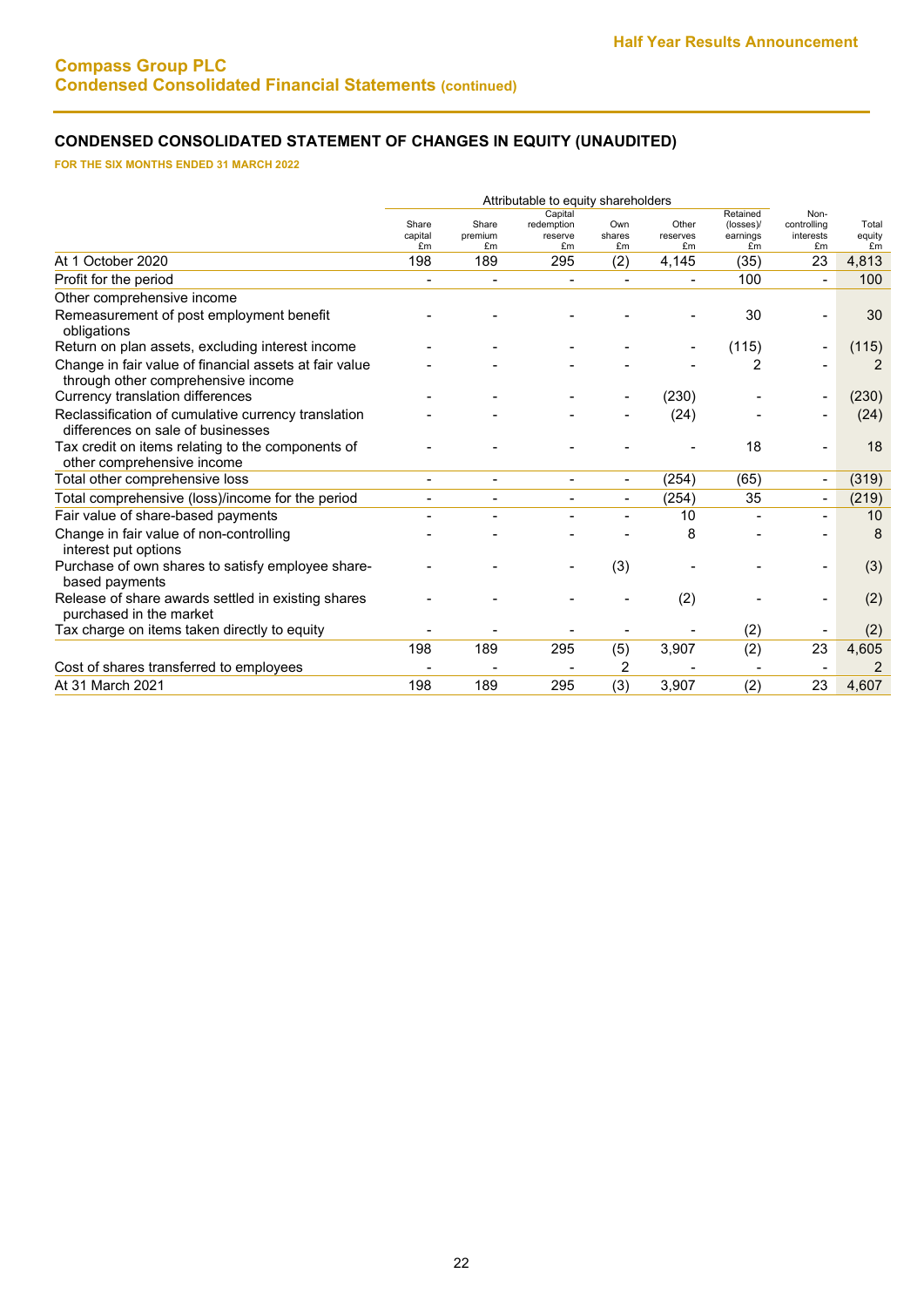# **CONDENSED CONSOLIDATED BALANCE SHEET**

**AT 31 MARCH 2022**

|                                               | At 31 March<br>2022 | At 30 September<br>2021 |
|-----------------------------------------------|---------------------|-------------------------|
|                                               | (unaudited)         | (audited)               |
| Notes<br><b>NON-CURRENT ASSETS</b>            | £m                  | £m                      |
| Goodwill                                      | 4,620               | 4,550                   |
| Other intangible assets                       | 1,688               | 1,617                   |
| Costs to obtain and fulfil contracts          | 943                 | 923                     |
| Right of use assets                           | 743                 | 759                     |
| Property, plant and equipment                 | 840                 | 835                     |
| Interests in joint ventures and associates    | 252                 | 256                     |
| Other investments                             | 199                 | 166                     |
| Post employment benefit assets                | 555                 | 353                     |
| Trade and other receivables                   | 144                 | 129                     |
| Deferred tax assets                           | 212                 | 212                     |
| Derivative financial instruments <sup>1</sup> | 52                  | 116                     |
| Non-current assets                            | 10,248              | 9,916                   |
| <b>CURRENT ASSETS</b>                         |                     |                         |
| Inventories                                   | 389                 | 327                     |
| Trade and other receivables                   | 2,978               | 2,684                   |
| Tax recoverable                               | 78                  | 82                      |
| Cash and cash equivalents <sup>1</sup>        | 1,480               | 1,840                   |
| Derivative financial instruments <sup>1</sup> | 38                  | 2                       |
|                                               | 4,963               | 4,935                   |
| Assets held for sale<br>9                     | 26                  | 17                      |
| <b>Current assets</b>                         | 4,989               | 4,952                   |
| <b>Total assets</b>                           | 15,237              | 14,868                  |
| <b>CURRENT LIABILITIES</b>                    |                     |                         |
| Borrowings <sup>1</sup>                       | (592)               | (481)                   |
| Lease liabilities <sup>1</sup>                | (179)               | (180)                   |
| Derivative financial instruments <sup>1</sup> | (11)                | (9)                     |
| Provisions                                    | (297)               | (298)                   |
| <b>Current tax liabilities</b>                | (198)               | (169)                   |
| Trade and other payables                      | (4, 356)            | (4,090)                 |
| <b>Current liabilities</b>                    | (5,633)             | (5, 227)                |
| <b>NON-CURRENT LIABILITIES</b>                |                     |                         |
| Borrowings <sup>1</sup>                       | (2,611)             | (3, 154)                |
| Lease liabilities <sup>1</sup>                | (648)               | (665)                   |
| Derivative financial instruments <sup>1</sup> |                     |                         |
| Post employment benefit obligations           | (59)<br>(195)       | (7)<br>(224)            |
| Provisions                                    | (304)               | (283)                   |
| Deferred tax liabilities                      | (140)               | (84)                    |
| Trade and other payables                      | (260)               | (305)                   |
| Non-current liabilities                       | (4, 217)            | (4, 722)                |
| <b>Total liabilities</b>                      | (9, 850)            | (9,949)                 |
| <b>Net assets</b>                             | 5,387               | 4,919                   |
| <b>EQUITY</b>                                 |                     |                         |
| Share capital                                 |                     |                         |
| Share premium                                 | 198<br>189          | 198<br>189              |
| Capital redemption reserve                    | 295                 | 295                     |
| Own shares                                    | (3)                 | (2)                     |
| Other reserves                                | 3,763               | 3,969                   |
| Retained earnings                             | 920                 | 242                     |
| <b>Total equity shareholders' funds</b>       | 5,362               | 4,891                   |
| Non-controlling interests                     | 25                  | 28                      |
| <b>Total equity</b>                           | 5,387               | 4,919                   |
|                                               |                     |                         |

1. Component of net debt (see note 12).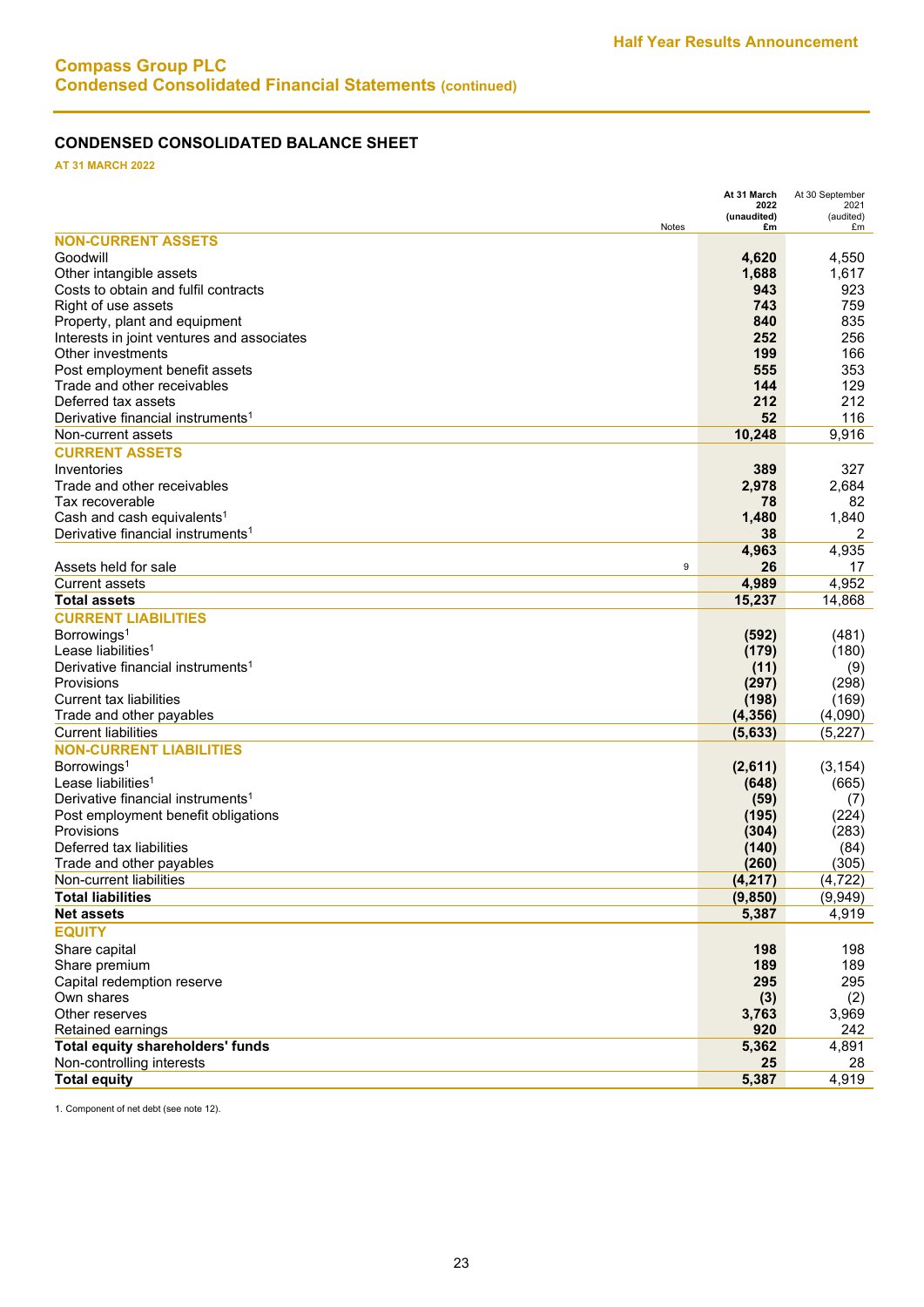# **Compass Group PLC Condensed Consolidated Financial Statements (continued)**

### **CONDENSED CONSOLIDATED CASH FLOW STATEMENT (UNAUDITED)**

**FOR THE SIX MONTHS ENDED 31 MARCH 2022**

| Six months ended 31 March                                                                                    |                       |                |  |
|--------------------------------------------------------------------------------------------------------------|-----------------------|----------------|--|
| Notes                                                                                                        | 2022<br>£m            | 20211<br>£m    |  |
| <b>CASH FLOW FROM OPERATING ACTIVITIES</b>                                                                   |                       |                |  |
| Cash generated from operations                                                                               | $\overline{7}$<br>839 | 677            |  |
| Interest paid                                                                                                | (43)                  | (54)           |  |
| Tax received                                                                                                 | 12                    | 25             |  |
| Tax paid                                                                                                     | (145)                 | (85)           |  |
| Net cash flow from operating activities                                                                      | 663                   | 563            |  |
| <b>CASH FLOW FROM INVESTING ACTIVITIES</b>                                                                   |                       |                |  |
| Purchase of subsidiary companies                                                                             | 9<br>(112)            | (34)           |  |
| Purchase of interests in joint ventures and associates                                                       | (20)                  | (3)            |  |
| Net proceeds from sale of subsidiary companies, joint ventures and associates net of exit costs <sup>2</sup> | 26                    | 1              |  |
| Purchase of intangible assets                                                                                | (65)                  | (78)           |  |
| Purchase of contract fulfilment assets                                                                       | (96)                  | (97)           |  |
| Purchase of property, plant and equipment                                                                    | (125)                 | (97)           |  |
| Proceeds from sale of property, plant and equipment/intangible assets/contract fulfilment assets             | 15                    | 16             |  |
| Purchase of other investments                                                                                | (17)                  |                |  |
| Proceeds from sale of other investments                                                                      | 1                     | $\overline{2}$ |  |
| Dividends received from joint ventures and associates                                                        | 19                    | 2              |  |
| Interest received                                                                                            | 3                     | 2              |  |
| Net cash flow from investing activities                                                                      | (371)                 | (286)          |  |
| <b>CASH FLOW FROM FINANCING ACTIVITIES</b>                                                                   |                       |                |  |
| Purchase of own shares to satisfy employee share-based payments                                              | (5)                   | (3)            |  |
| Increase in borrowings                                                                                       |                       |                |  |
| Repayment of borrowings                                                                                      | (297)                 | (4)            |  |
| Net cash flow from derivative financial instruments                                                          | (20)                  | 5              |  |
| Repayment of principal under lease liabilities                                                               | (73)                  | (80)           |  |
| Dividends paid to equity shareholders                                                                        | (250)<br>6            |                |  |
| Dividends paid to non-controlling interests                                                                  | (1)                   |                |  |
| Net cash flow from financing activities                                                                      | (645)                 | (82)           |  |
| <b>CASH AND CASH EQUIVALENTS</b>                                                                             |                       |                |  |
| Net (decrease)/increase in cash and cash equivalents                                                         | (353)                 | 195            |  |
| Cash and cash equivalents at 1 October                                                                       | 1,656                 | 1,388          |  |
| Currency translation gains/(losses) on cash and cash equivalents                                             | 14                    | (44)           |  |
| Cash and cash equivalents at 31 March                                                                        | 1,317                 | 1,539          |  |
| Cash and cash equivalents <sup>3</sup>                                                                       | 1,480                 | 1,674          |  |
| Bank overdrafts <sup>3</sup>                                                                                 | (163)                 | (137)          |  |
| Cash held for sale <sup>3</sup>                                                                              |                       | 2              |  |
| Cash and cash equivalents at 31 March                                                                        | 1,317                 | 1,539          |  |

1. Consistent with the change made in the 2021 Annual Report, re-presented to include all bank overdrafts of £137m at 31 March 2021 (30 September 2020: £97m) in cash and cash equivalents and to disaggregate cash flows from borrowings and derivative financial instruments in the consolidated cash flow statement. Accordingly, the prior period increase in borrowings has reduced from £68m to £nil, the prior period repayment of borrowings has increased from £nil to £4m and a net cash inflow from derivative financial instruments of £5m has been included. The effect of including bank overdrafts in cash and cash equivalents in the prior period is not considered to be material. The change in presentation has no effect on cash and cash equivalents in the consolidated balance sheet or net cash flow from operating activities in the consolidated cash flow statement.

2. Includes £15m of tax receipts (six months ended 31 March 2021: £29m of tax payments) in respect of prior year business disposals.

3. As per the consolidated balance sheet.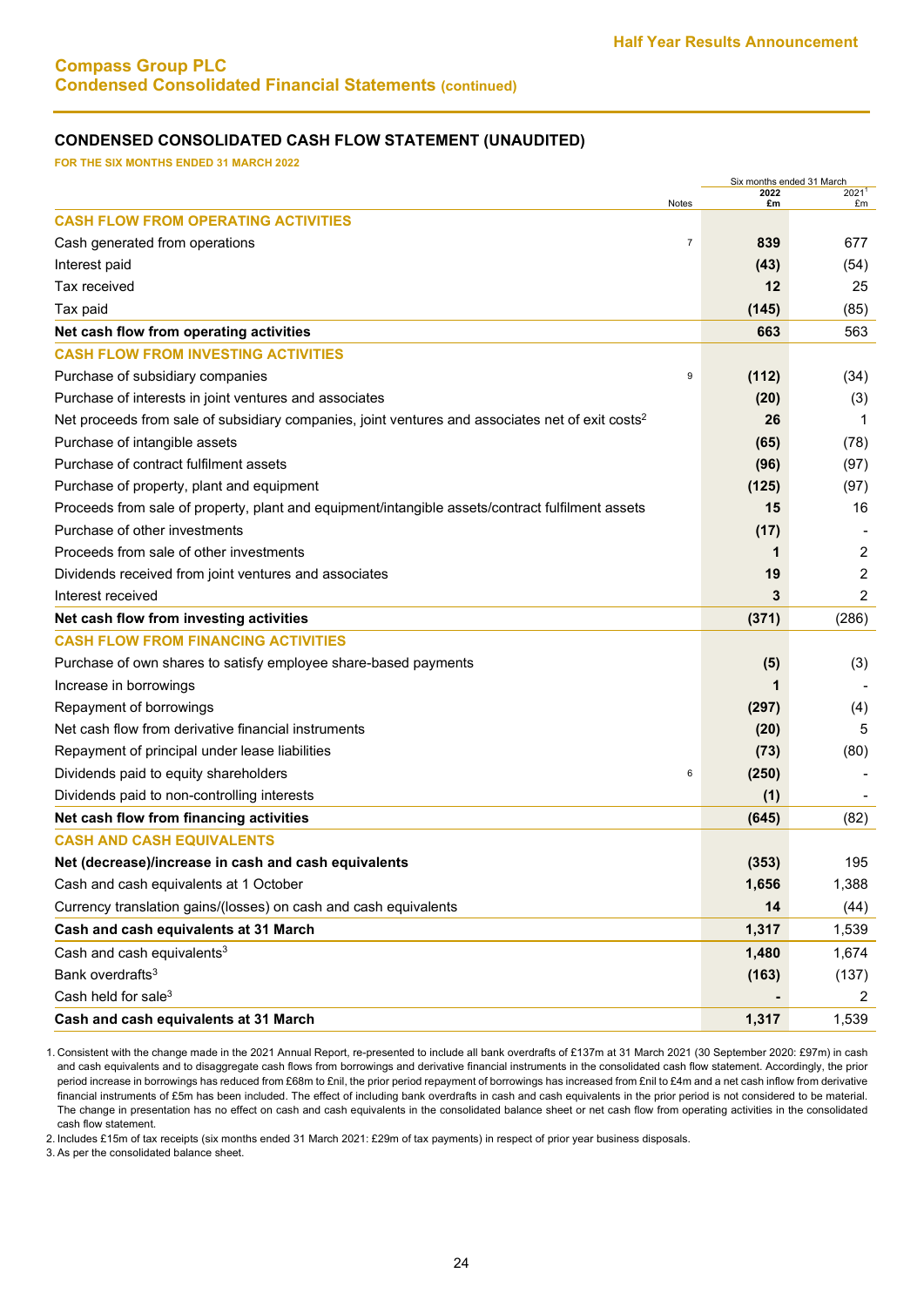**FOR THE SIX MONTHS ENDED 31 MARCH 2022**

#### **1 BASIS OF PREPARATION, JUDGEMENTS AND ESTIMATES**

The unaudited condensed consolidated financial statements for the six months ended 31 March 2022 have been prepared in accordance with International Accounting Standard 34 'Interim Financial Reporting' (IAS 34) as adopted for use in the UK.

The annual financial statements of the Group for the year ending 30 September 2022 will be prepared in accordance with UK-adopted international accounting standards. As required by the Disclosure Guidance and Transparency Rules of the Financial Conduct Authority, the condensed set of financial statements has been prepared applying the accounting policies and presentation that were applied in the preparation of the Company's published consolidated financial statements for the year ended 30 September 2021 which were prepared in accordance with International Financial Reporting Standards (IFRSs) adopted pursuant to Regulation (EC) No 1606/2002 as it applies in the European Union ('IFRSs as adopted by the EU') and in accordance with international accounting standards in conformity with the requirements of the Companies Act 2006.

The unaudited condensed consolidated financial statements for the six months ended 31 March 2022, which were approved by the Board on 11 May 2022, and the comparative information in relation to the half year ended 31 March 2021, do not comprise statutory accounts for the purpose of Section 434 of the Companies Act 2006 and should be read in conjunction with the Annual Report for the year ended 30 September 2021. Those accounts have been reported on by the Group's auditor and delivered to the Registrar of Companies. The report of the auditor was unqualified, did not include a reference to any matters to which the auditor drew attention by way of emphasis without qualifying its report and did not contain statements under Section 498 (2) or (3) of the Companies Act 2006.

#### **Going concern**

The interim consolidated financial statements are prepared on a going concern basis which the directors believe to be appropriate for the reasons stated below.

At 31 March 2022, the Group's financing arrangements included sterling and euro bonds (£2,234m) and US dollar US Private Placements (USPP) (£803m). In addition, the Group had Revolving Credit Facilities of £2,000m (£140m committed to August 2024 and £1,860m committed to August 2026), which were fully undrawn, and £1,317m of cash, net of overdrafts. At the date of approving these interim consolidated financial statements, the liquidity position of the Group has remained substantially unchanged.

A USPP of \$398m (£297m) was repaid on 1 October 2021 and a Eurobond of €500m (£427m) will mature on 27 January 2023. There are no other debt maturities in the 18 months to 30 September 2023, with the next maturity on 2 October 2023, a \$352m (£269m) USPP.

The USPP debt is subject to leverage and interest cover covenants which are tested on 31 March and 30 September each year. The Group met both covenants at 31 March 2022. The Group's other financing arrangements do not contain any financial covenants.

For the purposes of the going concern assessment, the directors have prepared monthly cash flow projections for the period to 30 September 2023 (the assessment period). Whilst the extent of the impact of COVID-19 has lessened as volumes have continued to increase during the period, it continues to impact our business. We consider 18 months to be a reasonable period for the going concern assessment and it enables us to consider the potential impact of the pandemic over an extended period.

The cash flow projections show that the Group has significant headroom against its committed facilities and meets its financial covenant obligations under the USPP debt agreements without any refinancing.

In addition to the impact of a potential resurgence of COVID-19, the Group is exposed to inflation, supply chain disruption and labour shortages caused by macroeconomic and geopolitical factors. Accordingly, the Group has performed a stress test against the base case to determine the performance level that would result in a reduction in headroom against its committed facilities to nil or a breach of its covenants. The leverage covenant would be breached in the event that underlying revenue reduced to approximately 55% of 2019 levels. The directors do not consider this scenario to be likely given the Group's ability to continue in operation throughout the COVID-19 pandemic (underlying revenue reduced to 77% of 2019 levels during the year ended 30 September 2021), its recovery in underlying revenue in the first half of the year to 98% of 2019 levels and the potential for future revenue and profit growth above historical rates. The stress test assumes no share buyback or new acquisitions and disposals as mitigating actions. Other mitigating actions available to the Group include reductions in discretionary capital expenditure and ceasing dividend payments.

Consequently, the directors are confident that the Group will have sufficient funds to continue to meet its liabilities as they fall due for at least the period to 30 September 2023 and, therefore, have prepared the interim consolidated financial statements on a going concern basis.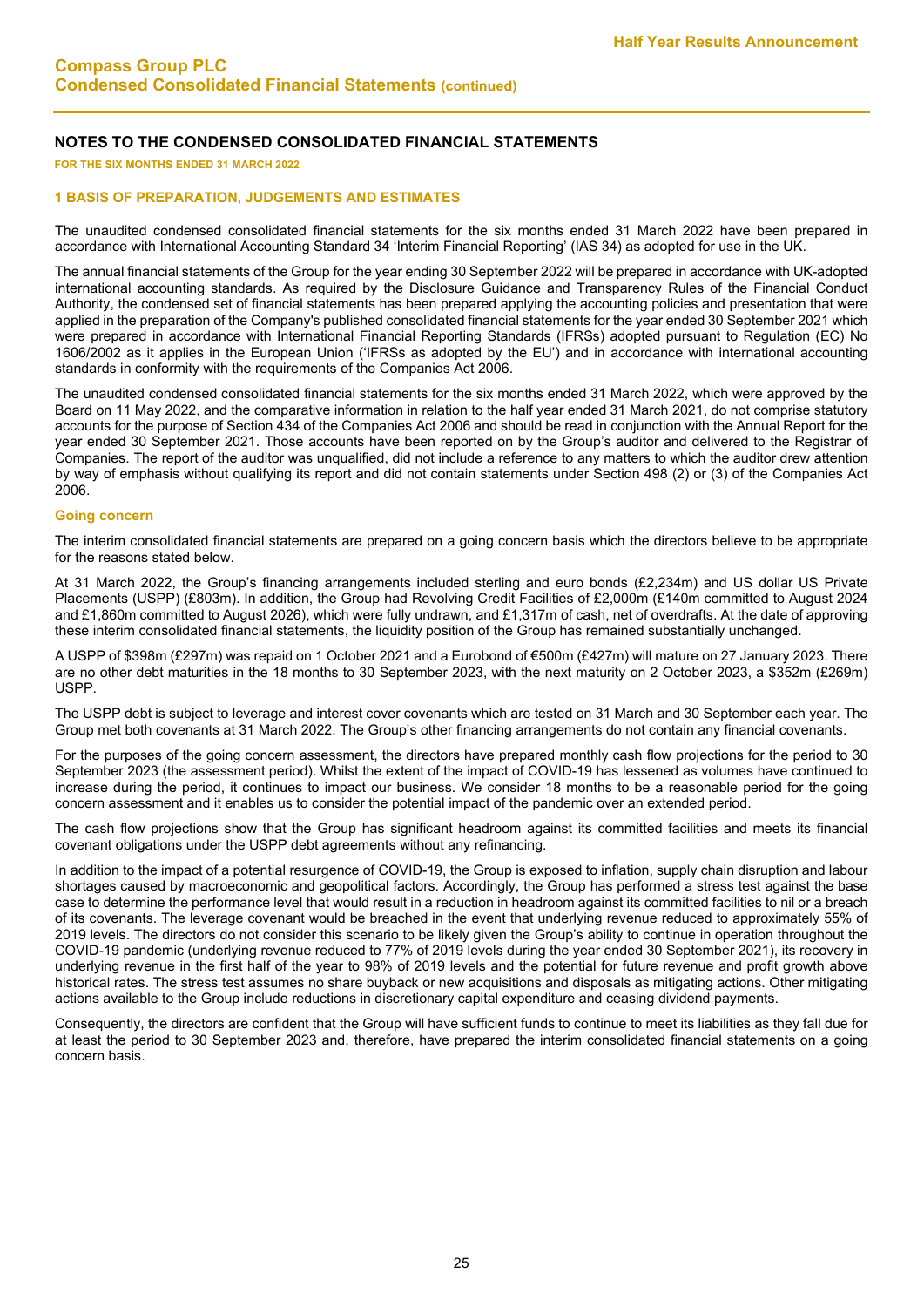**FOR THE SIX MONTHS ENDED 31 MARCH 2022**

#### **1 BASIS OF PREPARATION, JUDGEMENTS AND ESTIMATES (CONTINUED)**

#### **New accounting pronouncements to be adopted**

There are a number of changes to accounting standards, effective in future periods, which are not expected to significantly impact the Group's consolidated results or financial position.

#### **Accounting judgements**

There are no judgements that management considers to be critical in the preparation of these financial statements.

There is a significant judgement in respect of the classification of cash payments relating to contract fulfilment assets in the cash flow statement. Contract fulfilment assets originate when payments are made, normally up front at the start of the client contract, that provide enhanced resources to the Group over the contract term. The Group classifies additions to contract fulfilment assets as investing activities in accordance with IAS 7 'Statement of Cash Flows' as they arise from cash payments in relation to assets that will generate long term economic benefits.

#### **Estimation uncertainty**

#### Major sources of estimation uncertainty

The Group's major sources of estimation uncertainty are in relation to goodwill and post employment benefits on the basis that a reasonably possible change in key assumptions could have a material effect on the carrying amounts of assets and liabilities in the next 12 months.

#### - *Goodwill*

The Group tests at least annually whether goodwill has suffered any impairment in accordance with IAS 36 'Impairment of Assets'. The recoverable amounts of the Group's cash-generating units (CGU) are determined based on value in use calculations which require the use of estimates and assumptions consistent with the most up-to-date budgets and plans that have been formally approved by management. The key assumptions used for the value in use calculations and sensitivity analysis are set out in note 8 of the 2021 Annual Report. No indicators that the Group's goodwill may be impaired were identified during the six months ended 31 March 2022.

#### - *Post employment benefits*

The Group's defined benefit pension schemes and similar arrangements are assessed half-yearly in accordance with IAS 19 'Employee Benefits'. The present value of the defined benefit liabilities is based on assumptions determined with independent actuarial advice. The size of the net surplus/deficit is sensitive to the market value of the assets held by the schemes and to actuarial assumptions, including discount rates, inflation, pension and salary increases, and mortality and other demographic assumptions. The Group's net post employment benefit asset has increased by £231m to £360m at 31 March 2022 mainly reflecting the remeasurement of obligations driven by an increase in the discount rates used to measure the actuarial liabilities of the schemes.

#### Other sources of estimation uncertainty

In addition to the major sources of estimation uncertainty, management has identified other sources of estimation uncertainty which are summarised below. These are not considered to be major sources of uncertainty as defined by IAS 1 'Presentation of Financial Statements'.

#### - *Taxes*

The Group has operations in 44 countries that are subject to direct and indirect taxes. The tax position is often not agreed with tax authorities until sometime after the relevant period end and, if subject to a tax audit, may be open for an extended period. In these circumstances, the recognition of tax liabilities and assets requires management estimation to reflect a variety of factors, including the status of any ongoing tax audits, historical experience, interpretations of tax law and the likelihood of settlement.

In addition, calculation and recognition of temporary differences giving rise to deferred tax assets requires estimates and judgements to be made on the extent to which future taxable profits are available against which these temporary differences can be utilised.

#### - *COVID-19*

Whilst the extent of the impact of COVID-19 has lessened as volumes have continued to increase during the period, it continues to impact our business and, therefore, there is additional uncertainty when determining appropriate assumptions in respect of the recoverability of contract related non-current assets, the impairment of trade receivables and the requirement for contract loss provisions in the consolidated financial statements at 31 March 2022. The recoverability of contract related non-current assets is assessed where there are indicators of impairment based on forecasts of cash flows over the remaining life of the contracts. The impairment of trade receivables is based on assumptions in respect of future expected credit loss rates. The requirement for provisions which reflect the unavoidable costs arising from certain contracts is assessed based on the expected costs and the timing of future cash flows which are dependent on future events and market conditions. No significant charges were recognised in respect of the impairment of contract related non-current assets and trade receivables or in relation to contract loss provisions during the six months ended 31 March 2022.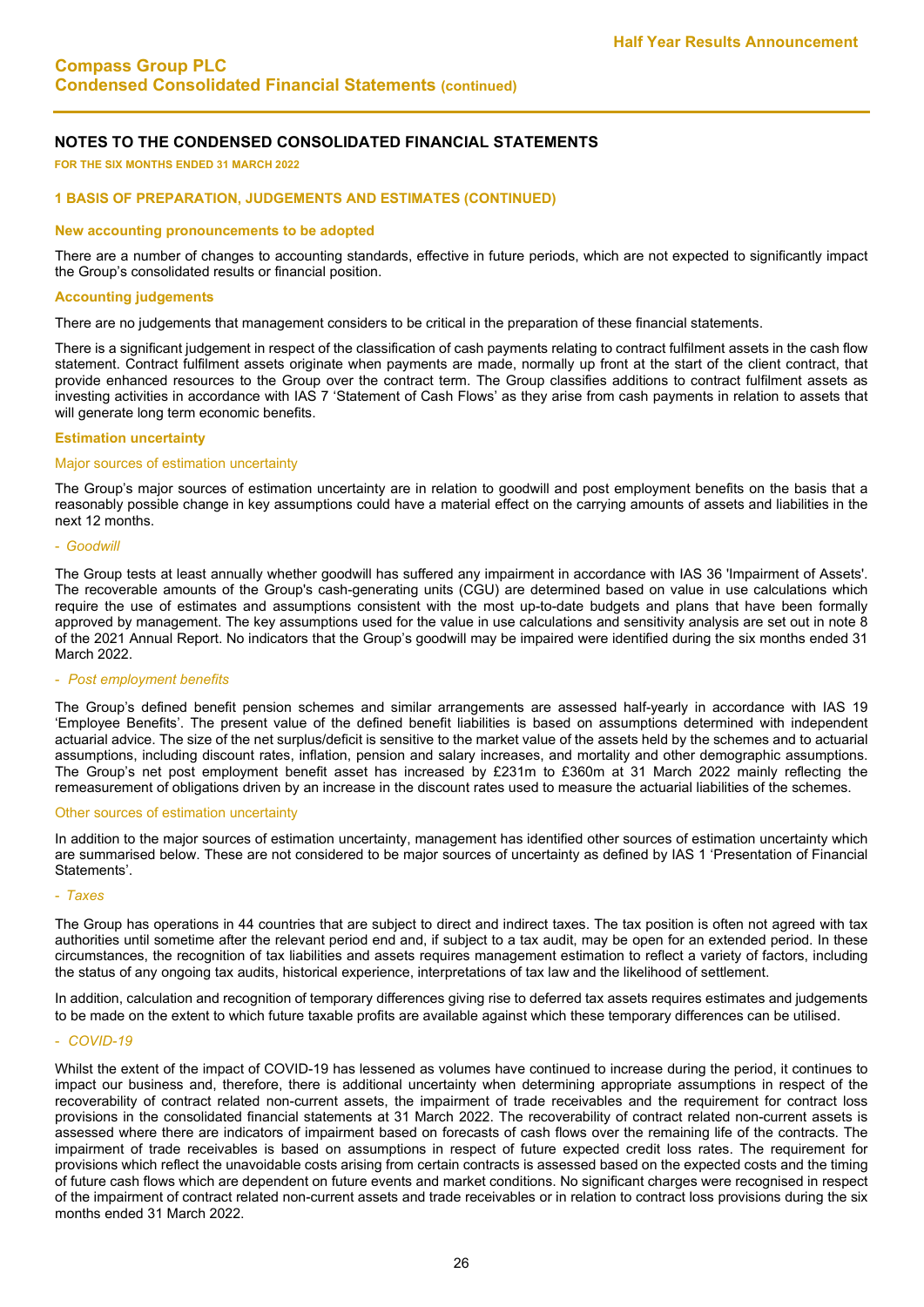**FOR THE SIX MONTHS ENDED 31 MARCH 2022**

#### **1 BASIS OF PREPARATION, JUDGEMENTS AND ESTIMATES (CONTINUED)**

#### - *Impact of the war in Ukraine*

In March, the Group exited the Russian market in response to the war in Ukraine, with the disposal of the business completing during the period. As noted in the principal risks section on page 15, the war in Ukraine has been recognised as a new principal risk and has also resulted in the elevation of the existing risks in respect of the economy, cost inflation, political stability and information systems and technology. The Group has considered the impact of the war in Ukraine on the reported amounts in the financial statements, in particular the exacerbation of global inflationary pressures in its assessment of the carrying value of goodwill, contract related non-current assets and trade receivables, and on the cash flow projections used for the purposes of the going concern assessment.

#### **2 SEGMENTAL ANALYSIS**

The management of the Group's operations, excluding Central activities, is organised within three segments: North America, Europe and our Rest of World markets.

|                                          |               | Geographical segments |             |             |
|------------------------------------------|---------------|-----------------------|-------------|-------------|
|                                          | North         |                       | Rest of     |             |
| <b>REVENUE<sup>1,2</sup></b>             | America<br>£m | Europe<br>£m          | World<br>£m | Total<br>£m |
| <b>SIX MONTHS ENDED 31 MARCH 2022</b>    |               |                       |             |             |
| <b>Business &amp; Industry</b>           | 1,953         | 1,209                 | 402         | 3,564       |
| Education                                | 1,923         | 469                   | 75          | 2,467       |
| Healthcare & Senior Living               | 2,511         | 488                   | 190         | 3,189       |
| Sports & Leisure                         | 1,157         | 276                   | 37          | 1,470       |
| Defence, Offshore & Remote               | 113           | 324                   | 498         | 935         |
| Underlying revenue <sup>3,4</sup>        | 7,657         | 2,766                 | 1,202       | 11,625      |
| Less: Share of revenue of joint ventures | (7)           | (119)                 | ۰           | (126)       |
| <b>Revenue</b>                           | 7,650         | 2,647                 | 1,202       | 11,499      |
| <b>SIX MONTHS ENDED 31 MARCH 2021</b>    |               |                       |             |             |
| Business & Industry                      | 1,295         | 1,034                 | 365         | 2,694       |
| Education                                | 1,230         | 360                   | 65          | 1,655       |
| Healthcare & Senior Living               | 2,271         | 461                   | 196         | 2,928       |
| Sports & Leisure                         | 264           | 106                   | 22          | 392         |
| Defence, Offshore & Remote               | 100           | 299                   | 483         | 882         |
| Underlying revenue <sup>3,4</sup>        | 5,160         | 2,260                 | 1,131       | 8,551       |
| Less: Share of revenue of joint ventures | (10)          | (106)                 |             | (116)       |
| Revenue                                  | 5,150         | 2,154                 | 1,131       | 8,435       |
|                                          |               |                       |             |             |

1. There is no inter-segment trading.<br>2. An analysis of revenue recognised over time and at a point in time is not provided on the basis that the nature, amount, timing and uncertainty of revenue and cash flows is consider

3. Revenue plus share of revenue of joint ventures.<br>4. Underlying revenue arising in the UK, the Group's country of domicile, was £905m (six months ended 31 March 2021: £659m). Underlying revenue arising in the US region w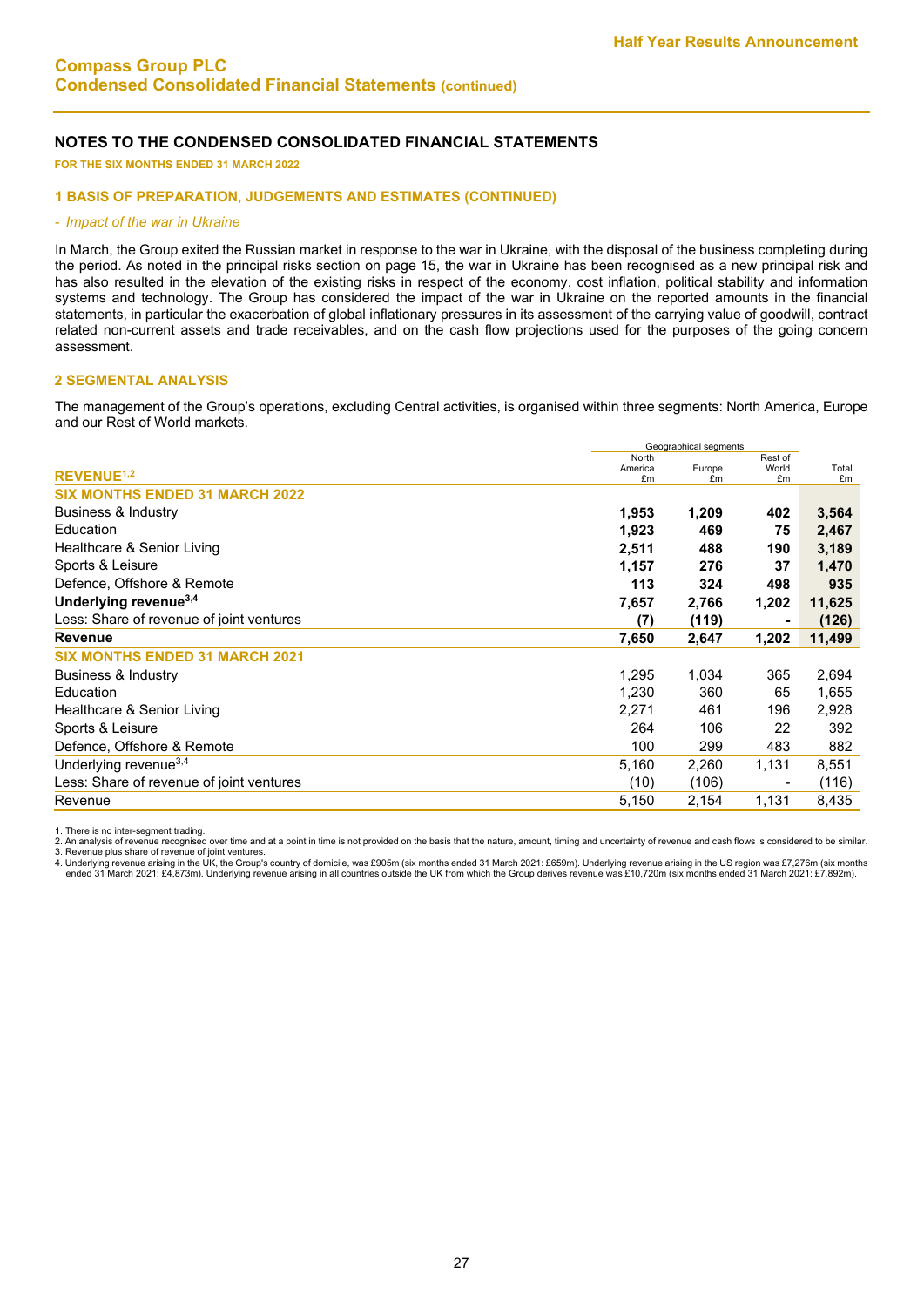**FOR THE SIX MONTHS ENDED 31 MARCH 2022**

#### **2 SEGMENTAL ANALYSIS (CONTINUED)**

|                                                                                    |               | <b>Geographical segments</b> |                |                  |             |
|------------------------------------------------------------------------------------|---------------|------------------------------|----------------|------------------|-------------|
|                                                                                    | <b>North</b>  |                              | <b>Rest of</b> | Central          |             |
| <b>PROFIT</b>                                                                      | America<br>£m | Europe<br>£m                 | World<br>£m    | activities<br>£m | Total<br>£m |
| <b>SIX MONTHS ENDED 31 MARCH 2022</b>                                              |               |                              |                |                  |             |
| Underlying operating profit/(loss) before results of joint ventures and associates | 533           | 103                          | 56             | (43)             | 649         |
| Add: Share of profit before tax of joint ventures                                  |               | 15                           |                | ۰                | 15          |
| Add: Share of profit of associates                                                 | 2             |                              |                |                  | 9           |
| Underlying operating profit/(loss) <sup>1</sup>                                    | 535           | 125                          | 56             | (43)             | 673         |
| Less: Acquisition related costs                                                    | (26)          | (5)                          | (2)            | -                | (33)        |
| Less: Tax on share of profit of joint ventures                                     |               | (2)                          |                | ۰                | (2)         |
| <b>Operating profit/(loss)</b>                                                     | 509           | 118                          | 54             | (43)             | 638         |
| Net loss on sale and closure of businesses                                         |               |                              |                |                  | (6)         |
| Net finance costs                                                                  |               |                              |                |                  |             |
| <b>Profit before tax</b>                                                           |               |                              |                |                  | 632         |
| Income tax expense                                                                 |               |                              |                |                  | (152)       |
| <b>Profit for the period</b>                                                       |               |                              |                |                  | 480         |

1. Operating profit excluding specific adjusting items (acquisition related costs, COVID-19 resizing costs, one-off pension charge and tax on share of profit of joint ventures) (see note 12).

|                                                                                    |                          | Geographical segments |                        |                             |             |
|------------------------------------------------------------------------------------|--------------------------|-----------------------|------------------------|-----------------------------|-------------|
| <b>PROFIT</b>                                                                      | North<br>America<br>£m   | Europe<br>£m          | Rest of<br>World<br>£m | Central<br>activities<br>£m | Total<br>£m |
| <b>SIX MONTHS ENDED 31 MARCH 2021</b>                                              |                          |                       |                        |                             |             |
| Underlying operating profit/(loss) before results of joint ventures and associates | 243                      | 16                    | 53                     | (37)                        | 275         |
| Add: Share of profit before tax of joint ventures                                  | 2                        | 16                    |                        |                             | 18          |
| Add: Share of loss of associates                                                   | (3)                      |                       |                        | $\overline{\phantom{0}}$    | (3)         |
| Underlying operating profit/(loss) <sup>1</sup>                                    | 242                      | 32                    | 53                     | (37)                        | 290         |
| Less: Acquisition related costs                                                    | (23)                     | (15)                  | (1)                    | (2)                         | (41)        |
| Less: COVID-19 resizing costs                                                      | $\overline{\phantom{0}}$ | (74)                  | (2)                    | (2)                         | (78)        |
| Less: One-off pension charge                                                       |                          |                       |                        | (2)                         | (2)         |
| Less: Tax on share of profit of joint ventures                                     | (1)                      |                       |                        |                             | (1)         |
| Operating profit/(loss)                                                            | 218                      | (57)                  | 50                     | (43)                        | 168         |
| Net gain on sale and closure of businesses                                         |                          |                       |                        |                             | 14          |
| Net finance costs                                                                  |                          |                       |                        |                             | (49)        |
| Profit before tax                                                                  |                          |                       |                        |                             | 133         |
| Income tax expense                                                                 |                          |                       |                        |                             | (33)        |
| Profit for the period                                                              |                          |                       |                        |                             | 100         |

1. Operating profit excluding specific adjusting items (acquisition related costs, COVID-19 resizing costs, one-off pension charge and tax on share of profit of joint ventures) (see note 12).

#### **3 OPERATING COSTS**

#### **COVID-19 resizing costs**

When the pandemic began in March 2020, the Group started to adjust its business model to the new trading environment and incurred £122m of resizing costs in the year ended 30 September 2020. A further charge for costs of £157m was recognised in the year ended 30 September 2021, including £78m in the first half. These costs are excluded from the Group's underlying results (see note 12). No COVID-19 resizing costs were recognised during the six months ended 31 March 2022. A total of £33m (six months ended 31 March 2021: £126m) has been paid during the period in relation to programmes aimed at resizing the business.

#### **Government grants and other COVID-19 assistance**

During the six months ended 31 March 2022, the Group continued to utilise government support to mitigate the impact of the COVID-19 pandemic where appropriate and recognised £35m (six months ended 31 March 2021: £119m) in respect of temporary support schemes.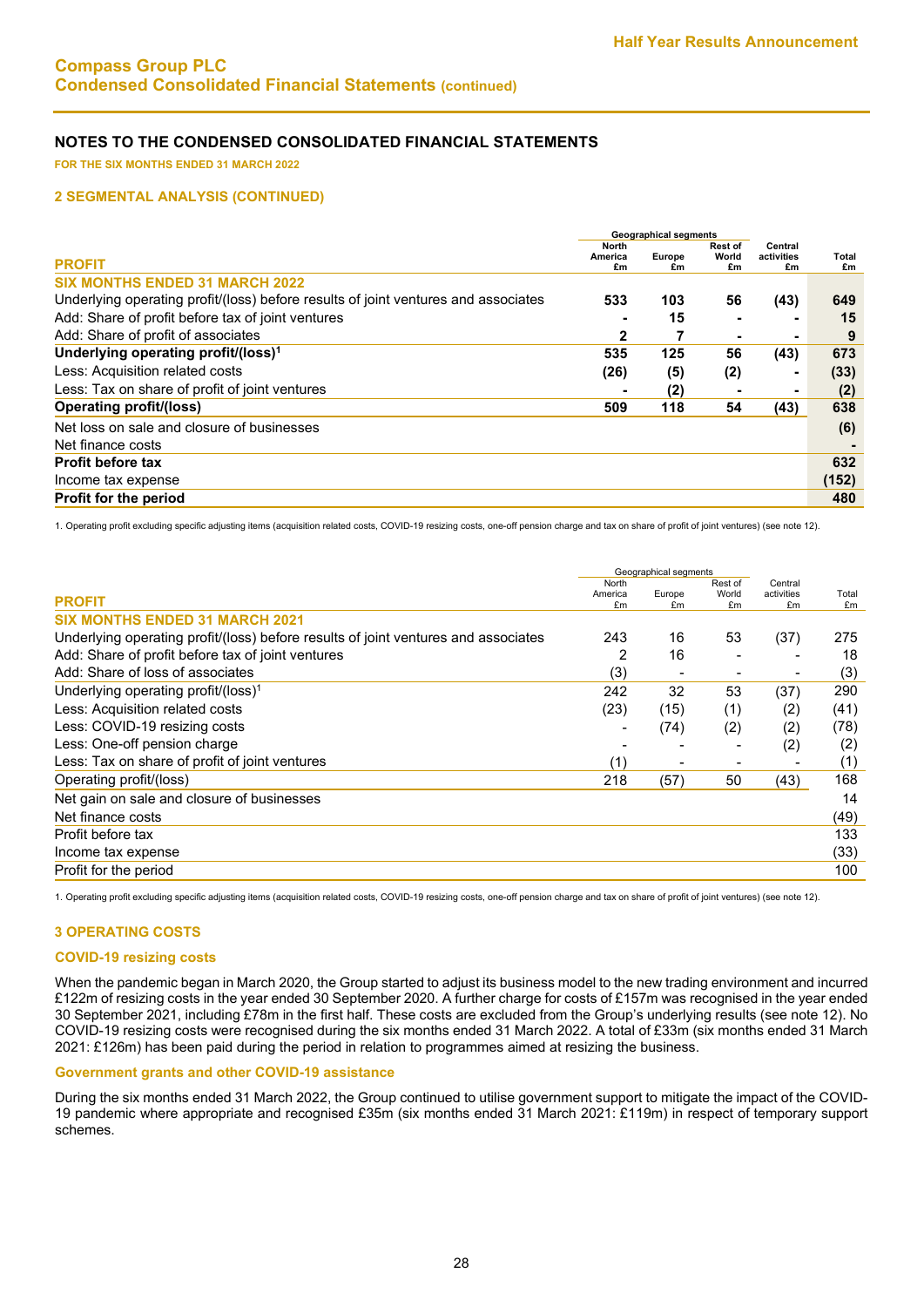**FOR THE SIX MONTHS ENDED 31 MARCH 2022**

#### **4 TAX**

| <b>RECOGNISED IN THE CONDENSED CONSOLIDATED INCOME STATEMENT:</b> |      | Six months ended 31 March |  |  |  |
|-------------------------------------------------------------------|------|---------------------------|--|--|--|
| <b>INCOME TAX EXPENSE</b>                                         | 2022 | 2021                      |  |  |  |
|                                                                   | £m   | £m                        |  |  |  |
| <b>CURRENT TAX</b>                                                |      |                           |  |  |  |
| Current period                                                    | 165  | 79                        |  |  |  |
| Adjustment in respect of prior years                              | (11) | (6)                       |  |  |  |
| Current tax expense                                               | 154  | 73                        |  |  |  |
| <b>DEFERRED TAX</b>                                               |      |                           |  |  |  |
| Current period                                                    | (2)  | (40)                      |  |  |  |
| Deferred tax credit                                               | (2)  | (40)                      |  |  |  |
| <b>TOTAL INCOME TAX</b>                                           |      |                           |  |  |  |
| Income tax expense                                                | 152  | 33                        |  |  |  |

The UK government enacted an increase in the UK corporation tax rate from 19% to 25% with effect from 1 April 2023. This change was reflected in the measurement of deferred tax balances at 30 September 2021.

The increasingly complex international corporate tax environment and an increase in audit activity from tax authorities means that the potential for tax uncertainties has increased.

In September 2021, Compass Group Canada Limited and Canteen of Canada Limited received assessments to additional federal and provincial taxes from the Canadian Revenue Agency for the year ended 30 September 2015 totalling £66m (£50m of tax and £16m of interest). This assessment relates to an intra-group financing arrangement implemented in July 2015. The possibility of further assessments cannot be ruled out and, in light of this, we have taken further external advice and have reassessed the provision we hold in respect of this issue. A range of possible outcomes has been considered and we do not expect this issue to have a material impact on the Group's financial position.

In March 2022, HM Revenue & Customs (HMRC), the UK tax authority, indicated that it may seek to challenge aspects of an intragroup refinancing undertaken in 2013. The challenge relates to the deductibility of interest for UK corporation tax purposes for the period from June 2013 to December 2016 on certain loans which formed part of that refinancing. We are expecting further information in writing from HMRC and, over the next few months, it is likely that HMRC will decide whether or not to formally challenge the arrangement. We have calculated our maximum potential liability to be £65m of tax and £12m of interest. Our current assessment is that no provision is required.

The Group is currently subject to a number of other reviews and audits in jurisdictions around the world that primarily relate to complex corporate tax issues. None of these audits is currently expected to have a material impact on the Group's financial position.

We continue to engage with tax authorities and other regulatory bodies on payroll and sales tax reviews, and compliance with labour laws and regulations. The federal tax authorities in Brazil have issued a number of notices of deficiency relating primarily to the PIS/COFINS treatment of certain food costs and the corporate income tax treatment of goodwill deductions which we have formally objected to and which are now proceeding through the appeals process. At 31 March 2022, the total amount assessed in respect of these matters is £58m (30 September 2021: £40m). The possibility of further assessments cannot be ruled out and the judicial process is likely to take a number of years to conclude. Based on the opinion of our local legal advisors, we do not currently consider it likely that we will have to settle a liability with respect to these matters and, on this basis, no provision has been recorded.

Most of the Group's tax losses and other temporary differences recognised as deferred tax assets do not have an expiry date. The recognition of net deferred tax assets is based on the most recent financial budgets and forecasts approved by management.

Deferred tax assets have not been recognised in respect of tax losses of £275m (30 September 2021: £267m) and other temporary differences of £21m (30 September 2021: £21m). These deferred tax assets have not been recognised as the timing of recovery is uncertain.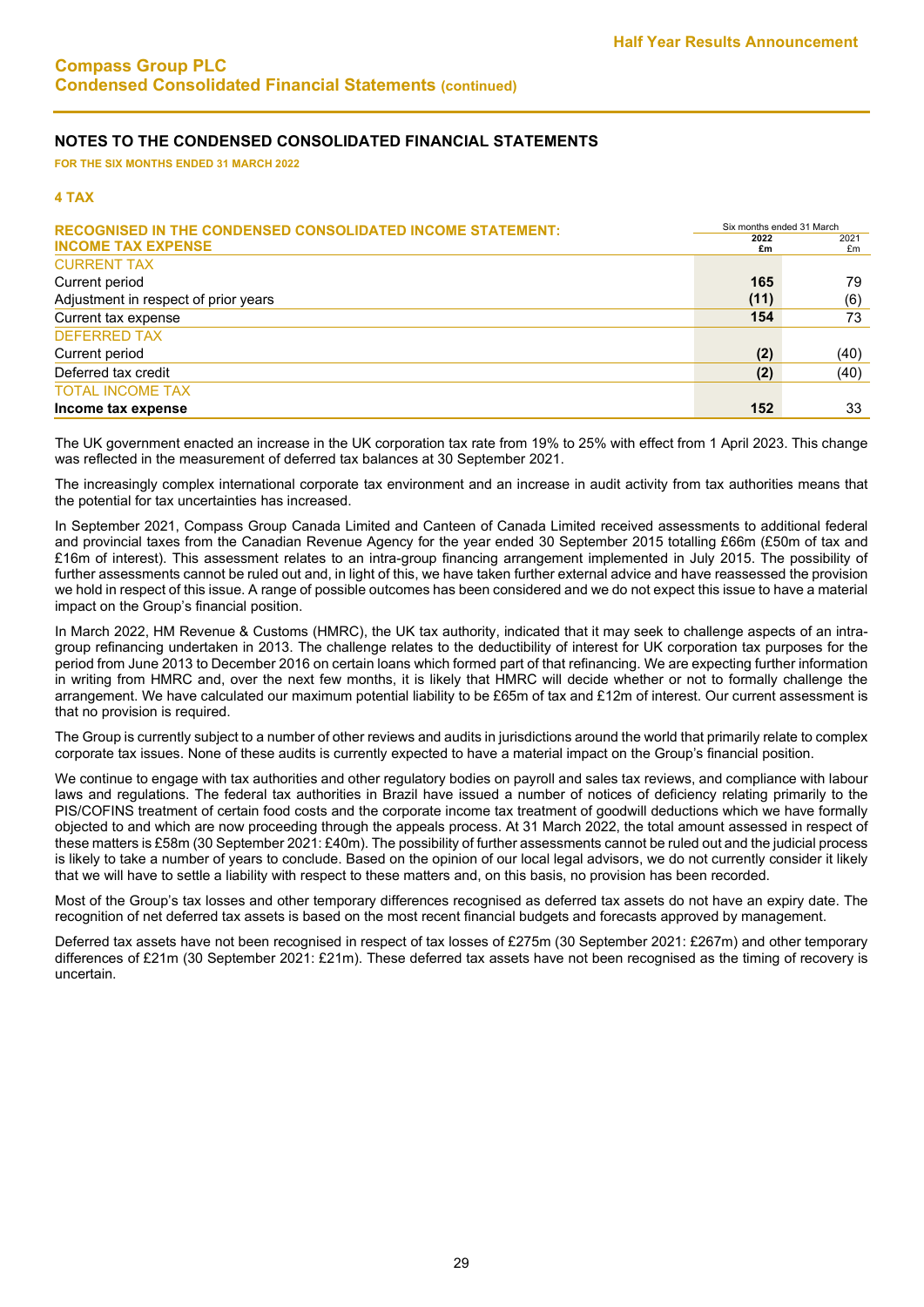**FOR THE SIX MONTHS ENDED 31 MARCH 2022**

#### **5 EARNINGS PER SHARE**

The calculation of earnings per share is based on profit for the period attributable to equity shareholders and the weighted average number of shares in issue during the period.

|                                                                  | Six months ended 31 March |            |
|------------------------------------------------------------------|---------------------------|------------|
| <b>PROFIT FOR THE PERIOD ATTRIBUTABLE TO EQUITY SHAREHOLDERS</b> | 2022<br>£m                | 2021<br>£m |
| Profit for the period attributable to equity shareholders        | 477                       | 100        |

|                                                         |                                                                 | Six months ended 31 March                                       |
|---------------------------------------------------------|-----------------------------------------------------------------|-----------------------------------------------------------------|
| <b>AVERAGE NUMBER OF SHARES</b>                         | 2022<br>Ordinary<br>shares of<br>$11^{1/20}$ p each<br>millions | 2021<br>Ordinary<br>shares of<br>$11^{1/20}$ p each<br>millions |
| Average number of shares for basic earnings per share   | 1.784                                                           | 1.784                                                           |
| Dilutive share options                                  |                                                                 |                                                                 |
| Average number of shares for diluted earnings per share | 1.784                                                           | 1.784                                                           |

|                           | Six months ended 31 March |                  |
|---------------------------|---------------------------|------------------|
| <b>EARNINGS PER SHARE</b> | 2022<br>pence             | 2021<br>pence    |
| Basic                     | 26.7p                     | 5.6p             |
| <b>Diluted</b>            | 26.7p                     | 5.6 <sub>p</sub> |

Underlying earnings per share for the six months ended 31 March 2022 was 26.9p (six months ended 31 March 2021: 9.6p). Underlying earnings per share is calculated based on earnings excluding the effect of acquisition related costs, COVID-19 resizing costs, one-off pension charge, gains and losses on sale and closure of businesses and other financing items, including hedge accounting ineffectiveness and change in the fair value of investments, together with the tax attributable to these amounts (see note 12).

### **6 DIVIDENDS**

The interim dividend of 9.4 pence per share (2021: nil), £168m in aggregate<sup>1</sup>, is payable on 28 July 2022 to shareholders on the register at the close of business on 10 June 2022. The dividend was approved by the Board after the balance sheet date and, therefore, it has not been reflected as a liability in the interim financial statements.

|                                                                                  | Six months ended 31 March 2022 |     | Six months ended 31 March 2021 |    |
|----------------------------------------------------------------------------------|--------------------------------|-----|--------------------------------|----|
|                                                                                  | <b>Dividends</b><br>per share  |     | <b>Dividends</b><br>per share  |    |
| <b>DIVIDENDS ON ORDINARY SHARES</b>                                              | pence                          | £m  | pence                          | £m |
| Amounts recognised as distributions to equity shareholders during the<br>period: |                                |     |                                |    |
| <b>Final 2021</b>                                                                | 14.0 <sub>D</sub>              | 250 |                                |    |
| Total                                                                            | 14.0 <sub>D</sub>              | 250 |                                |    |

1. Based on the number of ordinary shares, excluding treasury shares, in issue at 31 March 2022 (1,784,277,563 shares).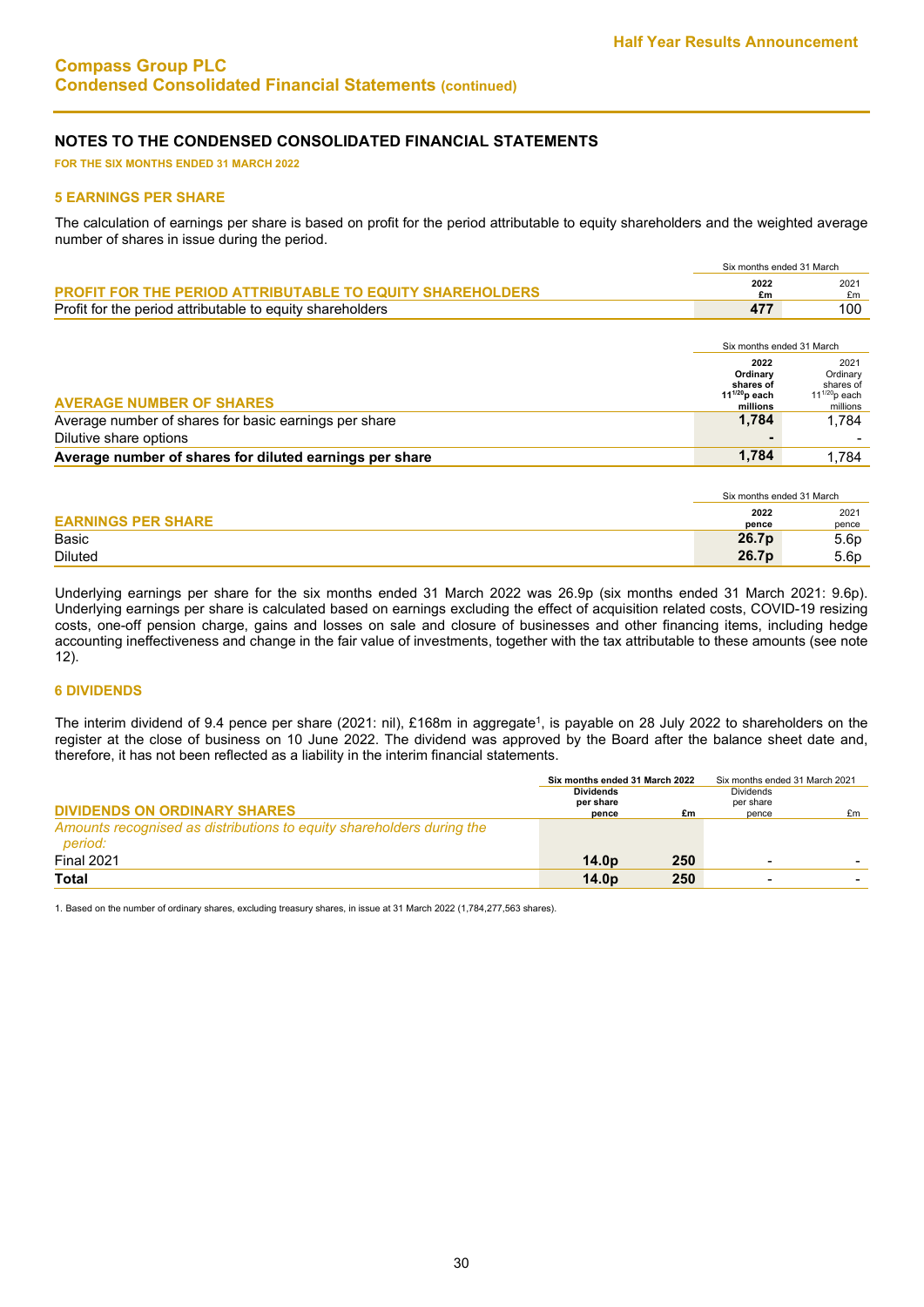**FOR THE SIX MONTHS ENDED 31 MARCH 2022**

#### **7 RECONCILIATION OF OPERATING PROFIT TO CASH GENERATED FROM OPERATIONS**

|                                                                                                       | Six months ended 31 March |                |
|-------------------------------------------------------------------------------------------------------|---------------------------|----------------|
| RECONCILIATION OF OPERATING PROFIT TO CASH GENERATED FROM OPERATIONS                                  | 2022<br>£m                | 2021<br>£m     |
| Operating profit before joint ventures and associates                                                 | 616                       | 154            |
| Adjustments for:                                                                                      |                           |                |
| Acquisition related costs <sup>1</sup>                                                                | 30                        | 41             |
| COVID-19 resizing costs                                                                               |                           | 78             |
| One-off pension charge                                                                                |                           | $\overline{2}$ |
| Amortisation of other intangible assets                                                               | 44                        | 48             |
| Amortisation of contract fulfilment assets                                                            | 99                        | 96             |
| Amortisation of contract prepayments                                                                  | 18                        | 13             |
| Depreciation of right of use assets                                                                   | 76                        | 83             |
| Depreciation of property, plant and equipment                                                         | 129                       | 127            |
| Unwind of costs to obtain contracts                                                                   | 8                         | 8              |
| Impairment losses - contract related non-current assets                                               |                           | 13             |
| Impairment reversals - contract related non-current assets                                            | (1)                       |                |
| (Gain)/loss on disposal of property, plant and equipment/intangible assets/contract fulfilment assets | (5)                       | 16             |
| Other non-cash changes                                                                                | (1)                       | (3)            |
| Decrease in provisions                                                                                | (2)                       | (99)           |
| Investment in contract prepayments                                                                    | (35)                      | (16)           |
| Increase in costs to obtain contracts <sup>2</sup>                                                    | (12)                      | (8)            |
| Post employment benefit obligations net of service costs                                              | (4)                       | (5)            |
| Share-based payments - charged to profit                                                              | 20                        | 10             |
| Operating cash flow before movement in working capital                                                | 981                       | 558            |
| (Increase)/decrease in inventories                                                                    | (54)                      | 11             |
| (Increase)/decrease in receivables                                                                    | (258)                     | 3              |
| Increase in payables                                                                                  | 170                       | 105            |
| Cash generated from operations                                                                        | 839                       | 677            |

1. The adjustment for acquisition related costs excludes acquisition transaction costs of £3m and, therefore, acquisition transaction costs are included in cash flows from operating activities. In the

prior period, acquisition transaction costs of £8m were included in cash flows from investing activities.<br>2. Cash payments in respect of contract balances are classified as cash flows from operating activities, with the ex activities as they arise from cash payments in relation to assets that will generate long term economic benefits. During the six months ended 31 March 2022, purchase of contract fulfilment assets in cash flows from investing activities is £96m (six months ended 31 March 2021: £97m).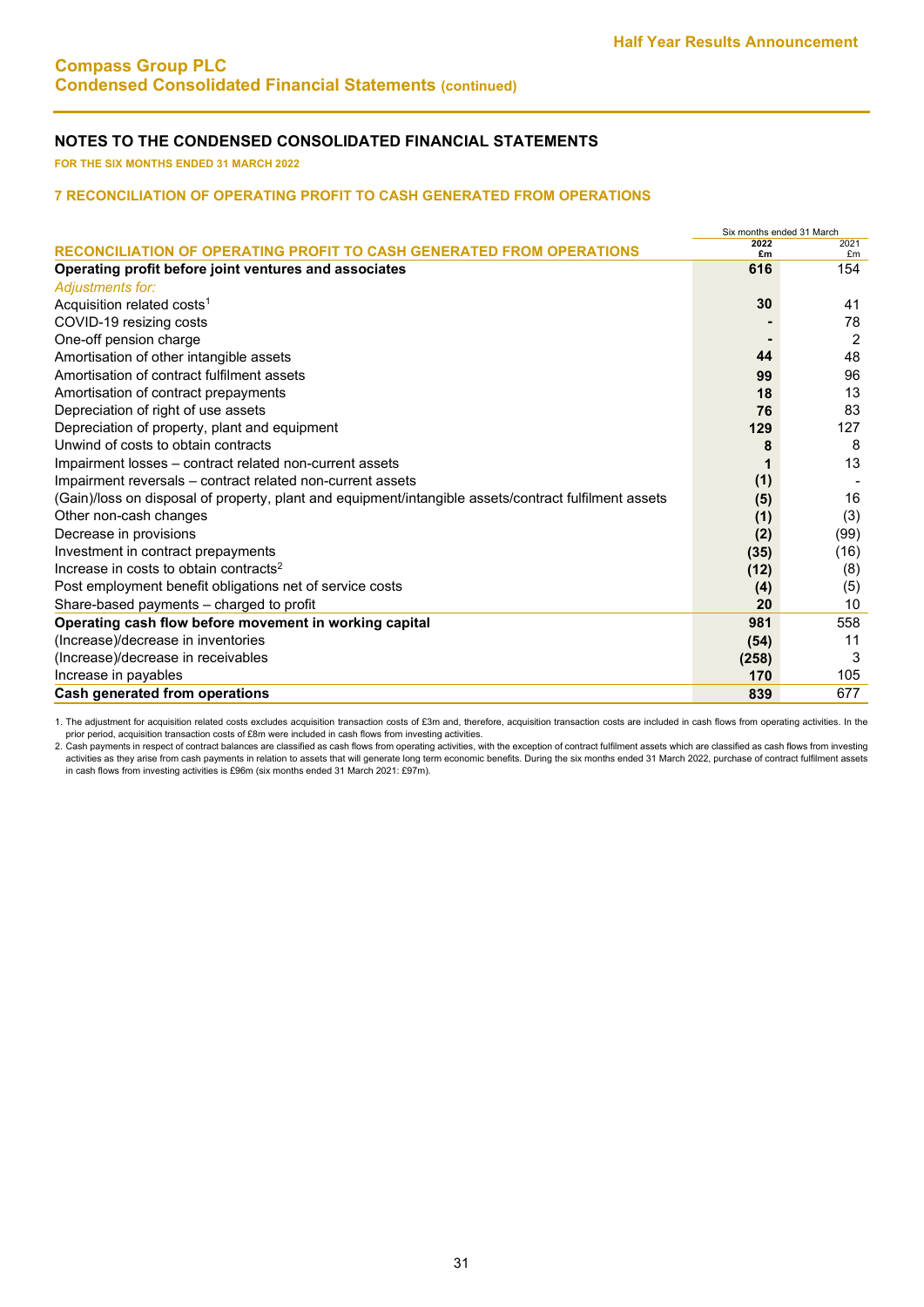**FOR THE SIX MONTHS ENDED 31 MARCH 2022**

#### **8 FINANCIAL INSTRUMENTS**

#### **Financial instruments measured at amortised cost**

The carrying amounts of the following financial instruments measured at amortised cost approximate to their fair values: trade and other receivables; cash and cash equivalents (excluding money market funds); lease liabilities; provisions; and trade and other payables. Borrowings are measured at amortised cost unless they are part of a fair value hedge, in which case amortised cost is adjusted for the fair value attributable to the risk being hedged. The carrying amount of borrowings at 31 March 2022 is £3,203m (30 September 2021: £3,635m). The fair value of borrowings at 31 March 2022, calculated by discounting future cash flows to net present values at current market rates for similar financial instruments, is £3,265m (30 September 2021: £3,728m).

#### **Financial instruments measured at fair value**

The fair value of a financial instrument is the price that would be received to sell an asset or paid to transfer a liability in an orderly transaction between market participants at the balance sheet date.

The fair value measurement hierarchy is as follows:

- Level 1: Quoted prices (unadjusted) in active markets for identical assets or liabilities
- Level 2: Inputs other than quoted prices included within level 1 that are observable for the asset or liability, either directly (i.e. as prices) or indirectly (i.e. derived from prices)
- Level 3: Inputs for the asset or liability that are not based on observable market data (i.e. unobservable inputs)

There were no transfers of financial instruments between levels of the fair value hierarchy in either the six months ended 31 March 2022 or 2021. The carrying amounts of financial instruments measured at fair value are shown in the table below:

|                                                                  |       | At 31<br>March | At 30<br>September |
|------------------------------------------------------------------|-------|----------------|--------------------|
| <b>STRUMENTS MEASURED AT FAIR VALUE</b>                          | Level | 2022<br>£'m    | 2021<br>£'m        |
| Non-current                                                      |       |                |                    |
| Other investments <sup>1</sup>                                   |       | 11             | 18                 |
| Life insurance policies and mutual fund investments <sup>1</sup> | 2     | 87             | 72                 |
| Derivative financial instruments - assets                        | 2     | 52             | 116                |
| Derivative financial instruments - liabilities                   | 2     | (59)           | (7)                |
| Trade investments <sup>1</sup>                                   | 3     | 101            | 76                 |
| Contingent consideration <sup>2</sup>                            | 3     | (4)            | (63)               |
| Non-controlling interest put options <sup>2</sup>                | 3     | (31)           | (30)               |
| <b>Current</b>                                                   |       |                |                    |
| Money market funds $3$                                           |       | 402            | 506                |
| Derivative financial instruments - assets                        | 2     | 38             | 2                  |
| Derivative financial instruments - liabilities                   | 2     | (11)           | (9)                |
| Contingent consideration <sup>2</sup>                            | 3     | (68)           | (7)                |
| Non-controlling interest put options <sup>2</sup>                | 3     |                | (8)                |

1. Classified as other investments in the consolidated balance sheet.

2. Classified as trade and other payables in the consolidated balance sheet.

3. Classified as cash and cash equivalents in the consolidated balance sheet on the basis that they have a maturity of three months or less from the date of acquisition.

Due to the variability of the valuation factors, the fair values presented at 31 March 2022 may not be indicative of the amounts the Group would expect to realise in the current market environment. The fair values of financial instruments at levels 2 and 3 of the fair value hierarchy have been determined based on the valuation methodologies listed below:

- *Level 2*

Life insurance policies Cash surrender values provided by third party insurance providers.

Mutual fund investments Unit trust values provided by third party fund managers.

Derivative financial instruments Present values determined from future cash flows discounted at rates derived from market sourced data. The fair values of derivative financial instruments represent the maximum credit exposure.

- *Level 3*

Trade investments (primarily a 19% effective interest in Wildlife Holdings, Inc.) Estimated value using a weighted income and market value approach, with the income approach based on discounted cash flow projections and the market value approach on revenue and earnings multiples.

Contingent consideration Estimated amounts payable based on the likelihood of specified future conditions, such as earnings targets, being met.

Non-controlling interest put options Estimated amounts payable based on the likelihood of options being exercised by minority shareholders.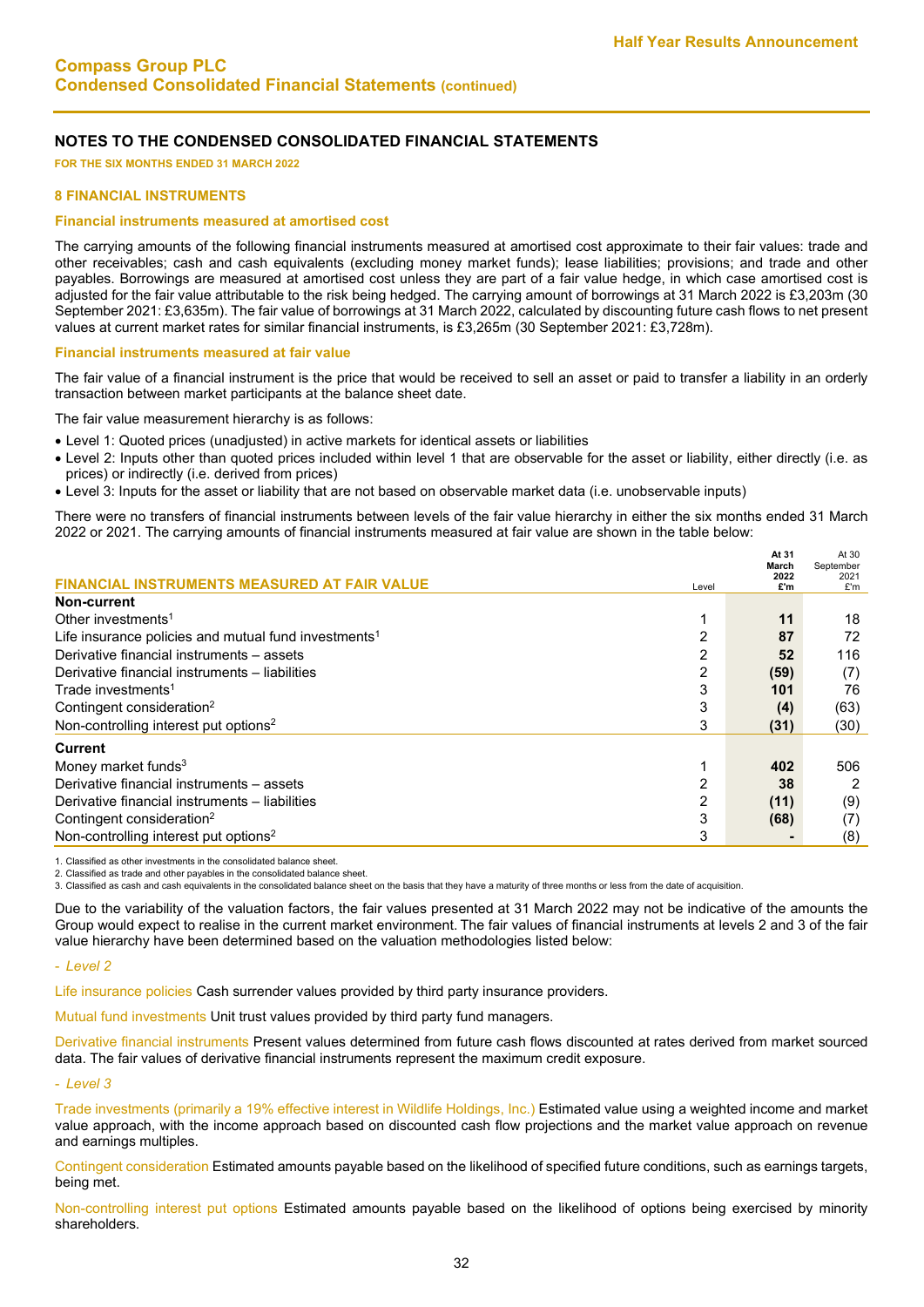**FOR THE SIX MONTHS ENDED 31 MARCH 2022**

#### **9 ACQUISITION, SALE AND CLOSURE OF BUSINESSES**

#### **Acquisition of businesses**

The total cash spent on the acquisition of subsidiaries during the six months ended 31 March 2022, net of cash acquired, was £115m (six months ended 31 March 2021: £34m), including £15m of deferred and contingent consideration and other payments relating to businesses acquired in previous years and £3m of acquisition transaction costs included in net cash flow from operating activities.

There were no individually material acquisitions during the period. A summary of acquisitions completed during the period is presented in aggregate below:

|                                                                                                            | Six months ended<br>31 March 2022 |               |
|------------------------------------------------------------------------------------------------------------|-----------------------------------|---------------|
|                                                                                                            | <b>Book</b><br>value              | Fair<br>value |
|                                                                                                            | £m                                | £m            |
| <b>NET ASSETS ACQUIRED</b>                                                                                 |                                   |               |
| Goodwill                                                                                                   |                                   | 37            |
| Other intangible assets                                                                                    | 16                                | 71            |
| Right of use assets                                                                                        | 6                                 | 6             |
| Property, plant and equipment                                                                              | 4                                 | 4             |
| Inventories                                                                                                | 3                                 | 3             |
| Trade and other receivables                                                                                | 5                                 | 5             |
| Cash and cash equivalents                                                                                  | 4                                 | 4             |
| Lease liabilities                                                                                          | (6)                               | (6)           |
| Provisions                                                                                                 | (1)                               | (1)           |
| Trade and other payables                                                                                   | (9)                               | (9)           |
| Fair value of net assets acquired                                                                          |                                   | 114           |
|                                                                                                            |                                   |               |
| <b>SATISFIED BY</b>                                                                                        |                                   |               |
| Cash consideration paid                                                                                    |                                   | 101           |
| Deferred and contingent consideration payable                                                              |                                   | 13            |
| <b>Total consideration</b>                                                                                 |                                   | 114           |
|                                                                                                            |                                   |               |
| <b>CASH FLOW</b>                                                                                           |                                   |               |
| Cash consideration                                                                                         |                                   | 101           |
| Less: Cash acquired                                                                                        |                                   | (4)           |
| Acquisition transaction costs <sup>1</sup>                                                                 |                                   | 3             |
| Net cash outflow arising on acquisition                                                                    |                                   | 100           |
| Deferred and contingent consideration and other payments relating to businesses acquired in previous years |                                   | 15            |
| Total cash outflow from purchase of subsidiary companies                                                   |                                   | 115           |
|                                                                                                            |                                   |               |
| <b>CONSOLIDATED CASH FLOW STATEMENT</b>                                                                    |                                   |               |
| Net cash flow from operating activities <sup>1</sup>                                                       |                                   | 3             |
| Net cash flow from investing activities                                                                    |                                   | 112           |
| Total cash outflow from purchase of subsidiary companies                                                   |                                   | 115           |
|                                                                                                            |                                   |               |

1. Acquisition transaction costs are included in net cash flow from operating activities. In the prior period, they were included in net cash flow from investing activities.

Goodwill increased from £4,550m at 30 September 2021 to £4,620m at 31 March 2022 reflecting business acquisitions (£37m) and exchange translation (£37m), partially offset by business disposals (£4m).

The fair value adjustments made in respect of acquisitions in the six months ended 31 March 2022 are provisional and will be finalised within 12 months of the acquisition date, principally in relation to the valuation of contracts acquired.

The acquisitions did not have a material impact on the Group's revenue or profit in the period.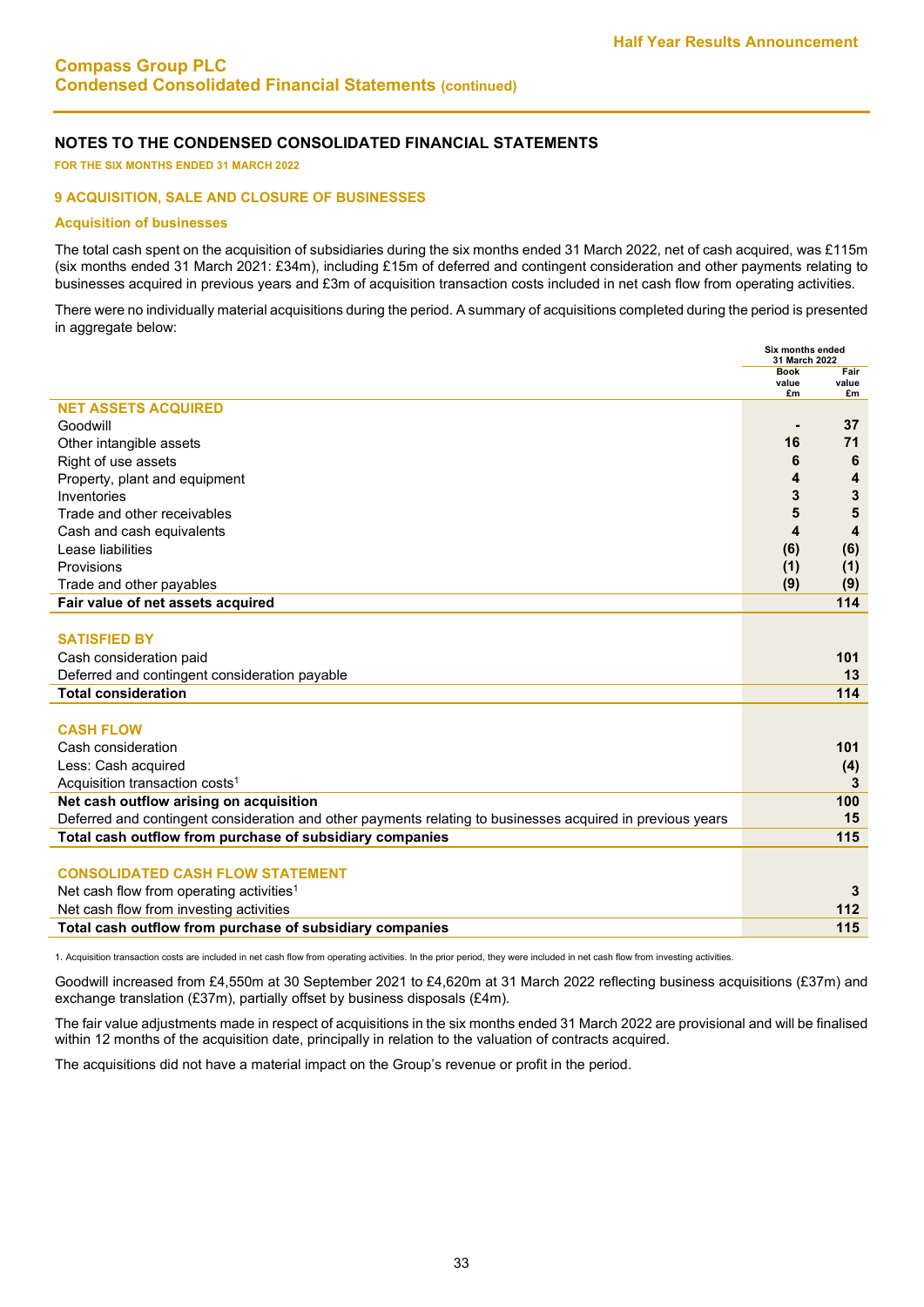**FOR THE SIX MONTHS ENDED 31 MARCH 2022** 

#### **9 ACQUISITION, SALE AND CLOSURE OF BUSINESSES (CONTINUED)**

#### **Sale and closure of businesses**

The Group has recognised a net loss of £6m on the sale and closure of businesses (six months ended 31 March 2021: net gain of £14m), including exit costs of £3m (six months ended 31 March 2021: £1m). Activity in the period includes the sale of a further 17% shareholding in Highways Royal Co., Limited (Japanese Highways) and the Group's exit from its operations in Russia.

The Group's balance sheet includes assets held for sale of £26m (30 September 2021: £17m) which represent a 28% shareholding in Japanese Highways which it has agreed to sell. The disposal is expected to complete during the next 12 months.

#### **10 RELATED PARTY TRANSACTIONS**

Full details of the Group's related party relationships, transactions and balances are provided in the Group's financial statements for the year ended 30 September 2021. There have been no material changes in these relationships during the six months ended 31 March 2022 or up to the date of this announcement. Transactions with related parties have not had, and are not expected to have, a material effect on the financial performance or position of the Group.

#### **11 POST BALANCE SHEET EVENTS**

With the exception of the proposed dividend (see note 6) and share buyback, there are no material post balance sheet events.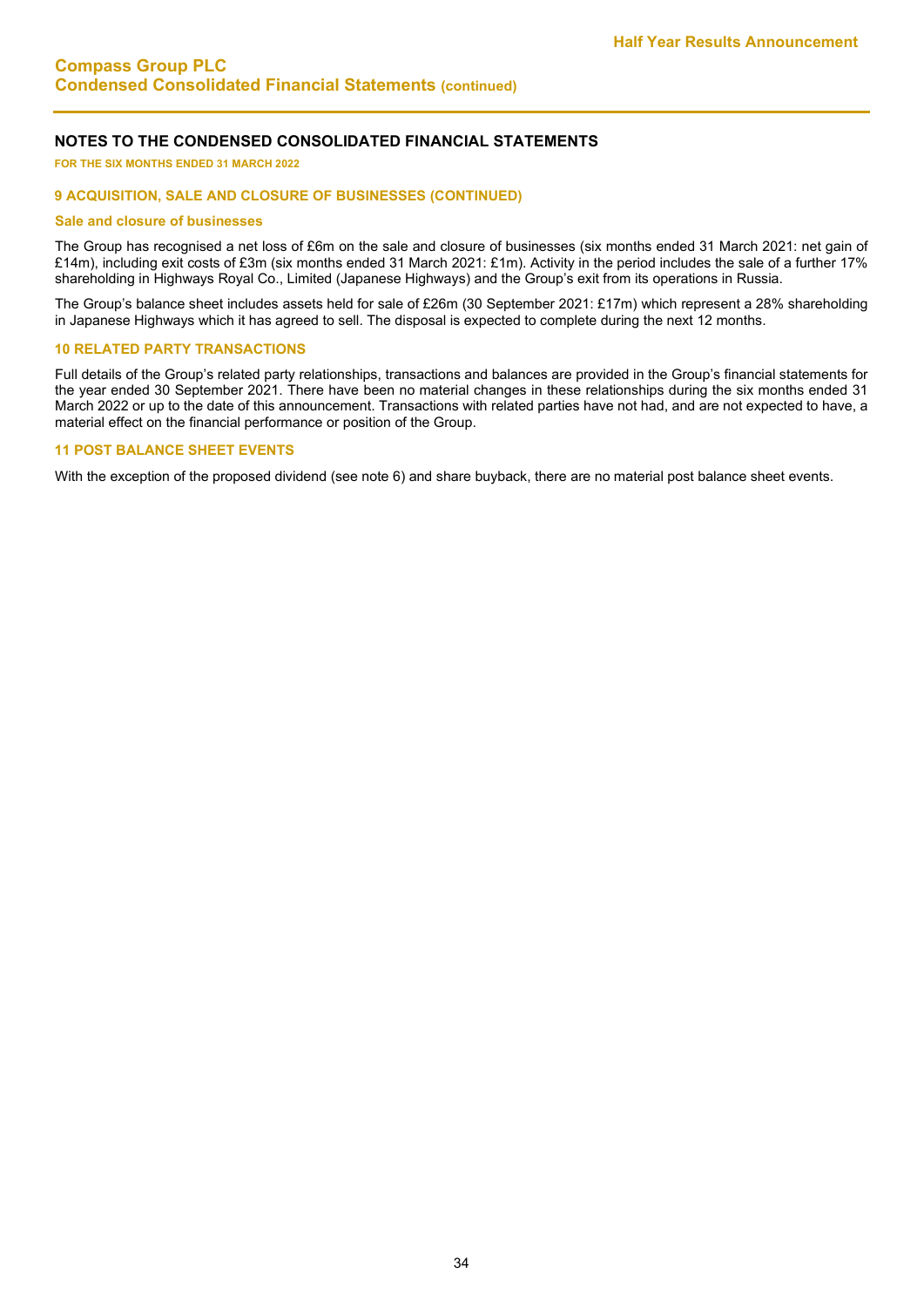**FOR THE SIX MONTHS ENDED 31 MARCH 2022**

#### **12 NON-GAAP MEASURES**

#### **Introduction**

The Executive Committee manages and assesses the performance of the Group using various underlying and other Alternative Performance Measures (APMs). These measures are not recognised under International Financial Reporting Standards (IFRS) or other generally accepted accounting principles (GAAP) and may not be directly comparable with alternative performance measures used by other companies. Underlying measures reflect ongoing trading and, therefore, facilitate meaningful year on year comparison. Management believes that the Group's underlying and alternative performance measures, together with the results prepared in accordance with IFRS, provide comprehensive analysis of the Group's results. Certain of these measures are financial Key Performance Indicators (KPIs) which measure progress against our strategy.

In determining the adjustments to arrive at underlying results, we use a set of established principles relating to the nature and materiality of individual items or groups of items, including, for example, events which: (i) are outside the normal course of business; (ii) are incurred in a pattern that is unrelated to the trends in the underlying financial performance of our ongoing business; or (iii) are related to business acquisitions or disposals as they are not part of the Group's ongoing trading business and the associated cost impact arises from the transaction rather than from the continuing business.

#### **Definitions**

| <b>Measure</b>                                 | <b>Definition</b>                                                                                                                                                                                                                                                                                                                                                                                                   | <b>Purpose</b>                                                                                                                                                                                                       |
|------------------------------------------------|---------------------------------------------------------------------------------------------------------------------------------------------------------------------------------------------------------------------------------------------------------------------------------------------------------------------------------------------------------------------------------------------------------------------|----------------------------------------------------------------------------------------------------------------------------------------------------------------------------------------------------------------------|
| <b>INCOME STATEMENT</b>                        |                                                                                                                                                                                                                                                                                                                                                                                                                     |                                                                                                                                                                                                                      |
| Underlying revenue                             | Revenue plus share of revenue of joint ventures.                                                                                                                                                                                                                                                                                                                                                                    | Allows management to monitor the sales performance of the<br>Group's subsidiaries and joint ventures.                                                                                                                |
| Underlying operating<br>profit                 | Operating profit excluding specific adjusting items <sup>2</sup> .                                                                                                                                                                                                                                                                                                                                                  | Provides a measure of Group operating profitability that is<br>comparable over time.                                                                                                                                 |
| Underlying operating<br>$m$ arqin <sup>1</sup> | Underlying operating profit divided by underlying revenue.                                                                                                                                                                                                                                                                                                                                                          | An important measure of the efficiency of our operations in<br>delivering great food and support services to our clients and<br>consumers.                                                                           |
| Organic revenue <sup>1</sup>                   | Current year: Underlying revenue excluding businesses acquired, sold<br>and closed in the year. Prior year: Underlying revenue including a<br>proforma 12 months in respect of businesses acquired in the year and<br>excluding businesses sold and closed in the year translated at current<br>year exchange rates. Where applicable, a 53rd week is excluded from<br>the current or prior year.                   | Embodies our success in growing and retaining our customer<br>base, as well as our ability to drive volumes in our existing<br>business and maintain appropriate pricing levels in light of<br>input cost inflation. |
| Organic operating profit                       | Current year: Underlying operating profit excluding businesses<br>acquired, sold and closed in the year. Prior year: Underlying operating<br>profit including a proforma 12 months in respect of businesses acquired<br>in the year and excluding businesses sold and closed in the year<br>translated at current year exchange rates. Where applicable, a 53rd<br>week is excluded from the current or prior year. | Provides a measure of Group operating profitability that is<br>comparable over time.                                                                                                                                 |
| Underlying net finance<br>costs                | Net finance costs excluding specific adjusting items <sup>2</sup> .                                                                                                                                                                                                                                                                                                                                                 | Provides a measure of the Group's cost of financing excluding<br>items outside of the control of management, such as hedge<br>accounting ineffectiveness and change in the fair value of<br>investments.             |
| Underlying profit before<br>tax                | Profit before tax excluding specific adjusting items <sup>2</sup> .                                                                                                                                                                                                                                                                                                                                                 | Provides a measure of profitability that is comparable over<br>time.                                                                                                                                                 |
| Underlying income tax<br>expense               | Income tax expense excluding tax attributable to specific adjusting<br>item $s^2$ .                                                                                                                                                                                                                                                                                                                                 | Provides a measure of income tax expense that is comparable<br>over time.                                                                                                                                            |
| Underlying effective tax<br>rate               | Underlying income tax expense divided by underlying profit before tax.                                                                                                                                                                                                                                                                                                                                              | Provides a measure of the effective tax rate that is comparable<br>over time.                                                                                                                                        |
| Underlying profit for the<br>year              | Profit for the year excluding specific adjusting items <sup>2</sup> and tax attributable<br>to those items.                                                                                                                                                                                                                                                                                                         | Provides a measure of profitability that is comparable over<br>time.                                                                                                                                                 |
| Underlying earnings<br>per share <sup>1</sup>  | Earnings per share excluding specific adjusting items <sup>2</sup> and tax<br>attributable to those items.                                                                                                                                                                                                                                                                                                          | Measures the performance of the Group in delivering value to<br>shareholders.                                                                                                                                        |
| Net operating profit<br>after tax (NOPAT)      | Underlying operating profit excluding the operating profit of non-<br>controlling interests, net of tax at the underlying effective tax rate.                                                                                                                                                                                                                                                                       | Provides a measure of Group operating profitability that is<br>comparable over time.                                                                                                                                 |
| <b>Underlying EBITDA</b>                       | Underlying operating profit excluding underlying impairment,<br>depreciation and amortisation of intangible assets, tangible assets and<br>contract related assets.                                                                                                                                                                                                                                                 | Provides a measure of Group operating profitability that is<br>comparable over time.                                                                                                                                 |

1. Key Performance Indicator.

2. Specific adjusting items are acquisition related costs, COVID-19 resizing costs, one-off pension charge, tax on share of profit of joint ventures, gains and losses on sale and closure of businesses<br>and other financing i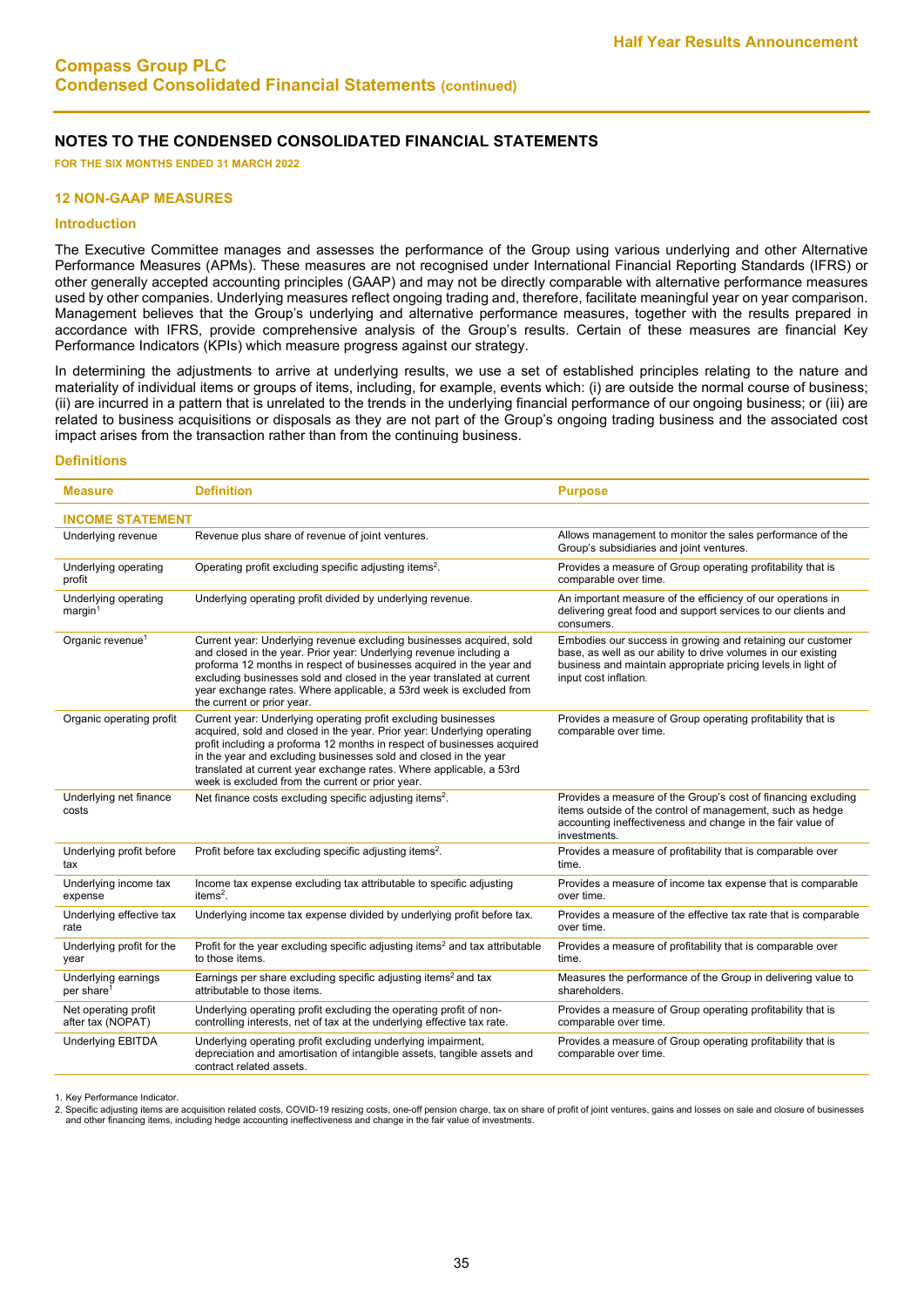**FOR THE SIX MONTHS ENDED 31 MARCH 2022**

### **12 NON-GAAP MEASURES (CONTINUED)**

#### **Definitions (continued)**

| <b>Measure</b>                               | <b>Definition</b>                                                                                                                                                                                                                                                                                                                                                                                                                                                                                                                                                                                                     | <b>Purpose</b>                                                                                                                                                                                |
|----------------------------------------------|-----------------------------------------------------------------------------------------------------------------------------------------------------------------------------------------------------------------------------------------------------------------------------------------------------------------------------------------------------------------------------------------------------------------------------------------------------------------------------------------------------------------------------------------------------------------------------------------------------------------------|-----------------------------------------------------------------------------------------------------------------------------------------------------------------------------------------------|
| <b>BALANCE SHEET</b>                         |                                                                                                                                                                                                                                                                                                                                                                                                                                                                                                                                                                                                                       |                                                                                                                                                                                               |
| Net debt                                     | Bank overdrafts, bank and other borrowings, lease liabilities and<br>derivative financial instruments, less cash and cash equivalents.                                                                                                                                                                                                                                                                                                                                                                                                                                                                                | Allows management to monitor the indebtedness of the Group.                                                                                                                                   |
| Net debt to EBITDA                           | Net debt divided by underlying EBITDA.                                                                                                                                                                                                                                                                                                                                                                                                                                                                                                                                                                                | Provides a measure of the Group's ability to finance and repay<br>its debt from its operations.                                                                                               |
| <b>CASH FLOW</b>                             |                                                                                                                                                                                                                                                                                                                                                                                                                                                                                                                                                                                                                       |                                                                                                                                                                                               |
| Capital expenditure                          | Purchase of intangible assets, purchase of contract fulfilment assets,<br>purchase of property, plant and equipment and investment in contract<br>prepayments, less proceeds from sale of property, plant and<br>equipment/intangible assets/contract fulfilment assets.                                                                                                                                                                                                                                                                                                                                              | Provides a measure of expenditure on long term intangible,<br>tangible and contract related assets, net of the proceeds from<br>disposal of intangible, tangible and contract related assets. |
| Underlying operating<br>cash flow            | Net cash flow from operating activities, including purchase of<br>intangible assets, purchase of contract fulfilment assets, purchase of<br>property, plant and equipment, proceeds from sale of property, plant<br>and equipment/intangible assets/contract fulfilment assets,<br>repayment of principal under lease liabilities and share of results of<br>joint ventures and associates, and excluding interest and net tax paid,<br>post employment benefit obligations net of service costs, cash<br>payments related to cost action programme and COVID-19 resizing<br>costs and acquisition transaction costs. | Measures the success of the Group in turning profit into cash<br>through the management of working capital and capital<br>expenditure.                                                        |
| Underlying operating<br>cash flow conversion | Underlying operating cash flow divided by underlying operating profit.                                                                                                                                                                                                                                                                                                                                                                                                                                                                                                                                                | Measures the success of the Group in turning profit into cash<br>through the management of working capital and capital<br>expenditure.                                                        |
| Free cash flow                               | Net cash flow from operating activities, including purchase of<br>intangible assets, purchase of contract fulfilment assets, purchase of<br>property, plant and equipment, proceeds from sale of property, plant<br>and equipment/intangible assets/contract fulfilment assets, purchase<br>of other investments, proceeds from sale of other investments,<br>dividends received from joint ventures and associates, interest<br>received, repayment of principal under lease liabilities and dividends<br>paid to non-controlling interests.                                                                         | Measures the success of the Group in turning profit into cash<br>through the management of working capital and capital<br>expenditure.                                                        |
| Underlying free cash<br>flow <sup>1</sup>    | Free cash flow excluding cash payments related to cost action<br>programme and COVID-19 resizing costs and acquisition transaction<br>costs.                                                                                                                                                                                                                                                                                                                                                                                                                                                                          | Measures the success of the Group in turning profit into cash<br>through the management of working capital and capital<br>expenditure.                                                        |
| Underlying free cash<br>flow conversion      | Underlying free cash flow divided by underlying operating profit.                                                                                                                                                                                                                                                                                                                                                                                                                                                                                                                                                     | Measures the success of the Group in turning profit into cash<br>through the management of working capital and capital<br>expenditure.                                                        |
| Underlying cash tax<br>rate                  | Net tax paid included in net cash flow from operating activities divided<br>by underlying profit before tax.                                                                                                                                                                                                                                                                                                                                                                                                                                                                                                          | Provides a measure of the cash tax rate that is comparable over<br>time.                                                                                                                      |

1. Key Performance Indicator.

2. Specific adjusting items are acquisition related costs, COVID-19 resizing costs, one-off pension charge , tax on share of profit of joint ventures, gains and losses on sale and closure of businesses<br>and other financing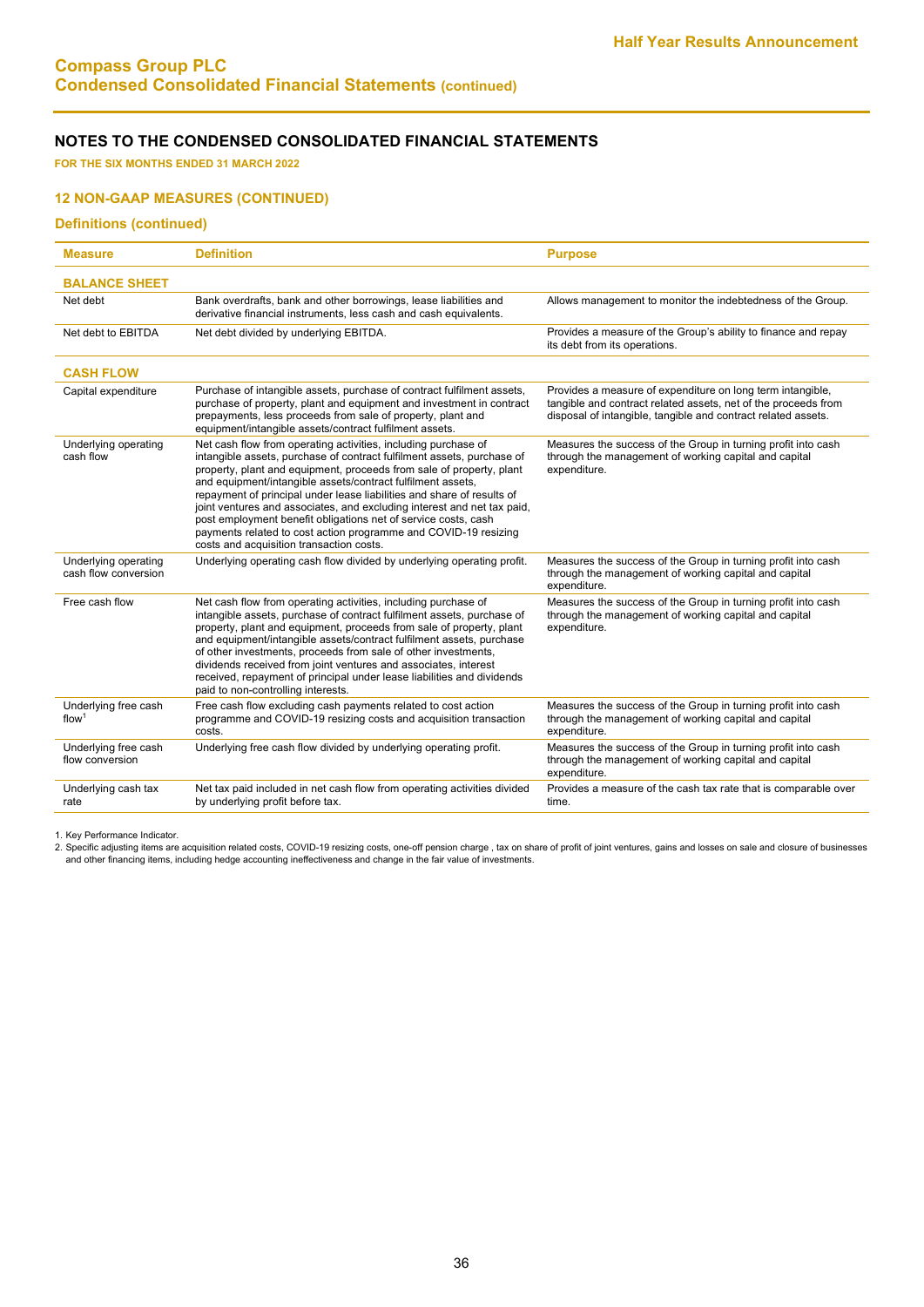**FOR THE SIX MONTHS ENDED 31 MARCH 2022** 

#### **12 NON-GAAP MEASURES (CONTINUED)**

**Reconciliations**

#### **INCOME STATEMENT**

Underlying revenue and operating profit are reconciled to GAAP measures in note 2 (segmental analysis).

| North   |        | Rest of        | Central                     |        |
|---------|--------|----------------|-----------------------------|--------|
| America | Europe | World          | activities                  | Total  |
|         |        |                |                             | £m     |
|         |        |                |                             |        |
| 7,657   | 2,766  | 1,202          | $\blacksquare$              | 11,625 |
| (21)    | (11)   | (5)            | $\blacksquare$              | (37)   |
| 7,636   | 2,755  | 1,197          | ۰                           | 11,588 |
|         |        |                |                             |        |
| 5,160   | 2,260  | 1,131          |                             | 8,551  |
| 29      | (104)  | (34)           | $\overline{\phantom{a}}$    | (109)  |
| 5,189   | 2,156  | 1,097          | $\overline{\phantom{a}}$    | 8,442  |
| (27)    | (9)    | (5)            |                             | (41)   |
| 5,162   | 2,147  | 1,092          | $\overline{\phantom{a}}$    | 8,401  |
| 48.4%   | 22.4%  | 6.3%           |                             | 35.9%  |
| 47.6%   | 28.3%  | 9.6%           |                             | 37.7%  |
| 47.9%   | 28.3%  | 9.6%           |                             | 37.9%  |
|         | £m     | E <sub>m</sub> | Geographical segments<br>£m | £m     |

1. Current year: Underlying revenue excluding businesses acquired, sold and closed in the year. Prior year: Underlying revenue including a proforma 12 months in respect of businesses acquired in the year and excluding businesses sold and closed in the year translated at current year exchange rates. Where applicable, a 53rd week is excluded from the current or prior year.

|                                                                  | Geographical segments     |              |             |                  |             |
|------------------------------------------------------------------|---------------------------|--------------|-------------|------------------|-------------|
|                                                                  | North                     |              | Rest of     | Central          |             |
| <b>ORGANIC OPERATING PROFIT1</b>                                 | America<br>f <sub>m</sub> | Europe<br>£m | World<br>£m | activities<br>£m | Total<br>£m |
| <b>SIX MONTHS ENDED 31 MARCH 2022</b>                            |                           |              |             |                  |             |
| Underlying operating profit/(loss)                               | 535                       | 125          | 56          | (43)             | 673         |
| Underlying operating margin $-$ %                                | 7.0%                      | 4.5%         | 4.7%        |                  | 5.8%        |
| Organic adjustments                                              |                           | (1)          |             |                  | (1)         |
| Organic operating profit/(loss) <sup>1</sup>                     | 535                       | 124          | 56          | (43)             | 672         |
| <b>SIX MONTHS ENDED 31 MARCH 2021</b>                            |                           |              |             |                  |             |
| Underlying operating profit/(loss)                               | 242                       | 32           | 53          | (37)             | 290         |
| Underlying operating margin $-$ %                                | 4.7%                      | 1.4%         | 4.7%        |                  | 3.4%        |
| Currency adjustments                                             | 1                         | (3)          | (1)         |                  | (3)         |
| Underlying operating profit/(loss) – constant currency           | 243                       | 29           | 52          | (37)             | 287         |
| Organic adjustments                                              | (1)                       | (1)          |             |                  | (2)         |
| Organic operating profit/(loss) <sup>1</sup>                     | 242                       | 28           | 52          | (37)             | 285         |
|                                                                  |                           |              |             |                  |             |
| Increase in underlying operating profit at reported rates – %    | 121.1%                    | 290.6%       | 5.7%        |                  | 132.1%      |
| Increase in underlying operating profit at constant currency - % | 120.2%                    | 331.0%       | 7.7%        |                  | 134.5%      |
| Increase in organic operating profit $-$ %                       | 121.1%                    | 342.9%       | 7.7%        |                  | 135.8%      |

1. Current year: Underlying operating profit excluding businesses acquired, sold and closed in the year. Prior year: Underlying operating profit including a proforma 12 months in respect of businesses acquired in the year and excluding businesses sold and closed in the year translated at current year exchange rates. Where applicable, a 53rd week is excluded from the current or prior year.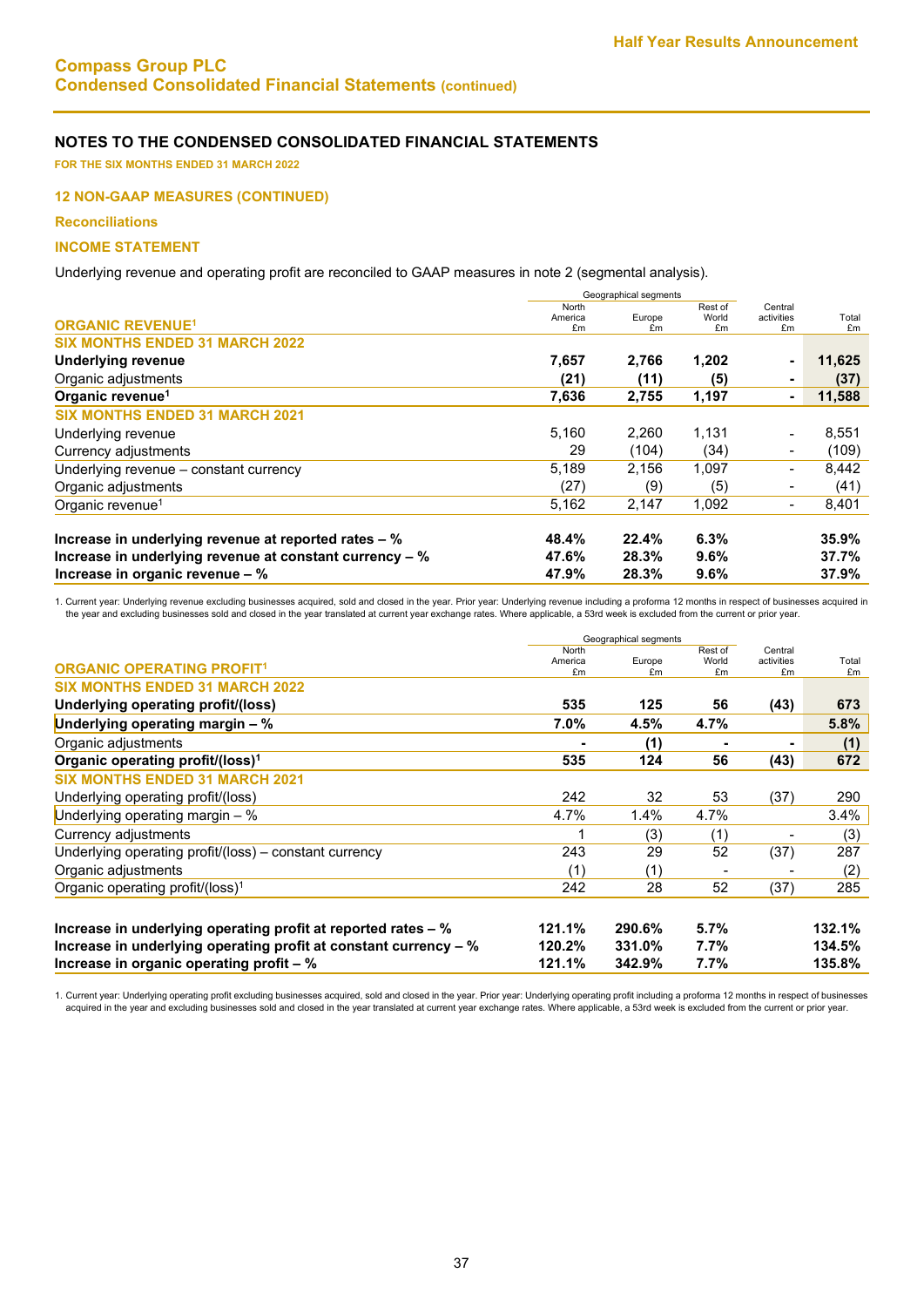**FOR THE SIX MONTHS ENDED 31 MARCH 2022** 

#### **12 NON-GAAP MEASURES (CONTINUED)**

**Reconciliations (continued)**

|                                            | Six months ended 31 March |      |                      |         |                |                          |        |                   |
|--------------------------------------------|---------------------------|------|----------------------|---------|----------------|--------------------------|--------|-------------------|
|                                            | Specific adjusting items  |      |                      |         |                |                          |        |                   |
|                                            | 2022                      |      |                      |         |                |                          |        | 2022              |
| <b>UNDERLYING INCOME STATEMENT</b>         | <b>Statutory</b><br>£m    | £m   | $\overline{2}$<br>£m | 3<br>£m | £m             | 5<br>£m                  | £m     | Underlying<br>£m  |
| <b>Operating profit</b>                    | 638                       | 33   |                      | -       |                |                          |        | 673               |
| Net loss on sale and closure of businesses | (6)                       |      |                      |         |                | 6                        |        |                   |
| Net finance costs                          | ۰                         |      | -                    |         | $\blacksquare$ | $\overline{\phantom{0}}$ | (37)   | (37)              |
| <b>Profit before tax</b>                   | 632                       | 33   | -                    | -       |                | 6                        | (37)   | 636               |
| Income tax expense                         | (152)                     | (11) | -                    | ۰       | (2)            | 3                        | 9      | (153)             |
| Profit for the period                      | 480                       | 22   |                      |         | -              | 9                        | (28)   | 483               |
| Less: Non-controlling interests            | (3)                       |      | -                    |         | $\blacksquare$ |                          | -      | (3)               |
| Profit attributable to equity shareholders | 477                       | 22   | -                    |         | ۰              | 9                        | (28)   | 480               |
| Earnings per share (pence)                 | 26.7p                     | 1.3p |                      |         | ۰              | 0.5p                     | (1.6)p | 26.9 <sub>p</sub> |
| Effective tax rate (%)                     | 24.1%                     |      |                      |         |                |                          |        | 24.0%             |
|                                            |                           |      |                      |         |                |                          |        |                   |

|                                            |                          |      |                  | Six months ended 31 March |                          |                          |        |                    |
|--------------------------------------------|--------------------------|------|------------------|---------------------------|--------------------------|--------------------------|--------|--------------------|
|                                            | Specific adjusting items |      |                  |                           |                          |                          |        |                    |
|                                            | 2021<br>Statutory        |      |                  |                           | 4                        | 5                        | 6      | 2021<br>Underlying |
| <b>UNDERLYING INCOME STATEMENT</b>         | £m                       | £m   | £m               | £m                        | £m                       | £m                       | £m     | £m                 |
| Operating profit                           | 168                      | 41   | 78               | 2                         |                          |                          |        | 290                |
| Net gain on sale and closure of businesses | 14                       |      |                  |                           | $\overline{\phantom{0}}$ | (14)                     |        |                    |
| Net finance costs                          | (49)                     | -    |                  |                           |                          | $\overline{\phantom{0}}$ | (7)    | (56)               |
| Profit before tax                          | 133                      | 41   | 78               | 2                         |                          | (14)                     | (7)    | 234                |
| Income tax expense                         | (33)                     | (11) | (18)             |                           | (1)                      | (2)                      |        | (63)               |
| Profit attributable to equity shareholders | 100                      | 30   | 60               | 2                         | $\overline{\phantom{0}}$ | (16)                     | (5)    | 171                |
| Earnings per share (pence)                 | 5.6 <sub>p</sub>         | 1.7p | 3.4 <sub>p</sub> | 0.1 <sub>p</sub>          |                          | $(0.9)$ p                | (0.3)p | 9.6 <sub>p</sub>   |
| Effective tax rate $(\%)$                  | 24.8%                    |      |                  |                           |                          |                          |        | 26.9%              |
|                                            |                          |      |                  |                           |                          |                          |        |                    |

Specific adjusting items are as follows:

#### **1. Acquisition related costs**

Represent charges in respect of intangible assets acquired through business combinations, direct costs incurred as part of a business combination or other strategic asset acquisitions, business integration costs and changes in consideration in relation to past acquisition activity.

#### **2. COVID-19 resizing costs**

Prior period charges related to cost actions taken to adjust our business to the trading environment in light of the COVID-19 pandemic.

#### **3. One-off pension charge**

The £2m charge in the prior period in relation to GMP equalisation was classified as a specific adjusting item consistent with the classification of the £12m charge recognised in 2019 following the original High Court hearing.

#### **4. Tax on share of profit of joint ventures**

Reclassification of tax on share of profit of joint ventures to income tax expense.

#### **5. Gains and losses on sale and closure of businesses**

Profits and losses on the sale of subsidiaries, joint ventures, associates and other financial assets.

**6. Other financing items**

Financing items, including hedge accounting ineffectiveness and change in the fair value of investments.

|                                                                | Six months ended 31 March |      |
|----------------------------------------------------------------|---------------------------|------|
|                                                                | 2022                      | 2021 |
| <b>NET OPERATING PROFIT AFTER TAX (NOPAT)</b>                  | £m                        | £m   |
| Underlying operating profit                                    | 673                       | 290  |
| Less: Tax on underlying operating profit at effective tax rate | (162)                     | (78) |
| Less: Operating profit of non-controlling interests net of tax | (3)                       |      |
| <b>NOPAT</b>                                                   | 508                       | 212  |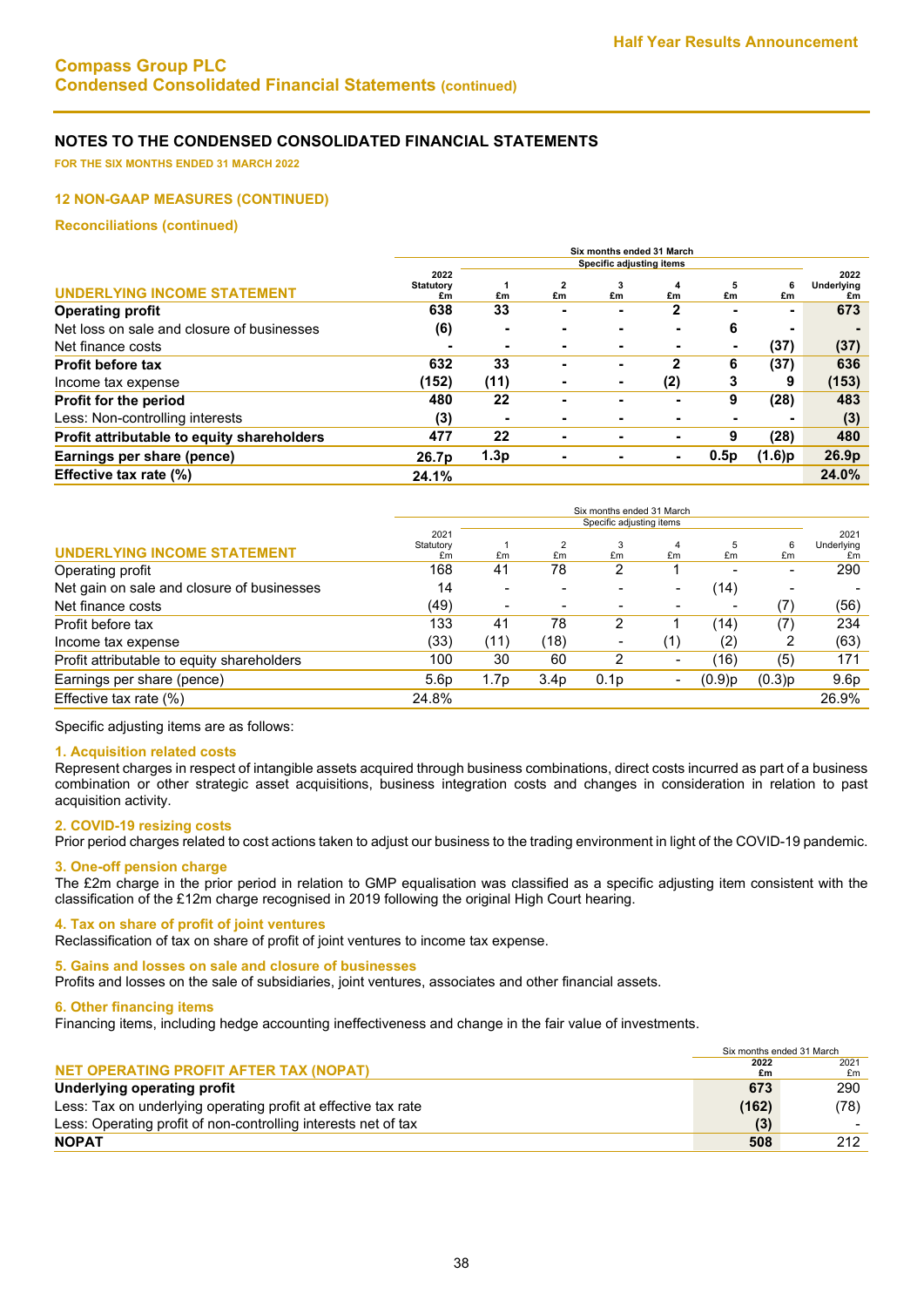**FOR THE SIX MONTHS ENDED 31 MARCH 2022**

### **12 NON-GAAP MEASURES (CONTINUED)**

**Reconciliations (continued)**

|                                                                                                     | 2021 |
|-----------------------------------------------------------------------------------------------------|------|
| 2022                                                                                                |      |
| <b>UNDERLYING EBITDA</b><br>£m                                                                      | £m   |
| <b>Underlying operating profit</b><br>673                                                           | 290  |
| Add back/(deduct):                                                                                  |      |
| Depreciation of property, plant and equipment and right of use assets<br>205                        | 210  |
| Amortisation of other intangible assets, contract fulfilment assets and contract prepayments<br>161 | 157  |
| (excluding amortisation of intangibles arising on acquisition)                                      |      |
| Impairment losses - contract related non-current assets                                             | 13   |
| Impairment reversals – contract related non-current assets<br>(1)                                   |      |
| <b>Underlying EBITDA</b><br>1,039                                                                   | 670  |

# **BALANCE SHEET**

|                                  | At 31 March |          |
|----------------------------------|-------------|----------|
|                                  | 2022        | 2021     |
| <b>COMPONENTS OF NET DEBT</b>    | £m          | £m       |
| <b>Borrowings</b>                | (3,203)     | (3, 587) |
| Lease liabilities                | (827)       | (845)    |
| Derivative financial instruments | 20          | 131      |
| <b>Gross debt</b>                | (4,010)     | (4,301)  |
| Cash and cash equivalents        | 1.480       | 1,674    |
| Net debt                         | (2,530)     | (2,627)  |

|                                                                        | Six months ended 31 March |         |
|------------------------------------------------------------------------|---------------------------|---------|
| <b>NET DEBT RECONCILIATION</b>                                         | 2022                      | 20211   |
|                                                                        | £m                        | £m      |
| Net (decrease)/increase in cash and cash equivalents                   | (353)                     | 195     |
| Deduct: Increase in borrowings                                         | (1)                       |         |
| Add back: Repayment of borrowings                                      | 297                       | 4       |
| Add back/(deduct): Net cash flow from derivative financial instruments | 20                        | (5)     |
| Add back: Repayment of principal under lease liabilities               | 73                        | 80      |
| Decrease in net debt from cash flows                                   | 36                        | 274     |
| New lease liabilities and amendments                                   | (46)                      | (39)    |
| Amortisation of fees and discounts on issue of debt                    | (2)                       | (2)     |
| Changes in fair value of borrowings in a fair value hedge              | 110                       | 54      |
| Lease liabilities acquired through business acquisitions               | (6)                       |         |
| Lease liabilities derecognised on sale and closure of businesses       |                           | 19      |
| COVID-19 rent concessions                                              |                           |         |
| Changes in fair value of derivative financial instruments              | (68)                      | (34)    |
| Reclassification                                                       |                           |         |
| Currency translation (losses)/gains                                    | (21)                      | 108     |
| Decrease in net debt                                                   |                           | 380     |
| Net debt at 1 October                                                  | (2, 538)                  | (3,006) |
| Cash reclassified to held for sale                                     |                           | (1)     |
| Net debt at 31 March                                                   | (2,530)                   | (2,627) |

1. Re-presented to include all bank overdrafts of £137m at 31 March 2021 (31 March 2020: £97m) in cash and cash equivalents and to disaggregate cash flows from borrowings and derivative financial<br>instruments in the consoli

|                                    | At 31 March |         |
|------------------------------------|-------------|---------|
|                                    | 2022        | 2021    |
| <b>NET DEBT TO EBITDA</b>          | £m          | £m      |
| Net debt                           | (2,530)     | (2,627) |
| Prior year                         | 1,554       | 1.418   |
| Less: Prior half year              | (670)       | (1,227) |
| Add: Current half year             | 1,039       | 670     |
| Underlying EBITDA (last 12 months) | 1,923       | 861     |
| Net debt to EBITDA (times)         | 1.3         | 3.0     |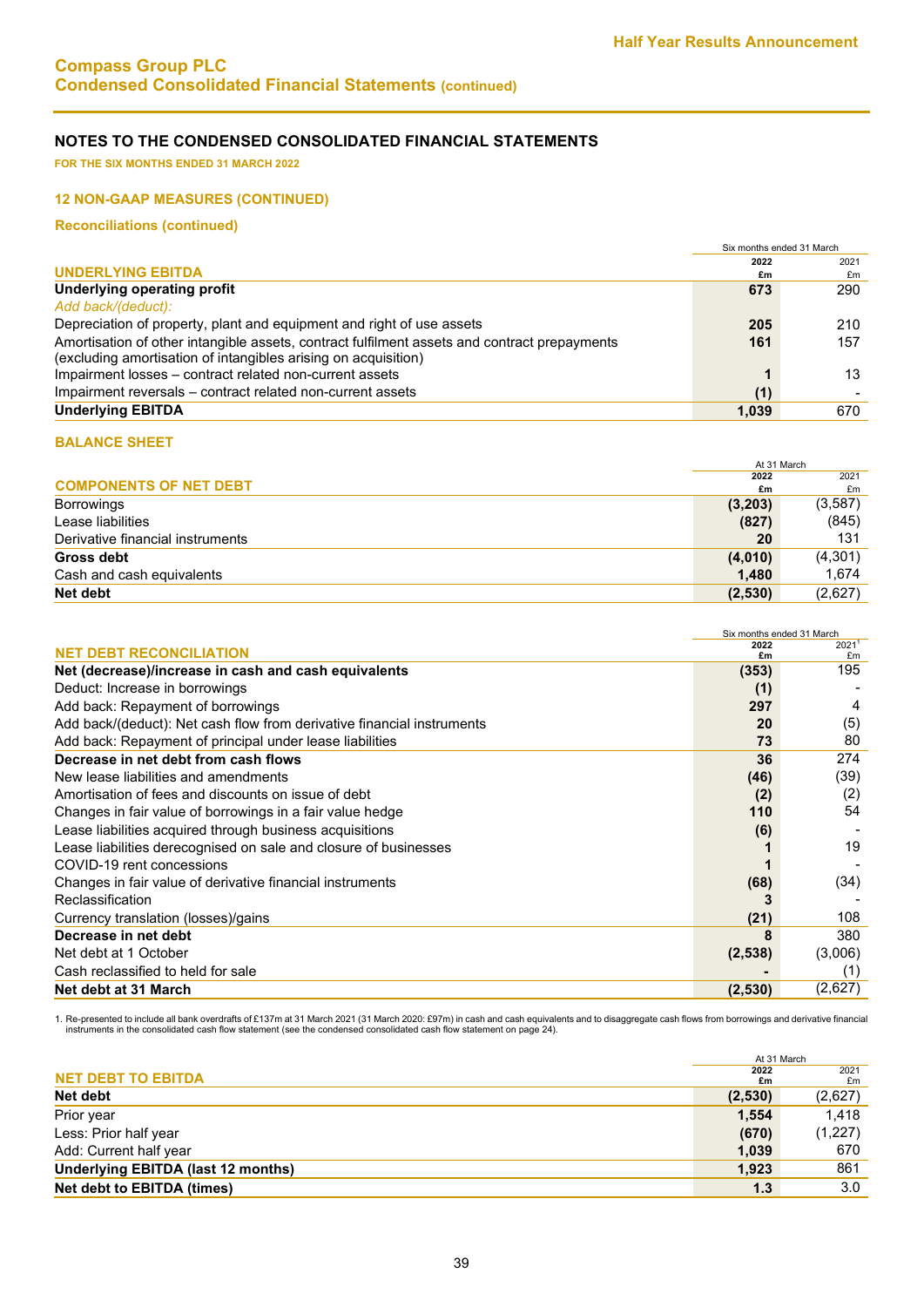**FOR THE SIX MONTHS ENDED 31 MARCH 2022**

### **12 NON-GAAP MEASURES (CONTINUED)**

**Reconciliations (continued)**

**CASH FLOW**

|                                                                                                  | Six months ended 31 March |      |
|--------------------------------------------------------------------------------------------------|---------------------------|------|
|                                                                                                  | 2022                      | 2021 |
| <b>CAPITAL EXPENDITURE</b>                                                                       | £m                        | £m   |
| Purchase of intangible assets                                                                    | 65                        | 78   |
| Purchase of contract fulfilment assets                                                           | 96                        | 97   |
| Purchase of property, plant and equipment                                                        | 125                       | 97   |
| Investment in contract prepayments                                                               | 35                        | 16   |
| Proceeds from sale of property, plant and equipment/intangible assets/contract fulfilment assets | (15)                      | (16) |
| <b>Capital expenditure</b>                                                                       | 306                       | 272  |

|                                                                                                  | Six months ended 31 March |                |
|--------------------------------------------------------------------------------------------------|---------------------------|----------------|
|                                                                                                  | 2022                      | 2021           |
| UNDERLYING OPERATING CASH FLOW                                                                   | £m                        | f <sub>m</sub> |
| Net cash flow from operating activities                                                          | 663                       | 563            |
| Purchase of intangible assets                                                                    | (65)                      | (78)           |
| Purchase of contract fulfilment assets                                                           | (96)                      | (97)           |
| Purchase of property, plant and equipment                                                        | (125)                     | (97)           |
| Proceeds from sale of property, plant and equipment/intangible assets/contract fulfilment assets | 15                        | 16             |
| Repayment of principal under lease liabilities                                                   | (73)                      | (80)           |
| Share of results of joint ventures and associates                                                | 22                        | 14             |
| Add back: Interest paid                                                                          | 43                        | 54             |
| Add back: Net tax paid                                                                           | 133                       | 60             |
| Add back: Post employment benefit obligations net of service costs                               |                           | 5              |
| Add back: Cash payments related to cost action programme and COVID-19 resizing costs             | 33                        | 126            |
| Add back: Acquisition transaction costs <sup>1</sup>                                             | 3                         |                |
| Underlying operating cash flow                                                                   | 557                       | 486            |

1. Acquisition transaction costs of £8m were excluded from net cash flow from operating activities in 2021 (see note 7).

|                                               | Six months ended 31 March |            |
|-----------------------------------------------|---------------------------|------------|
| UNDERLYING OPERATING CASH FLOW CONVERSION     | 2022<br>£m                | 2021<br>£m |
| Underlying operating cash flow                | 557                       | 486        |
| Underlying operating profit                   | 673                       | 290        |
| Underlying operating cash flow conversion (%) | 82.8%                     | 167.6%     |

|                                                                                                  | Six months ended 31 March |      |
|--------------------------------------------------------------------------------------------------|---------------------------|------|
| <b>FREE CASH FLOW</b>                                                                            | 2022                      | 2021 |
|                                                                                                  | £m                        | £m   |
| Net cash flow from operating activities                                                          | 663                       | 563  |
| Purchase of intangible assets                                                                    | (65)                      | (78) |
| Purchase of contract fulfilment assets                                                           | (96)                      | (97) |
| Purchase of property, plant and equipment                                                        | (125)                     | (97) |
| Proceeds from sale of property, plant and equipment/intangible assets/contract fulfilment assets | 15                        | 16   |
| Purchase of other investments                                                                    | (17)                      |      |
| Proceeds from sale of other investments                                                          |                           | 2    |
| Dividends received from joint ventures and associates                                            | 19                        |      |
| Interest received                                                                                |                           | っ    |
| Repayment of principal under lease liabilities                                                   | (73)                      | (80) |
| Dividends paid to non-controlling interests                                                      | (1)                       |      |
| Free cash flow                                                                                   | 324                       | 233  |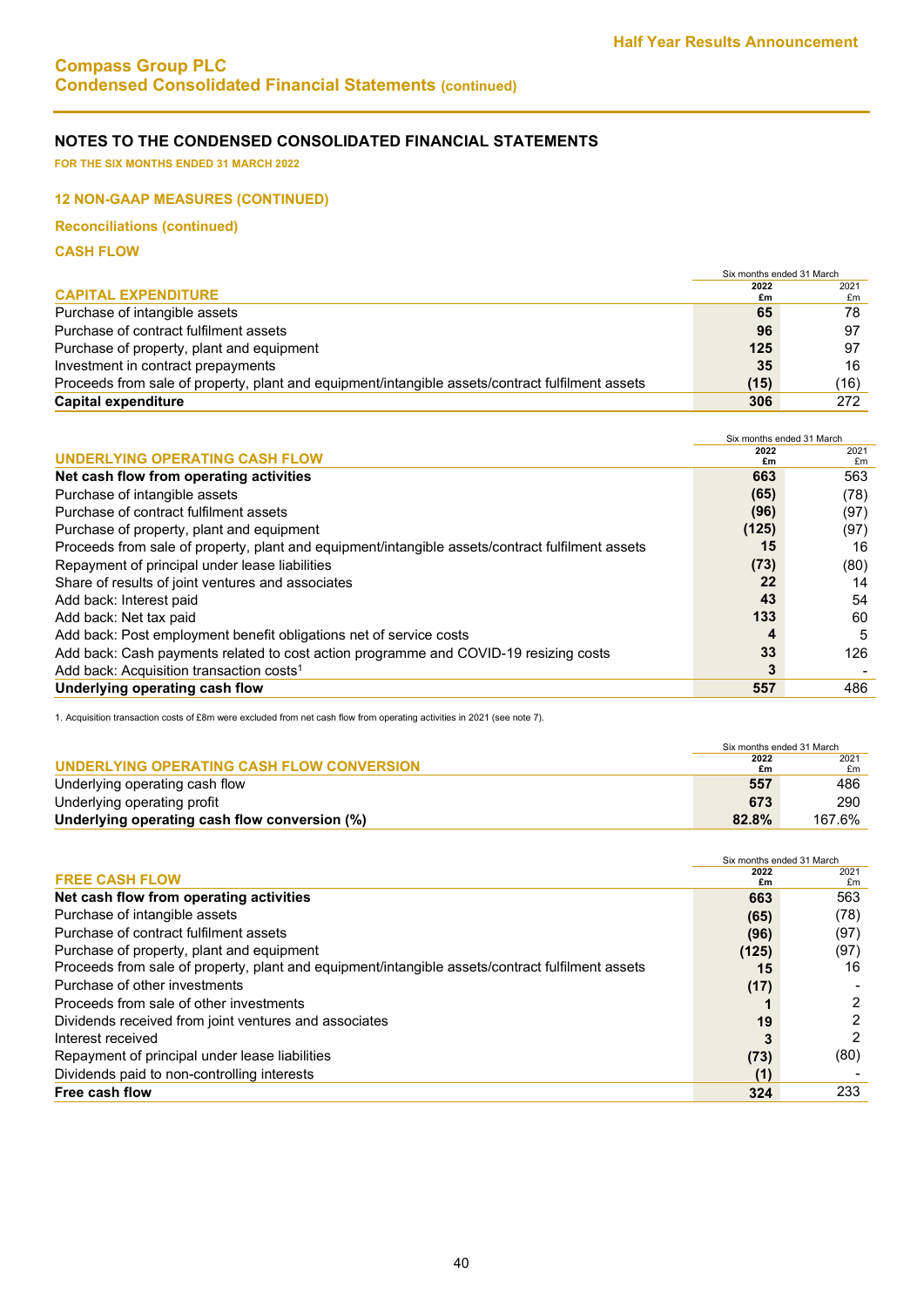**FOR THE SIX MONTHS ENDED 31 MARCH 2022**

### **12 NON-GAAP MEASURES (CONTINUED)**

**Reconciliations (continued)**

|                                                                                      | Six months ended 31 March |      |
|--------------------------------------------------------------------------------------|---------------------------|------|
|                                                                                      | 2022                      | 2021 |
| UNDERLYING FREE CASH FLOW                                                            | £m                        | £m   |
| Free cash flow                                                                       | 324                       | 233  |
| Add back: Cash payments related to cost action programme and COVID-19 resizing costs | 33                        | 126  |
| Add back: Acquisition transaction costs <sup>1</sup>                                 |                           |      |
| Underlying free cash flow                                                            | 360                       | 359  |

1. Acquisition transaction costs of £8m were excluded from free cash flow in 2021 (see note 7).

|                                          | Six months ended 31 March |        |
|------------------------------------------|---------------------------|--------|
|                                          | 2022                      | 2021   |
| UNDERLYING FREE CASH FLOW CONVERSION     | £m                        | £m     |
| Underlying free cash flow                | 360                       | 359    |
| Underlying operating profit              | 673                       | 290    |
| Underlying free cash flow conversion (%) | 53.5%                     | 123.8% |

|                              | Six months ended 31 March |            |
|------------------------------|---------------------------|------------|
| UNDERLYING CASH TAX RATE     | 2022<br>£m                | 2021<br>£m |
| Tax received                 | 12                        | 25         |
| Tax paid                     | (145)                     | (85)       |
| Net tax paid                 | (133)                     | (60)       |
| Underlying profit before tax | 636                       | 234        |
| Underlying cash tax rate (%) | 20.9%                     | 25.6%      |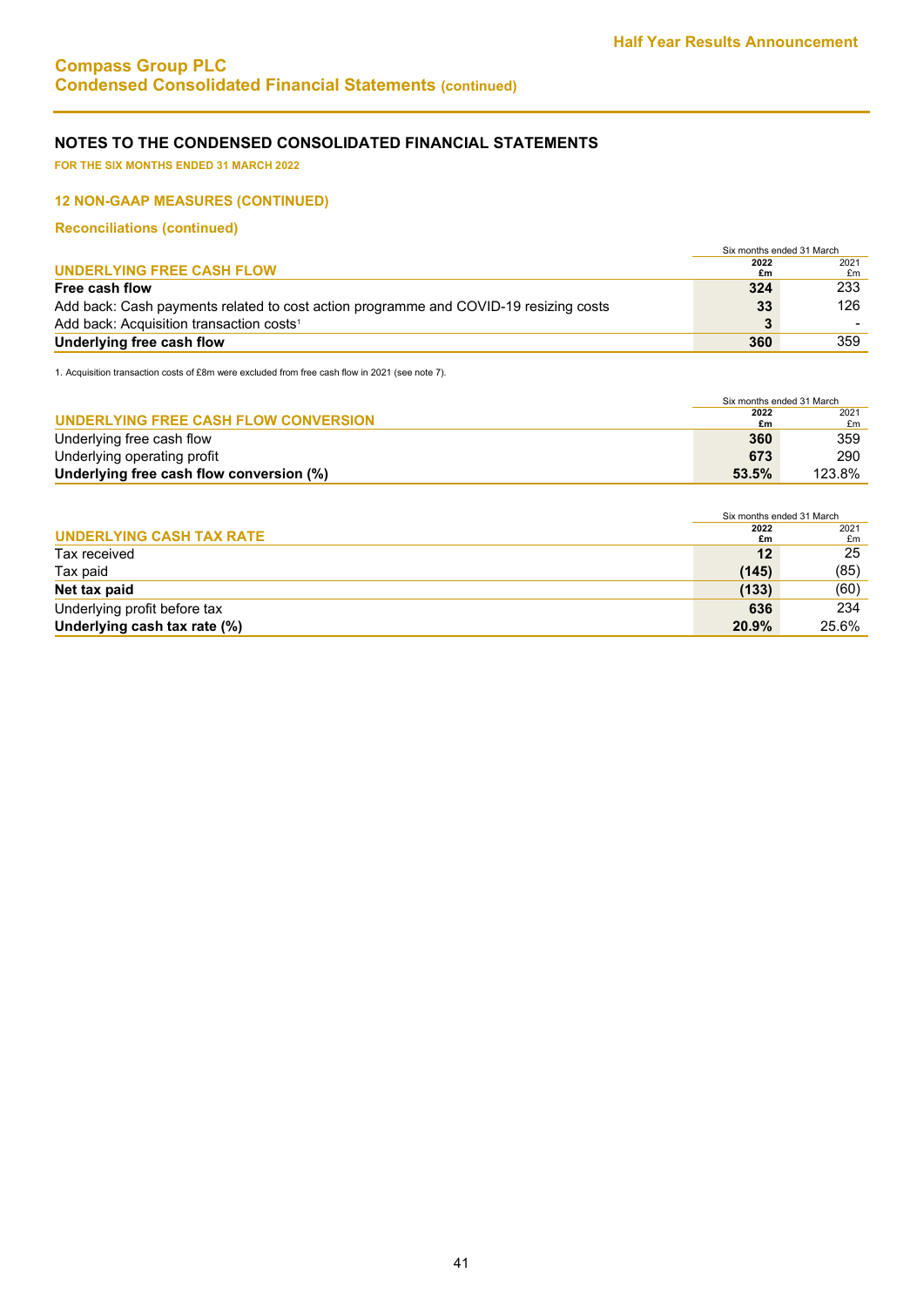**FOR THE SIX MONTHS ENDED 31 MARCH 2022**

# **13 EXCHANGE RATES**

|                                                           | Six months ended 31 March |          |
|-----------------------------------------------------------|---------------------------|----------|
|                                                           | 2022                      | 2021     |
| <b>AVERAGE EXCHANGE RATE FOR THE PERIOD<sup>1</sup></b>   |                           |          |
| Australian Dollar                                         | 1.85                      | 1.81     |
| <b>Brazilian Real</b>                                     | 7.20                      | 7.44     |
| <b>Canadian Dollar</b>                                    | 1.70                      | 1.74     |
| Chilean Peso                                              | 1091.06                   | 1,003.19 |
| Euro                                                      | 1.18                      | 1.13     |
| Japanese Yen                                              | 154.55                    | 142.45   |
| Norwegian Krone                                           | 11.81                     | 11.94    |
| Swedish Krona                                             | 12.18                     | 11.56    |
| <b>Turkish Lira</b>                                       | 16.66                     | 10.46    |
| <b>UAE Dirham</b>                                         | 4.93                      | 4.95     |
| <b>US Dollar</b>                                          | 1.34                      | 1.35     |
| <b>CLOSING EXCHANGE RATE AS AT THE END OF THE PERIOD1</b> |                           |          |
| <b>Australian Dollar</b>                                  | 1.75                      | 1.81     |
| <b>Brazilian Real</b>                                     | 6.26                      | 7.79     |
| <b>Canadian Dollar</b>                                    | 1.64                      | 1.73     |
| Chilean Peso                                              | 1036.11                   | 991.17   |
| Euro                                                      | 1.18                      | 1.17     |
| Japanese Yen                                              | 159.81                    | 152.46   |
| Norwegian Krone                                           | 11.51                     | 11.78    |
| Swedish Krona                                             | 12.27                     | 12.03    |
| <b>Turkish Lira</b>                                       | 19.31                     | 11.42    |
| <b>UAE Dirham</b>                                         | 4.84                      | 5.07     |
| <b>US Dollar</b>                                          | 1.32                      | 1.38     |

1. Average rates are used to translate the income statement and cash flow statement. Closing rates are used to translate the balance sheet. Only the most significant currencies are shown.